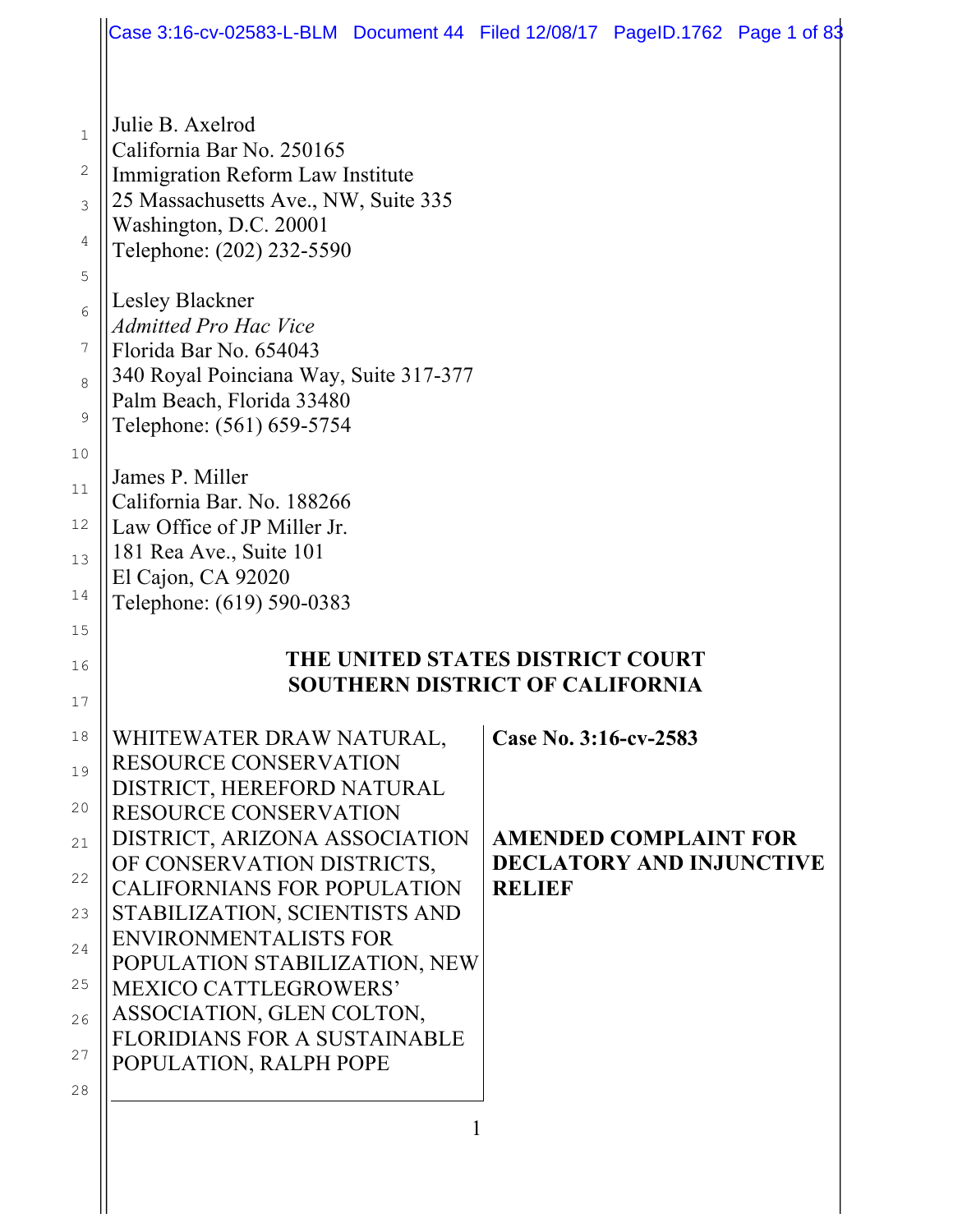|                   | Case 3:16-cv-02583-L-BLM Document 44 Filed 12/08/17 PageID.1763 Page 2 of 83                                     |  |  |  |
|-------------------|------------------------------------------------------------------------------------------------------------------|--|--|--|
|                   |                                                                                                                  |  |  |  |
| 1<br>$\mathbf{2}$ | Plaintiffs,                                                                                                      |  |  |  |
| 3                 | V.                                                                                                               |  |  |  |
| 4<br>5<br>6<br>7  | KIRSTJEN NIELSEN, IN HER<br>OFFICIAL CAPACITY AS<br><b>SECRETARY OF HOMELAND</b><br>SECURITY, and THE DEPARTMENT |  |  |  |
| 8<br>9            | OF HOMELAND SECURITY                                                                                             |  |  |  |
| 10                | Defendants.                                                                                                      |  |  |  |
| 11                |                                                                                                                  |  |  |  |
| 12<br>13          | PRELIMINARY STATEMENT                                                                                            |  |  |  |
| 14                | This case addresses a set of eight related programs and actions administered<br>1.                               |  |  |  |
| 15<br>16          | by the Department of Homeland Security ("DHS") and DHS Secretary Elaine                                          |  |  |  |
| 17                | Duke (together, DHS and the DHS Secretary are referred to as "DHS"). The eight                                   |  |  |  |
| 18<br>19          | programs, which are authorized by statute or executive directive, include: 1)                                    |  |  |  |
| 20                | employment based immigration; 2) family based immigration; 3) long term                                          |  |  |  |
| 21<br>22          | nonimmigrant visas; 4) parole; 5) Temporary Protective Status ("TPS"); 6)                                        |  |  |  |
| 23                | refugees; 7) asylum; and 8) Deferred Action for Childhood Arrivals ("DACA").                                     |  |  |  |
| 24                | These programs, which result in similar environmental impacts, regulate the entry                                |  |  |  |
| 25<br>26          | into and settlement of millions of foreign nationals in the United States. To a                                  |  |  |  |
| 27<br>28          | substantial degree, most of the population growth in the United States in recent                                 |  |  |  |

2

Ш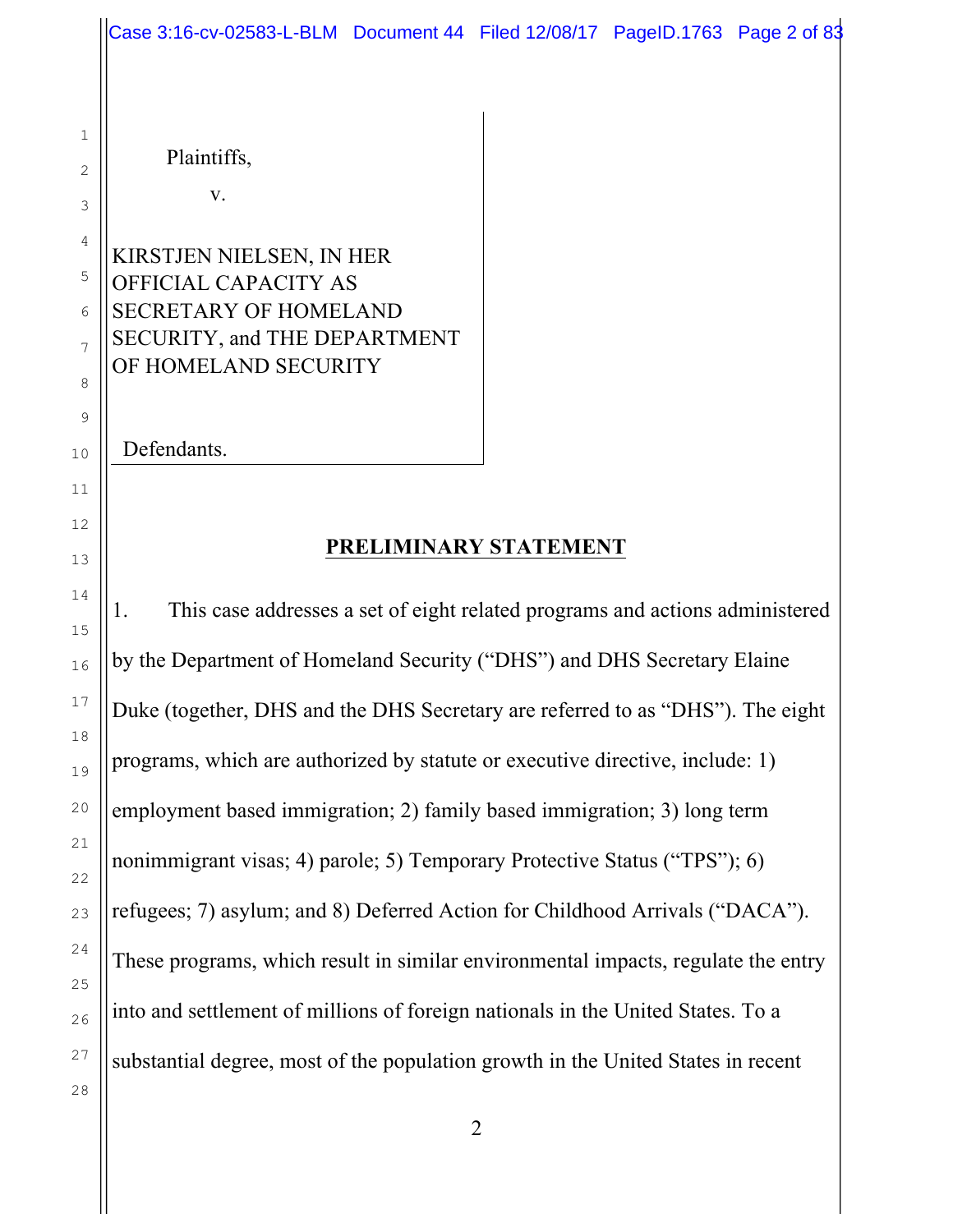decades has been caused and continues to be caused by these federal programs. Human population growth causes impacts to the environment. Like its predecessor agency, the Immigration and Naturalization Service ("INS"), DHS has turned a blind eye to the environmental impacts, including cumulative impacts, resulting from its programs that regulate foreign nationals who enter into and settle in the United States.

2. DHS's blind spot regarding the environmental impacts resulting from its programs that regulate the entry into and settlement of foreign nationals in the United States is epitomized by its failure to comply with the National Environmental Policy Act, 42 U.S.C. § 4331 *et seq*. (2012) ("NEPA") in the course of its administration of these programs.

3. The core purpose of NEPA is to ensure that, before a federal agency undertakes a federal action, its decision-makers consider the range of potential environmental impacts the action may have on the "human environment." *See* 42 U.S.C. § 4332(2)(C) (2012). NEPA embodies a national policy that aims to ensure that decisions affecting the human environment are made with eyes wide open and in full view of the public, so that all stakeholders may understand the implications of federal actions on the natural resources that we all depend on. NEPA "help[s] public officials make decisions that are based on understanding of environmental consequences, and take actions that protect, restore, and enhance the environment."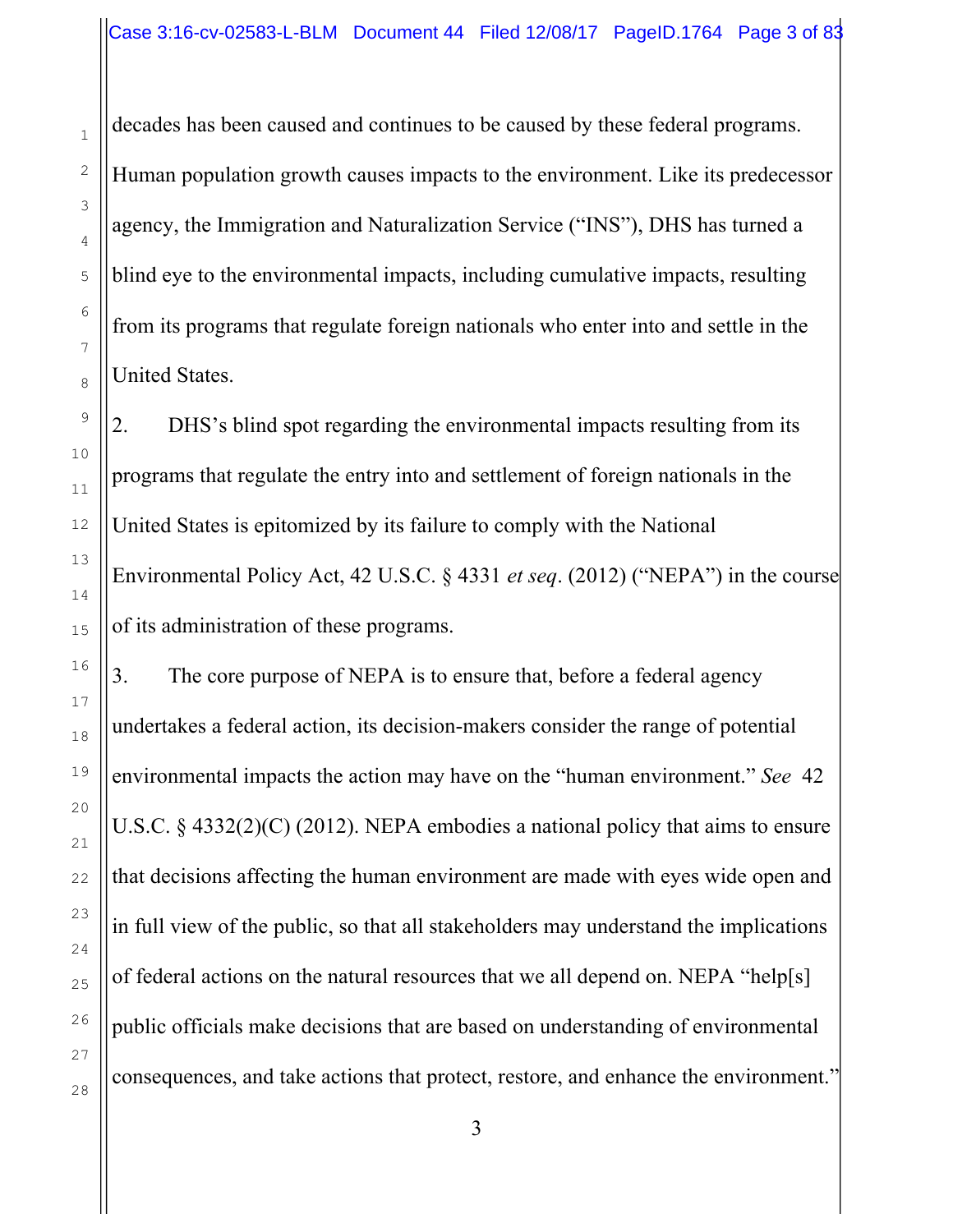40 C.F.R. § 1500.1 (2017) (Council on Environmental Quality ("CEQ")

regulations). With respect to its programs that regulate the entry into and settlement of foreign nationals in the United States, DHS is woefully deficient in carrying forth this Congressional obligation.

4. NEPA was enacted in 1970. At that time, INS administered the federal programs authorized by statute regulating the entry into and settlement of foreign nationals in the United States. Despite the adoption of NEPA, INS never undertook any NEPA compliance with respect to these programs. Thirty-three years later, DHS was established. The primary authority to implement and administer the programs regulating the entry into and settlement of foreign nationals in the United States was transferred to DHS. As a new federal agency, DHS adopted its own NEPA procedures, which were finalized in 2014 as DHS Directive 02301, Implementation of the National Environmental Policy Act, attached hereto as Ex. 1 and Instruction Manual 023-01-001-01 ("Instruction Manual"), attached hereto as Ex. 2.

5. DHS's adoption of new NEPA procedures presented an opportunity to correct INS's decades-long failure to recognize environmental impacts resulting from its population-growth inducing programs, a particularly important task in light of the ever-increasing numbers of foreigners settling in the United States and their obvious environmental impacts. However, the Instruction Manual continued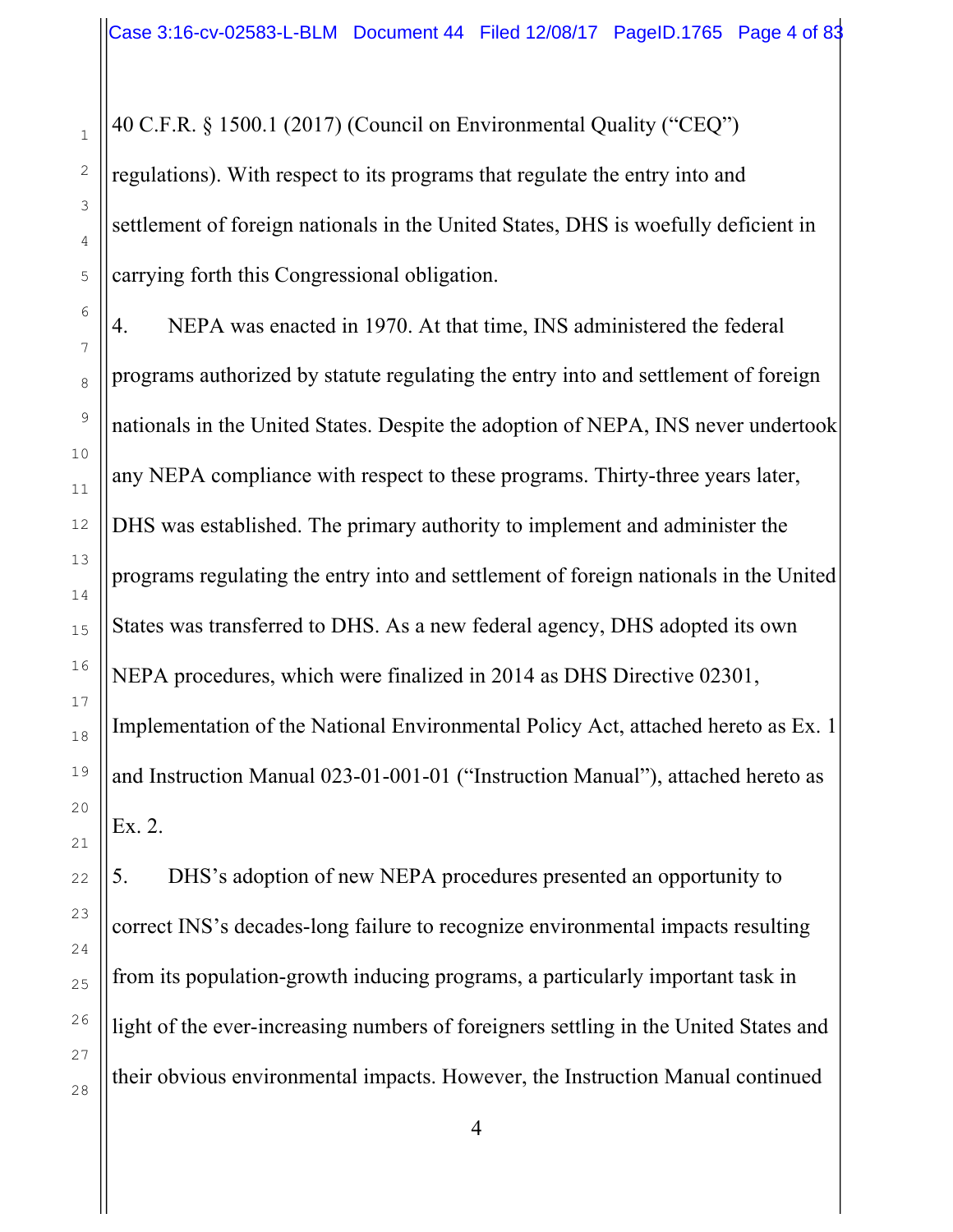to perpetuate the INS blind spot regarding the myriad environmental consequences of its actions concerning the entry into and settlement of mass numbers of people in the United States. In the Instruction Manual, DHS arbitrarily and capriciously fails even to recognize that one of its core missions is the regulation of the entry into and settlement of foreign nationals in the United States. The Instruction Manual accordingly fails to provide any analysis as to whether the programs that implement that mission might therefore have an effect on the environment. DHS continues to fail to undertake any NEPA review, in direct contravention of its statutory obligation, regarding these ongoing programs.

6. In order to establish the scope and magnitude of the environmental impacts at issue, Plaintiffs have undertaken extensive research and retained experts to: a) identify and delineate those specific, ongoing DHS programs regulating the entry into and settlement in the United States of multitudinous foreign nationals; and b) identify and delineate environmental impacts to Plaintiffs resulting from these programs, including, but not limited to, the impacts from massive population growth and environmental damage along the Southwest border of the United States.<sup>1</sup>

<sup>1</sup> Plaintiffs retained three experts for this action. Jessica Vaughan, an expert on United States immigration law, policy and practice, has analyzed DHS' programs and their impacts on the United States population as a whole, on the populations of

i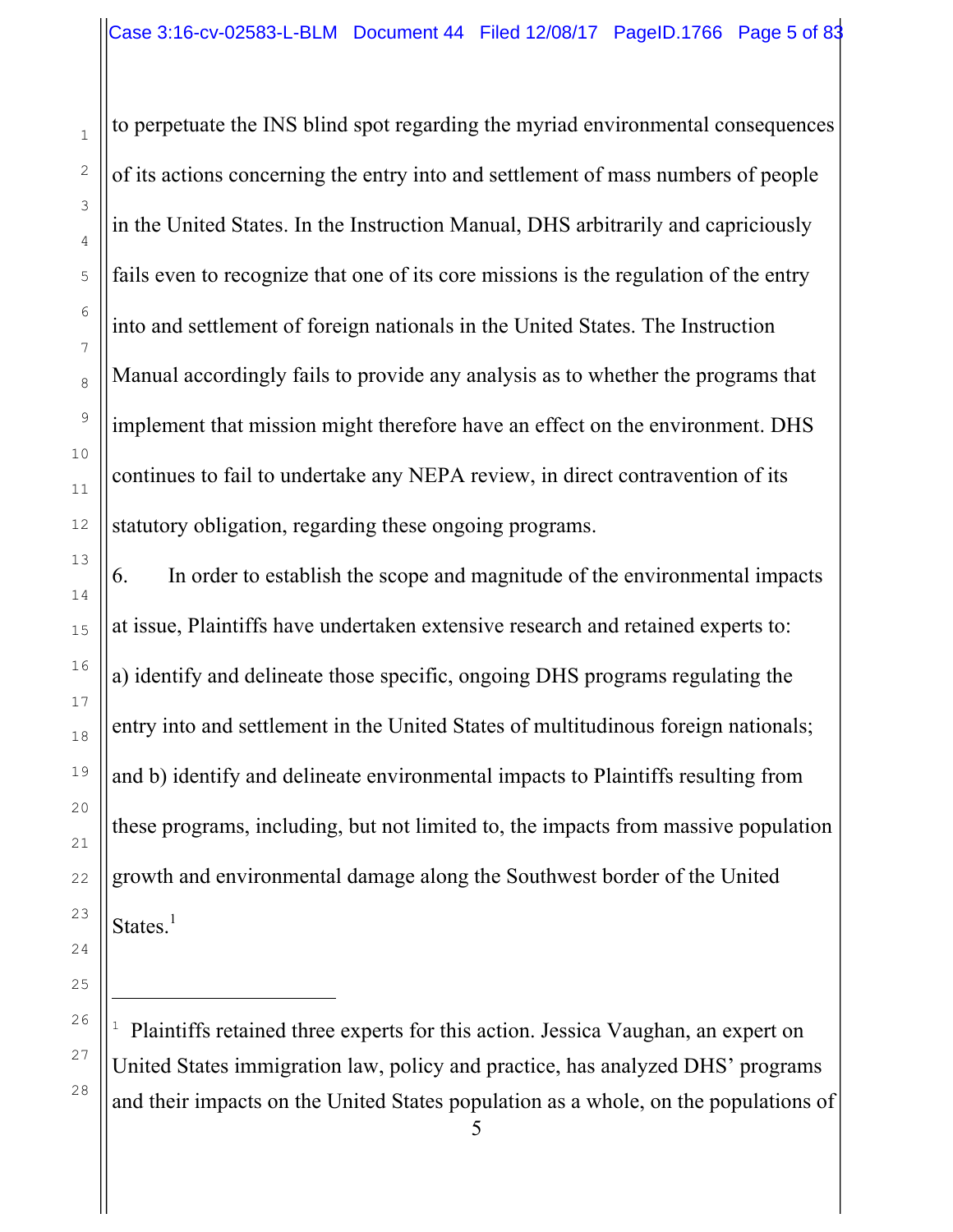i

7. Plaintiffs seek to compel DHS to properly comply with NEPA in connection with its programs that regulate the entry into and settlement of myriad foreign nationals in the United States. Plaintiffs seek both a declaration from this Court that DHS is violating NEPA and an injunction to require DHS to comply with the law. Further, Plaintiffs assert that, in the course of approving its agency actions implementing its programs regulating the entry into and settlement of foreign nationals in the United States, DHS violated its fundamental obligation to engage in well-reasoned, non-arbitrary decision making under the Administrative Procedure Act, ("APA"). *See* 5 U.S.C. § 701 *et seq.* (2012). In Count I, Plaintiffs assert that the NEPA procedures DHS adopted in 2014 are arbitrary and capricious, in violation of the APA and NEPA. In Count II, Plaintiffs assert that DHS's failure to initiate NEPA compliance for eight programs specified in ¶ 55 regulating the entry into and settlement of foreign nationals in the United States violates the APA and NEPA. In Count III, Plaintiffs assert the Categorical Exclusion A3 adopted by

the areas in which Plaintiffs reside, and the impacts of some of the programs on the land near the Southwest border. Her affidavit regarding these programs is attached hereto in Ex. 3. Steven Camarota, Ph.D., an expert on the demographic impacts of immigration, produced an expert report addressing the impact of immigration upon population growth. His report is attached hereto as Ex. 4. Phil Cafaro, Ph.D., a sustainability expert, produced a report on the environmental impacts of population growth. His report is attached hereto as Ex. 5.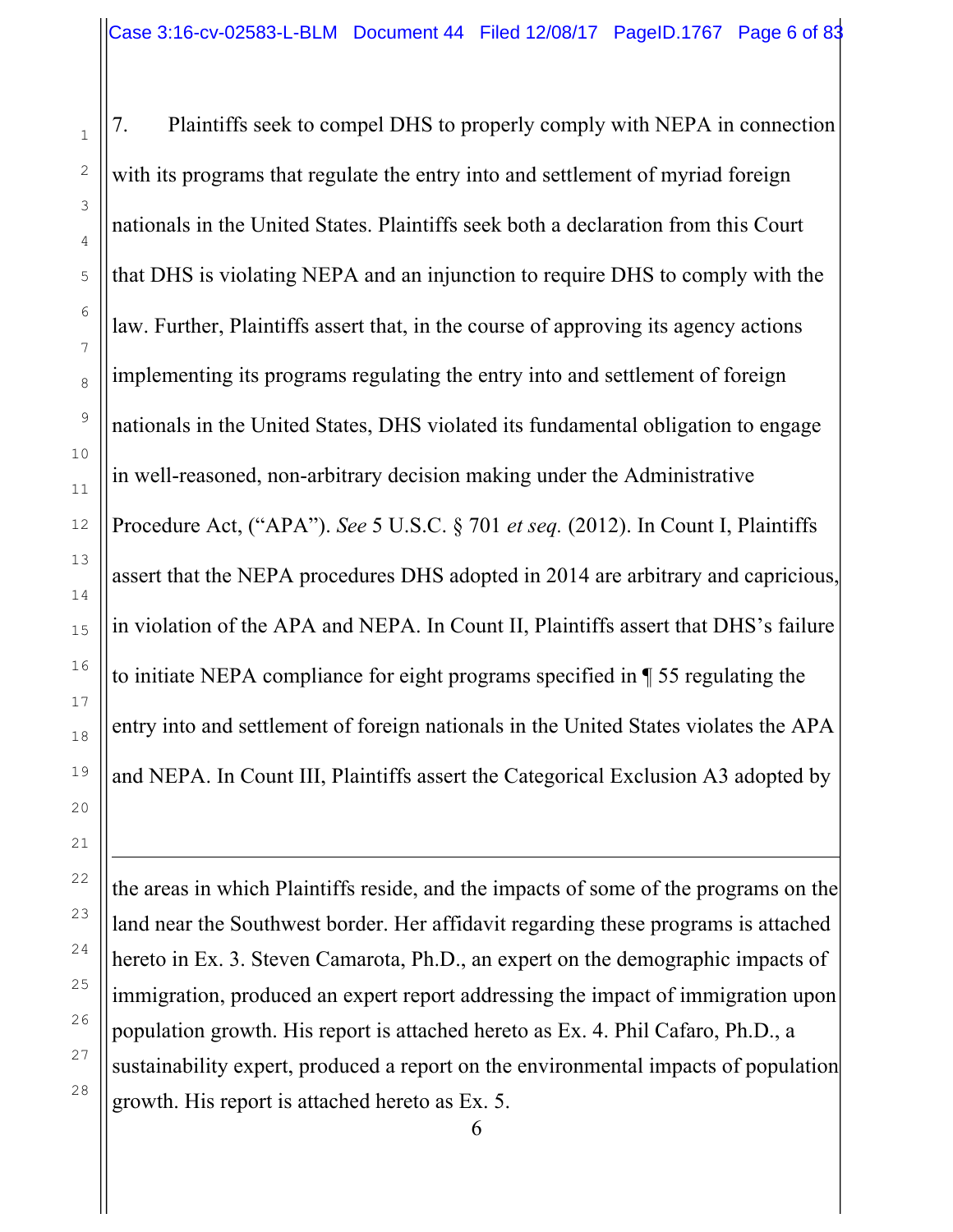DHS on November 6, 2014, is arbitrary and capricious on its face. Count IV addresses the four times that DHS promulgated rules that DHS deemed categorically excluded from NEPA review. Plaintiffs assert the application of the Categorical Exclusion A3 on these four separate occasions was arbitrary and capricious as applied, in violation of the APA and NEPA. Finally, in Count V, Plaintiffs challenge the NEPA review DHS completed for its June 2, 2014, Action "Response to the Influx of Unaccompanied Alien Children" as violating NEPA and the APA.

### **JURISDICTION AND VENUE**

8. This Court has jurisdiction over this action pursuant to 28 U.S.C. § 1331 (2012) (federal question jurisdiction), 5 U.S.C. § 701 *et seq*. (2012) (APA), 28 U.S.C. § 1361 (2012) (mandamus) and may issue a declaratory judgment and further relief pursuant to 28 U.S.C. § 2202 (2012) (declaratory and injunctive relief). Plaintiffs claim that DHS has not and is not acting in accordance with federal law. *See* 5 U.S.C. § 706 (2012).

9. Venue in this judicial district is proper under 28 U.S.C. § 1391(e) (2012) because this is an action against an agency of the United States and at least one plaintiff resides in this district.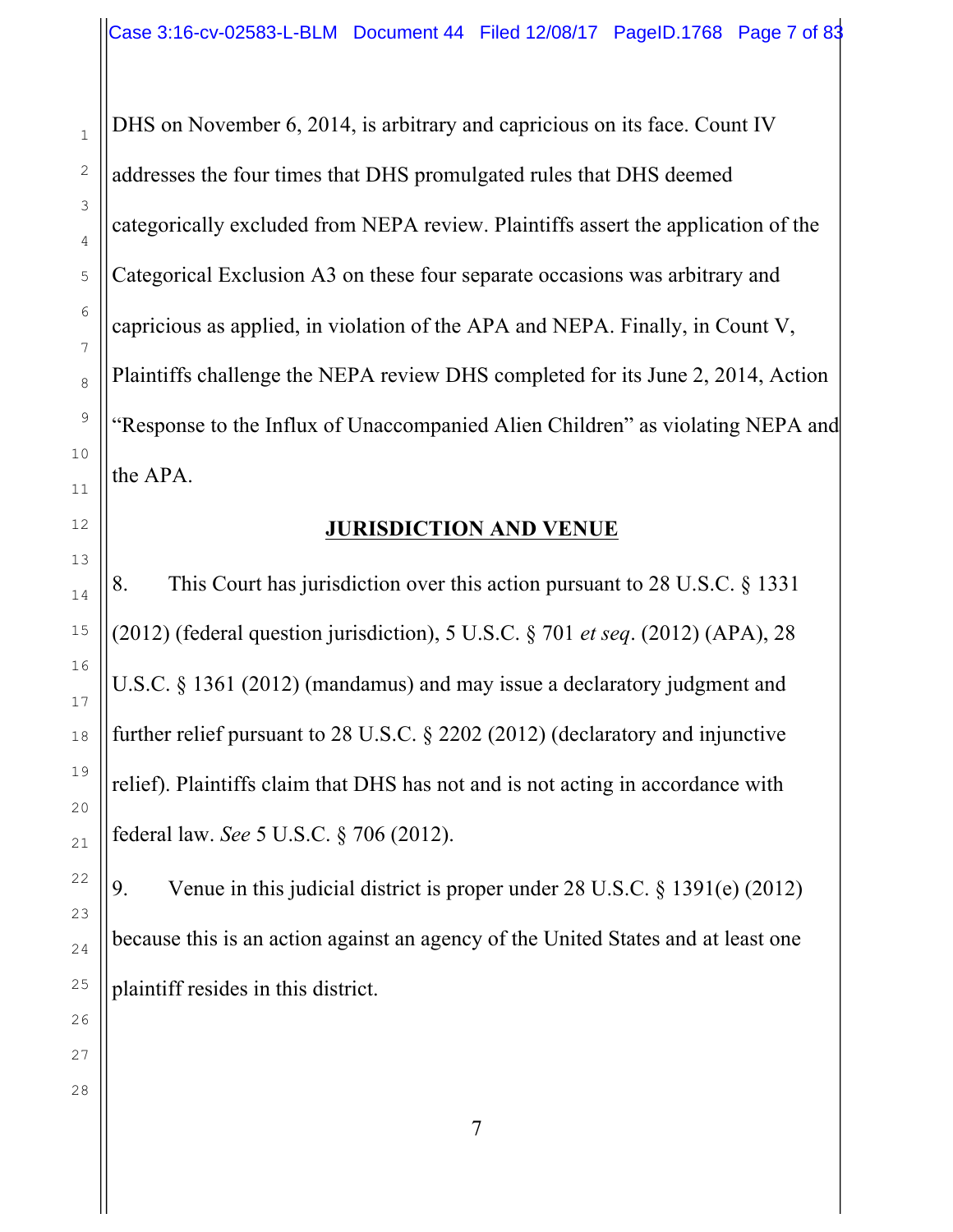### **RELEVANT STATUTES**

## **A. THE NATIONAL ENVIRONMENTAL POLICY ACT**

10. NEPA is the "basic national charter for protection of the environment." 40 C.F.R. § 1500.1(a) (2017). NEPA's essential purpose is "to help public officials make decisions that are based on understanding of environmental consequences, and take actions that protect, restore, and enhance the environment." 40 C.F.R. §  $1500.1(c)$ .

11. NEPA expressly recognizes Congressional concern for "the profound influences of population growth" on "the natural environment[.]" 42 U.S.C. § 4331(a). Through NEPA, Congress directs, in relevant part, that the Federal

Government shall:

use all practicable means, consistent with other essential considerations of national policy, to improve and coordinate Federal plans, functions, programs, and resources to the end that the Nation may

(1) fulfill the responsibilities of each generation as trustee of the environment for succeeding generations;

(2) assure for all Americans safe, healthful, productive, and esthetically and culturally pleasing surroundings;

(3) attain the widest range of beneficial uses of the environment without degradation, risk to health or safety, or other undesirable and unintended consequences;

(4) preserve important historic, cultural, and natural aspects of our national heritage, and maintain, wherever possible an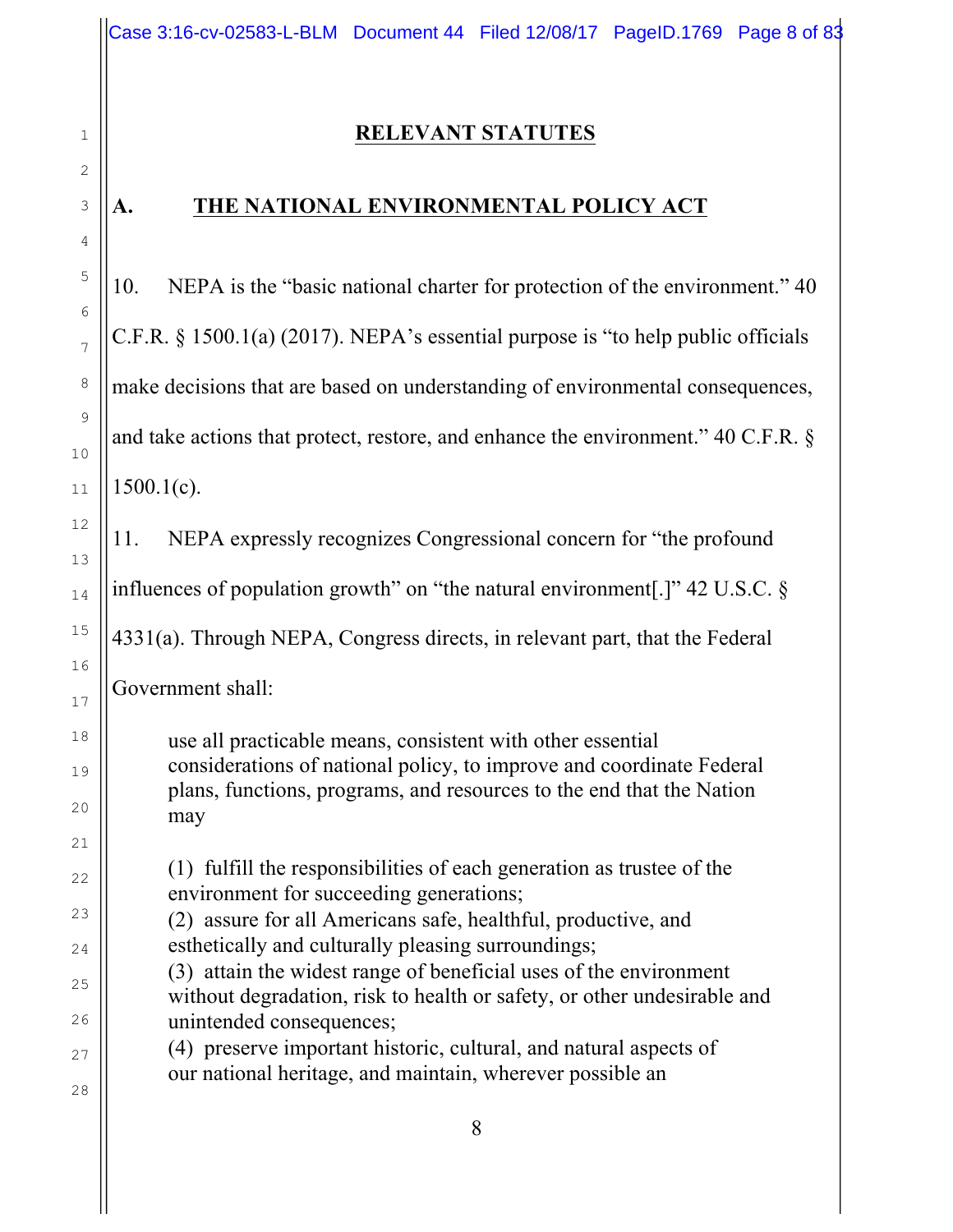environment which supports diversity and variety of individual choice;

(5) *achieve a balance between population and resource use which will permit high standards of living and a wide sharing of life's amenities* . . . .

42 U.S.C. § 4331(b) (emphasis added).

12. To accomplish its goals, NEPA requires each federal agency to identify and

consider the environmental impacts of its proposed federal actions. *See generally* 42

U.S.C. § 4331. Each agency must also consider alternatives and mitigating

measures which could avoid or reduce such impacts before implementing federal

agency actions that may significantly affect the environment. To these ends, NEPA

establishes, in relevant part:

The Congress authorizes and directs that, to the fullest extent possible: (1) the policies, regulations, and public laws shall be interpreted and administered in accordance with the policies set forth in this Act, and (2) all agencies of the Federal Government shall

. . . (C) include in every recommendation or report on proposals for legislation and other major Federal actions significantly affecting the quality of the human environment, a detailed statement by the responsible official on

(i) the environmental impacts of the proposed action,

(ii) any adverse environmental effects which cannot be avoided should the proposal be implemented,

 $(iii)$  alternatives to the proposed action,  $\dots$ 

(v) any irreversible or irretrievable commitment of resources which would be involved in the proposed action should it be implemented.

42 U.S.C. § 4332.

1

2

3

4

5

6

7

8

9

10

11

12

13

14

15

16

17

18

19

20

21

22

23

24

25

26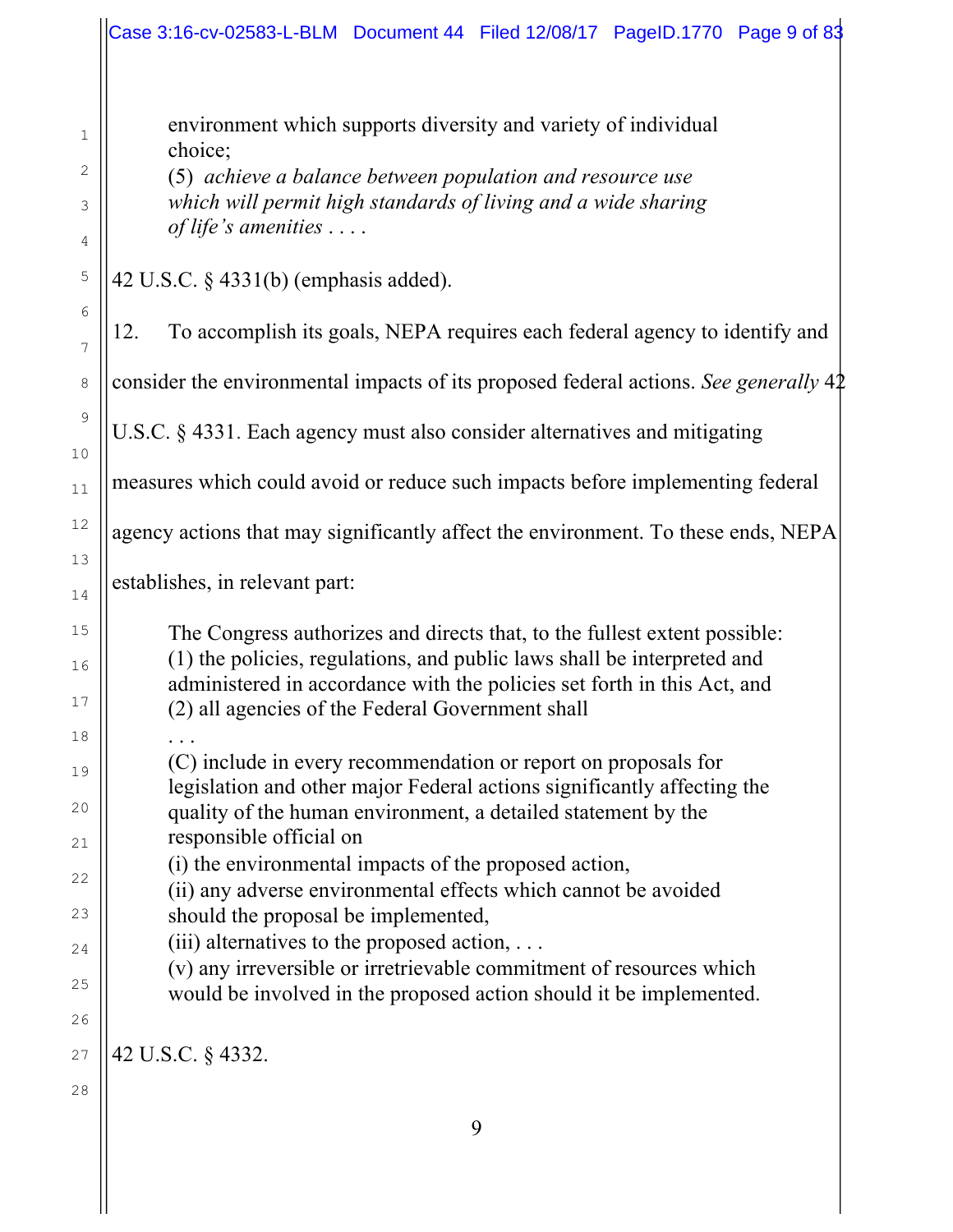13. "The phrase 'to the fullest extent possible' in section 102 means that each agency of the Federal Government shall comply with that section unless existing law applicable to the agency's operation expressly prohibits or makes compliance impossible." 40 C.F.R. § 1500.6 (2017). *See also* 40 C.F.R. § 1507.2 (2017) (Agency capability to comply).

14. NEPA is designed to inject environmental considerations early into a federal agency's decision making process in order that the agency can "take actions that protect, restore, and enhance the environment." 40 C.F.R. § 1500.1(c). NEPA is also intended to engage the public and stakeholders while the agency gathers and solicits relevant, "high quality" information, as well as inform and engage the public in the agency decision making process. *See* 40 C.F.R. § 1500.1(b). *See also* §§ 1503.1(a)(4) (Inviting comments), 1506.6 (Public involvement) (2017). Because "public involvement" is paramount in the NEPA process, each agency shall "[p]rovide public notice of NEPA-related hearings, public meetings, and the availability of environmental documents so as to inform those persons and agencies who may be interested or affected." 40 C.F.R. § 1506.6(b). NEPA thus is, at the very least, an environmental disclosure and public participation tool. 15. NEPA established the White House Council on Environmental Quality ("CEQ"), which issues regulations guiding agencies' compliance with NEPA. *See*  42 U.S.C. § 4341 *et seq.* (2012); 40 C.F.R. § 1500 (2017). CEQ regulations clearly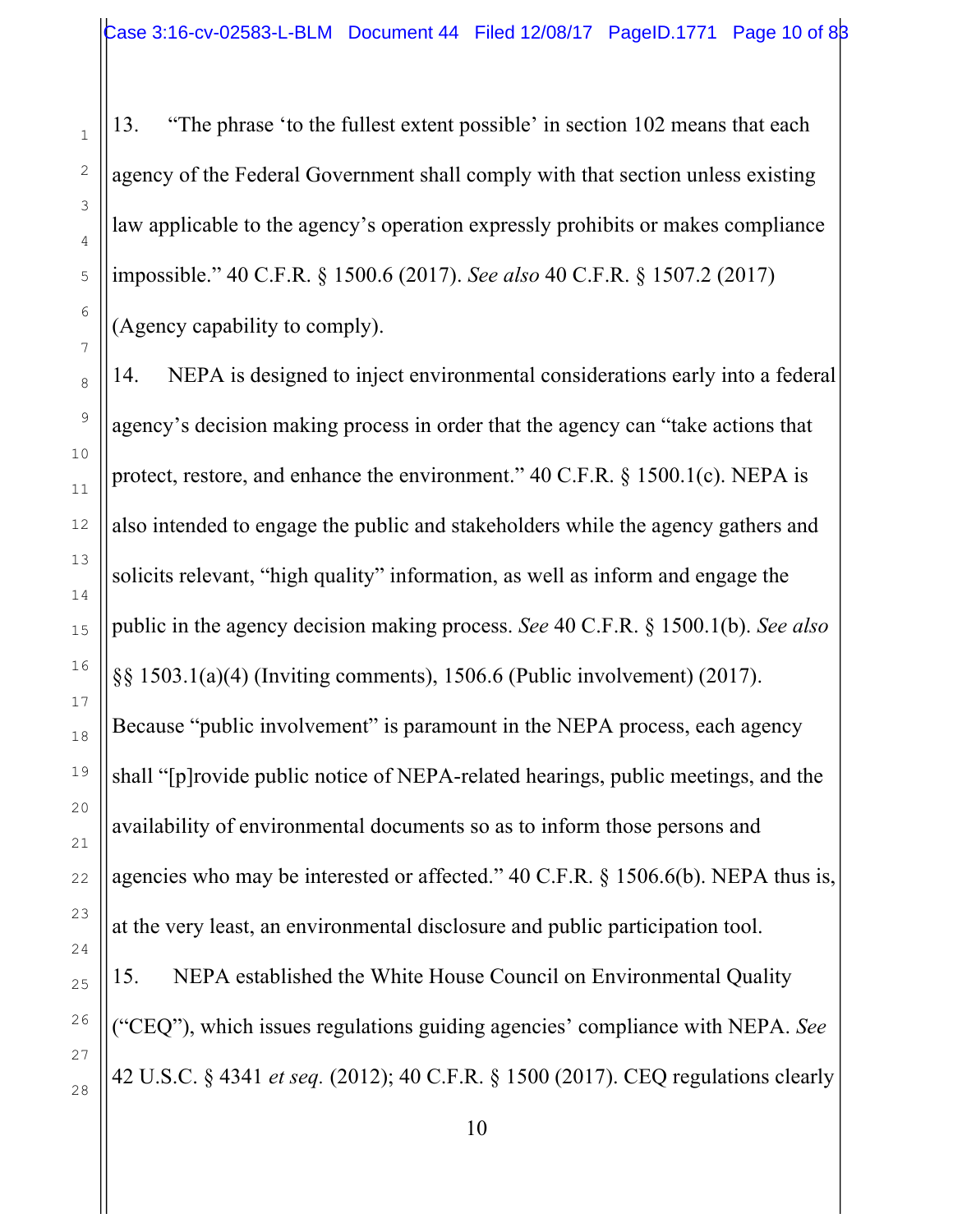define what constitutes agency action and set forth the process for determining whether an action or program significantly affects the quality of the human environment. "Major federal actions" are defined to "include new and continuing activities including projects and programs entirely or partly financed, assisted, conducted, regulated, or approved by federal agencies; [and] new or revised agency rules, regulations, plans, policies, or procedures . . . ." 40 C.F.R. § 1508.18(a) (2017).

16. CEQ regulations provide that each federal agency shall adopt procedures to ensure that its "decisions are made in accordance with [NEPA's] policies and procedures . . . ." 40 C.F.R. § 1505.1. Further, agency procedures shall comply with CEQ regulations. *See* 40 C.F.R. § 1507.3(b)(1) (2017). An agency must specifically ensure that its NEPA procedures provide for designating the major decision points for the agency's principal programs likely to have a significant effect on the human environment and assuring that the NEPA process corresponds with them. 40 C.F.R. § 1505.1(b) (2017).

17. CEQ regulations recognize that human population growth is an effect subject to NEPA analysis. 40 C.F.R. § 1508.8(b) (2017) provides, in relevant part: "Indirect effect may include growth inducing effects and other effects related to induced changes in the pattern of land use, population density or growth rate, and related effects on air and water and other natural systems, including ecosystems."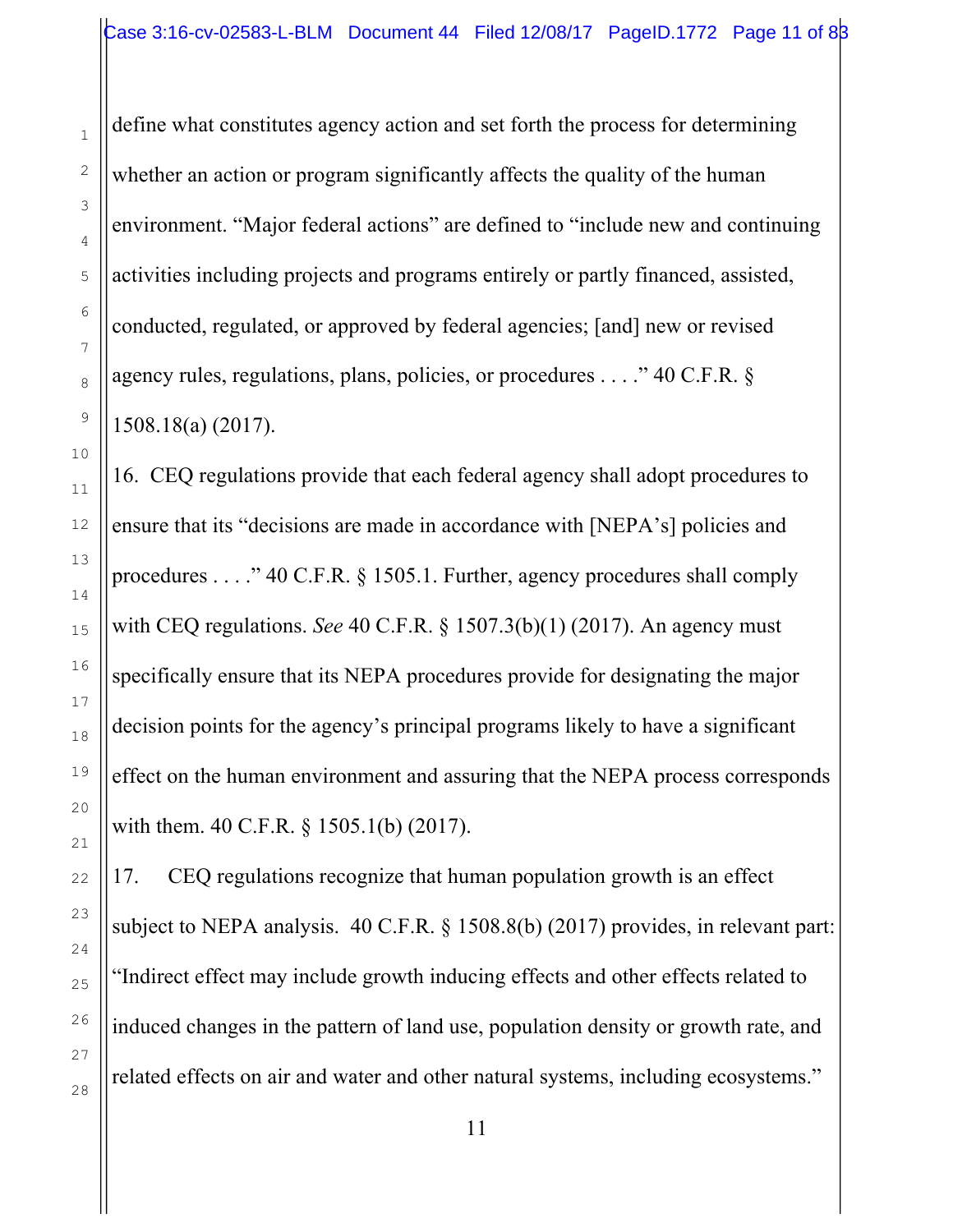18. Pursuant to NEPA, DHS adopted its Instruction Manual on November 6, 2014. *See* Ex. 2. The Instruction Manual "serves as the DHS implementing procedures for NEPA (as required by 40 C.F.R. §§ 1505.1 and 1507.3) which supplement the CEQ regulations and therefore must be read in conjunction with them." *Id.* at III-1. The Instruction Manual states that NEPA applies to a wide range of DHS activities:

Generally, NEPA applies to Federal actions that affect the human environment. Within DHS, NEPA generally applies to actions to be undertaken, funded, permitted or otherwise approved by DHS[,] including activities that may be wholly initiated within DHS, executed by DHS under the direction of Congress, or proposed by persons or organizations outside of DHS that require approval funding, a license, or a permit from DHS.

19. Pursuant to 42 U.S.C. § 4332(C), each agency is required to prepare an "Environmental Impact Statement" ("EIS") for each "major federal action[] significantly affecting the quality of the human environment  $\dots$ ."

20. CEQ regulations provide for the preparation of a document known as an Environmental Assessment ("EA") to enable an agency to determine whether a particular action may have a significant impact on the quality of the human environment and thus require preparation of an EIS. 40 C.F.R. § 1501.4 (2017). 21. An EA or EIS must also discuss and analyze alternatives to a proposed program or project—including a "no-action" alternative, which may have less

1

2

3

4

5

6

7

8

9

10

11

12

13

14

*Id.*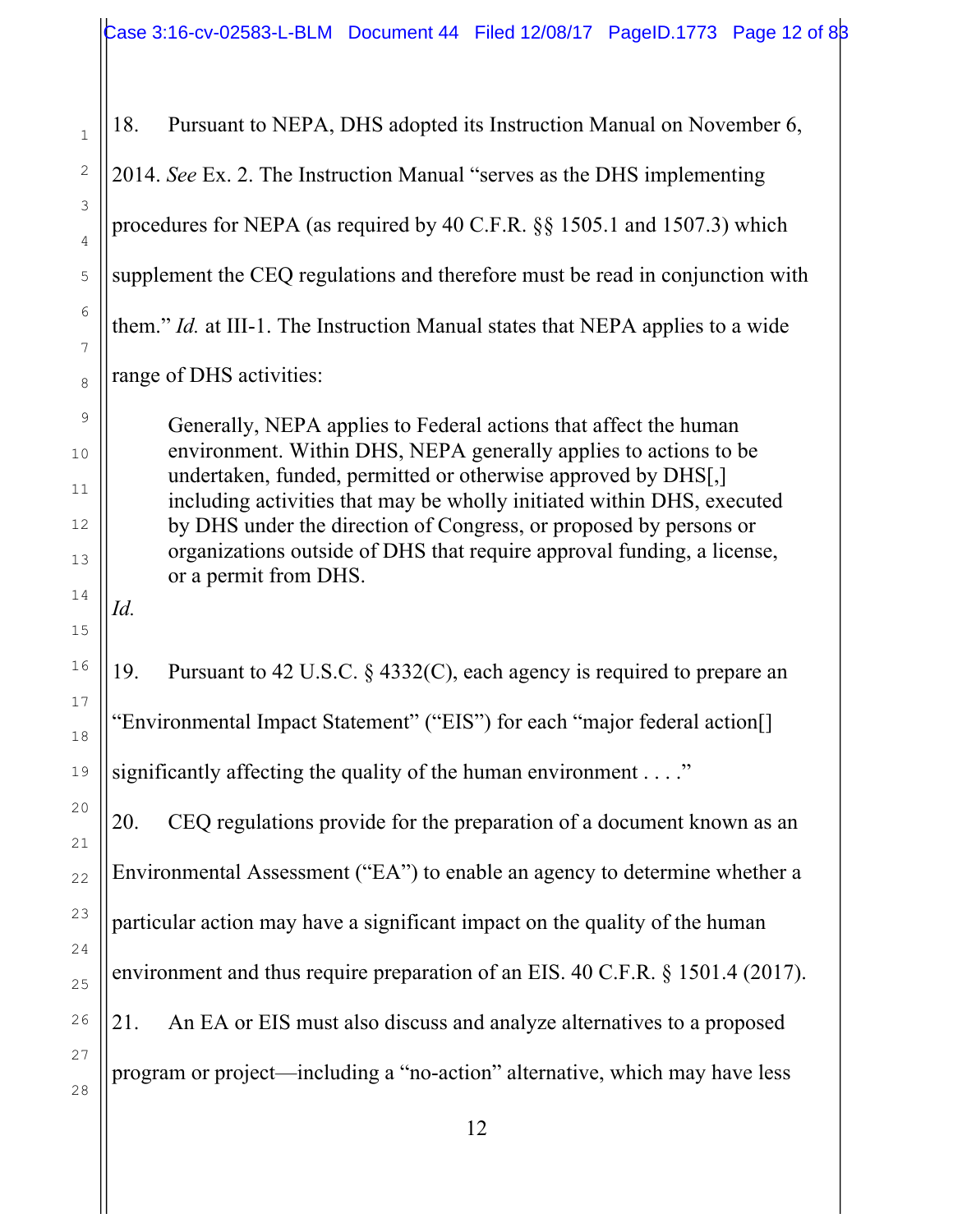environmental impact than the proposed action, as well as mitigation measures in relation to potential environmental impacts. *See* 40 C.F.R. §§ 1502.14, 1502.16, 1508.9 (2017).

22. CEQ regulations provide that agency actions that are "related to each other closely enough to be, in effect, a single course of action shall be evaluated in a single impact statement." 40 C.F.R. § 1502.4(a) (2017). An EIS may be, and sometimes must be, prepared for broad federal actions such as the adoption of new agency programs or regulations. 40 C.F.R § 1508.18. Agencies shall prepare statements on broad actions, including related actions, in order to include environmental considerations in policy, and shall time such statements to coincide with meaningful points in agency planning and decision making. 40 C.F.R. § 1502.4(b). Related actions "have relevant similarities, such as common timing, impacts, alternatives, methods of implementation, media, or subject matter." 40 C.F.R. § 1502.4(c)(2).

23. In preparing an EA or EIS, an agency must consider direct, indirect, and cumulative effects. *See* 40 C.F.R. §§ 1502.16, 1508.8, 1508.9, 1508.27 (2017). Under NEPA, "effects" and "impacts" are synonymous and include:

ecological (such as the effects on natural resources and on the components, structures, and functioning of affected ecosystems), aesthetic, historic, cultural, economic, social, or health, whether direct, indirect or cumulative. Effects may also include those resulting from actions which may have both beneficial and detrimental effects . . . .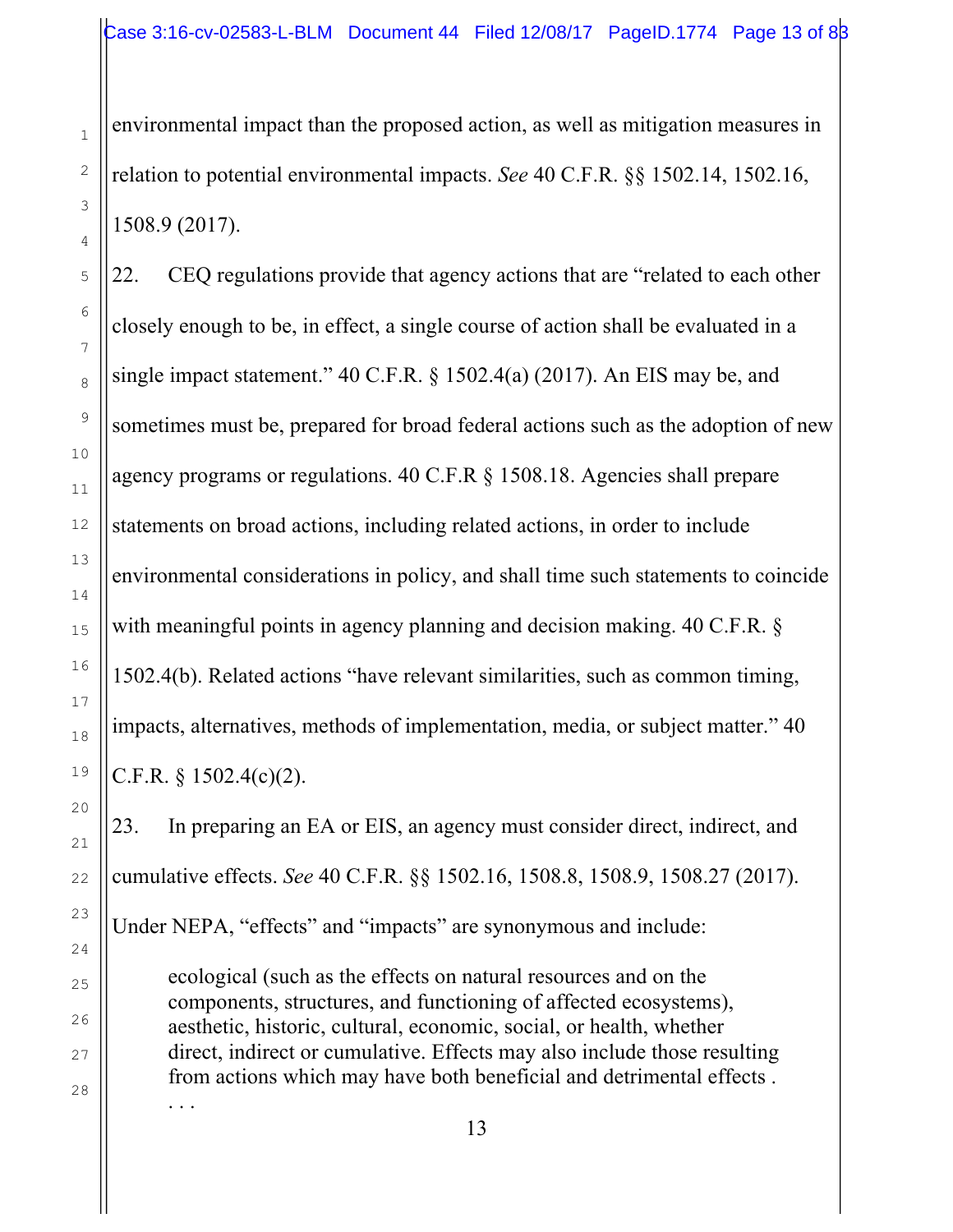40 C.F.R. § 1508.8(b).

24. CEQ regulations authorize agencies to exempt certain agency actions from environmental review through the use of "categorical exclusions." 40 C.F.R. §

1508.4 (2017) provides:

"Categorical Exclusion" means a category of actions which do not individually or cumulatively have a significant effect on the human environment and which have been found to have no such effect in procedures adopted by a Federal agency in implementation of these regulations. ([40 C.F.R.] § 1507.3) and for which therefore, neither an environmental assessment nor an environmental impact statement is required . . . . Any procedures under this section shall provide for extraordinary circumstances in which a normally excluded action may have a significant effect.

25. For those federal actions that are not categorically excluded and are,

following completion of an EA, determined not to have "a significant impact on

the human environment" and thus do not require preparation of an EIS, the agency

issues a "finding of no significant impact" ("FONSI"). 40 C.F.R. § 1508.13

(2017).

# **B. THE ADMINISTRATIVE PROCEDURE ACT**

26. The APA provides for judicial review of federal agency actions. *See* 5 U.S.C. § 701 *et seq*. Under the APA, a reviewing court must "hold unlawful and set aside agency action, findings, and conclusions" found to be "arbitrary,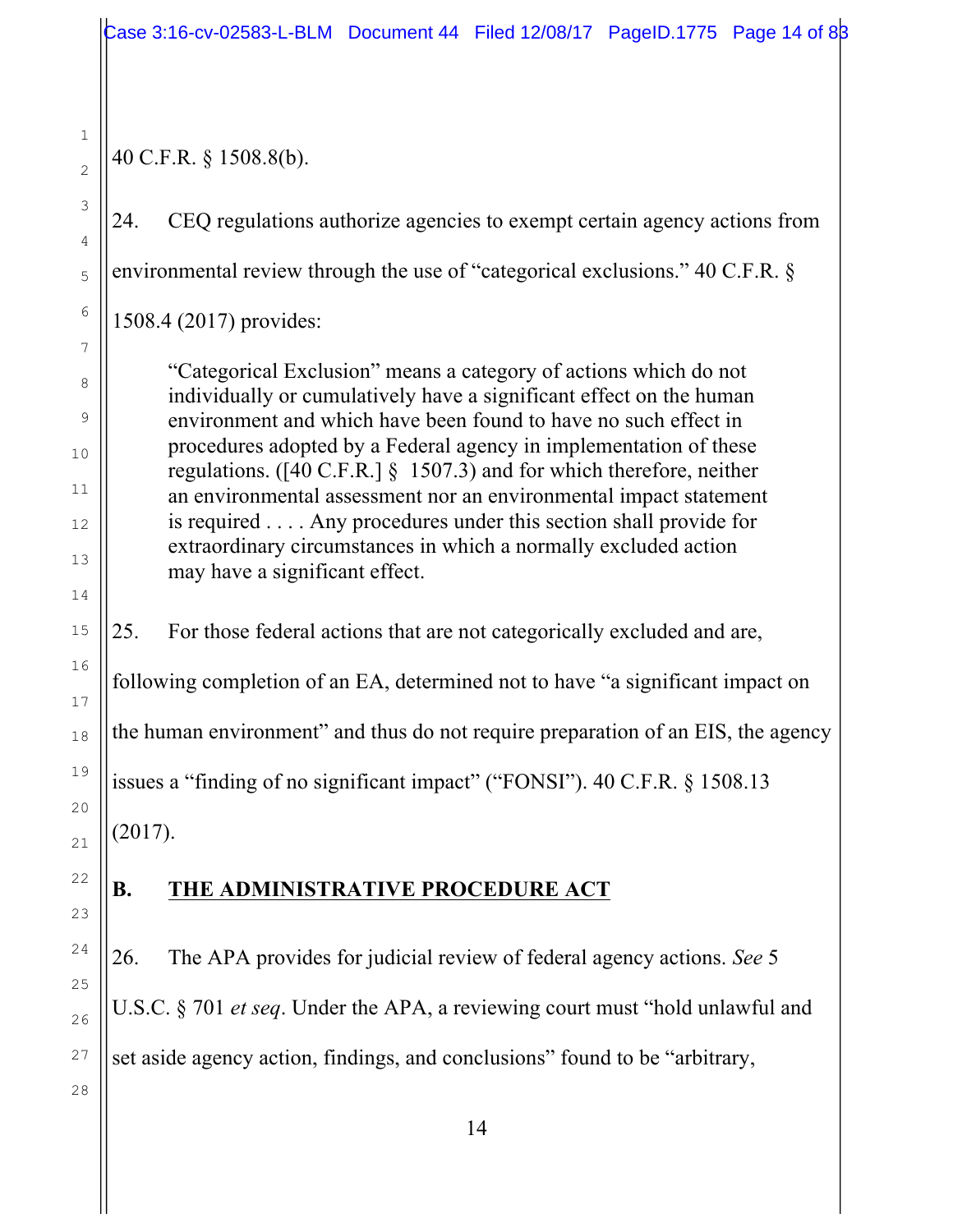capricious, an abuse of discretion, or otherwise not in accordance with law[.]" 5 U.S.C. § 706(2)(A) (2012). Accordingly, a federal agency must take a hard look at the consequences of its actions. It must examine the relevant data and articulate a satisfactory explanation for its action, including "a rational connection between the facts found and the choice made." *Motor Vehicle Mfrs. Ass'n of the U.S. Inc. v. State Farm Mut. Auto. Ins. Co.*, 463 U.S. 29, 43 (1983). An agency must explain in an explicit and rational manner how its decision is based upon and complies with the relevant factors specified in the controlling statutory provision(s), together with applicable agency regulations. *See id.* at 42-43. A reviewing court may set aside, as arbitrary and capricious, agency factual findings and conclusions found to be unsupported by substantial record evidence. 5 U.S.C. § 706(2).

## **PARTIES**

## **A. PLAINTIFFS**

27. The Whitewater Draw Natural Resource Conservation District ("WWDNRCD") and the Hereford Natural Resource Conservation District ("HNRCD") are a part of the state of Arizona's Natural Resource Conservation District program that was established in response to the dust bowl of the 1930s. *Natural Resources Conservation Districts,* Ariz. State Land Dep't., https://land.az.gov/natural-resources/natural-resource-conservation-districts (last visited Dec. 8, 2017). The conservation district program promotes the restoration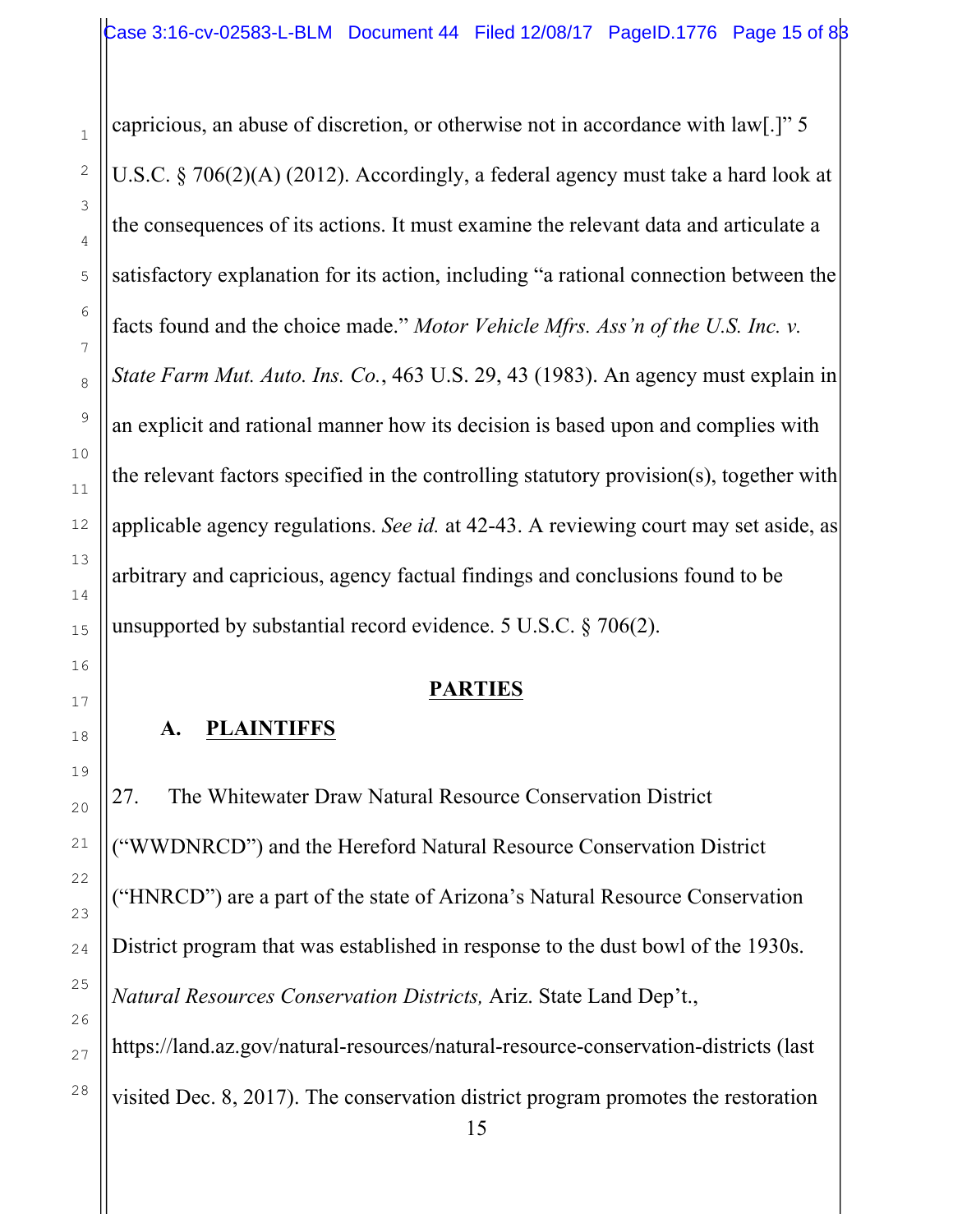and conservation of the state's natural resources. *Id*. As part of the conservation district program, WWDNRCD and HRNCD operate pursuant to Arizona Revised Statutes ("A.R.S.") Title 37, Chapter 6, and are governed by locally elected and appointed officials. *Id*. The districts are charged with evaluating the conservation needs of their respective areas and partnering with local, state, and federal agencies to restore and conserve the landscapes and waters of their respective regions. *Id*. The statutory purpose of the WWDNRCD and HNRCD is defined as follows: to provide for the restoration and conservation of lands and soil resources of the state, the preservation of water rights and the control and prevention of soil erosion, and thereby to conserve natural resources, conserve wildlife, protect the tax base, protect public lands and protect and restore this state's rivers and streams and associated riparian habitats, including fish and wildlife resources that are dependent on those habitats, and in such manner to protect and promote the public health, safety and general welfare of the people. Ariz. Rev. Stat. Ann. § 37-1001 (2017); *see also Natural Resources Conservation Districts,* Ariz. State Land Dep't, https://land.az.gov/natural-resources/naturalresource-conservation-districts (last visited Dec. 8, 2017). 28. The Arizona Association of Conservation Districts ("AACD") is a  $501(c)(3)$ nonprofit organization established in 1944 by Arizona's conservation districts. *See Ariz. Ass'n of Conservation Dists.,* http://www.aacd1944.com/ (last visited Dec. 8, 2017). The mission of the AACD is to support the Conservation Districts in providing conservation leadership and education, and in addressing local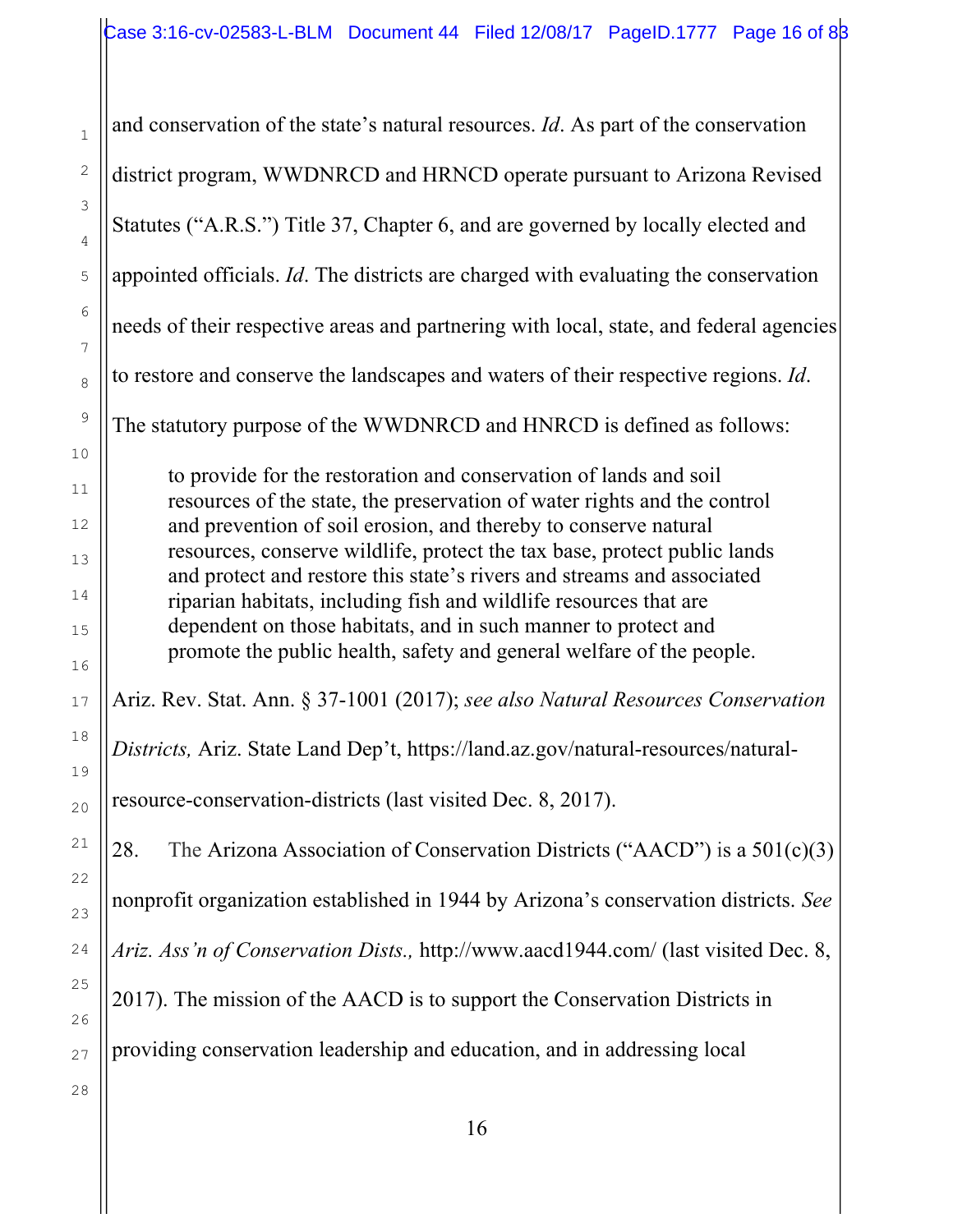conservation priorities in partnership with landowners, federal and state agencies, tribal & local governments and other partners. *See id*.

29. The members of the WWDNRCD, HNRCD, and AACD have been victimized and damaged by DHS's failure to comply with NEPA because their members live along the Southwest border, which has been environmentally degraded as a result of DHS's discretionary actions relating to border enforcement and immigration law. The policies of DHS have resulted in an increase in the numbers of individuals illegally crossing their members' properties. *See* Ex. 3 at Ex. D: How Certain DHS Programs Affect Land on the Southwest Border. 30. Fred Davis is the Chairman of WWDNRCD, located in Southeastern Arizona. F. Davis Aff., attached hereto as Ex. 6 at ¶ 1. He is also a member of AACD. *Id.* He notes that "[t]he WWDNRCD seeks to protect, conserve and sustain natural resources in th[e] region, particularly soil and water." *Id.* at ¶ 2. Most of WWDNRCD's members are, like Mr. Davis, "multi-generation ranchers and farmers who are stewards of their land that plan to pass their traditional way of life on to future generations." *Id.* Mr. Davis lives on a 10,000-acre ranch 25 miles from the US/Mexico border that has been in his family for generations. *Id.* at ¶ 1. For Mr. Davis, "the ranch was a quiet and peaceful place to live and raise a family" before illegal border-crossings by illegal aliens and smugglers started becoming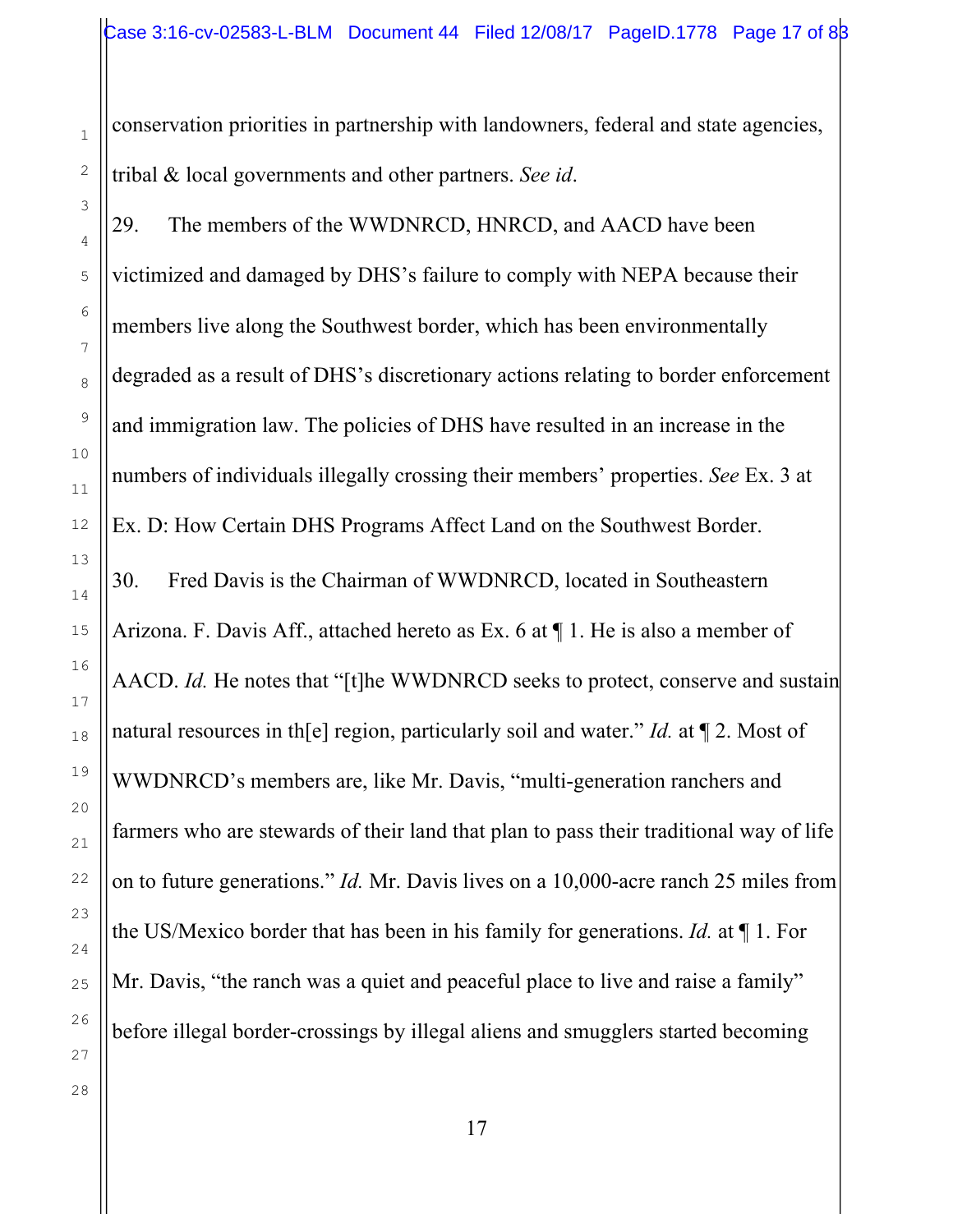rampant across his property. *Id.* at *¶* 5. The unending parade of illegal aliens has

"physically degraded" his land. *Id.* at ¶ 11.

The constant trampling of the land by illegal border crossers has left permanent damage as well. Many illegal aliens crossing over our native grasslands will follow the paths beaten over time by previous crossers, and in those places, the grass will no longer grow. There are now eleven paths near our house where sixty percent of the grass is gone. These grasses are native to the area, and illegal border crossers also have an adverse impact on protected plant life. Native plants that grow on our property, such as the Soaptree Yucca cactus, which can grow to be 12 feet high, Century Plant, barrel cactus, and the Mesquite tree that have been trampled by drug cartels crossing in vehicles. What makes me even angrier is that many of these plants are protected by the state of Arizona—we ourselves would be violating the law if we removed these native plants from our property. Yet these plants that take 6 to 8 years to grow are destroyed without consequence by illegal aliens.

*Id.* at ¶ 13.

Mr. Davis and his family have "picked up literally tons of trash" that illegal border-crossers have dumped on their land. *Id.* at ¶ 11. They have found human feces on their property "in abundance." *Id.* The garbage is a dangerous health hazard. *Id.* It has killed some of their cattle, and it has made ranching "far more difficult, dangerous and expensive." *Id.* at  $\P$  11, 12. The years of illegal bordercrossings have shattered Mr. Davis's peace and tranquility. *Id.* at ¶ 14. Life on the ranch has become much more stressful; Mr. Davis feels like he is living in a "war zone." *Id.* at ¶ 15.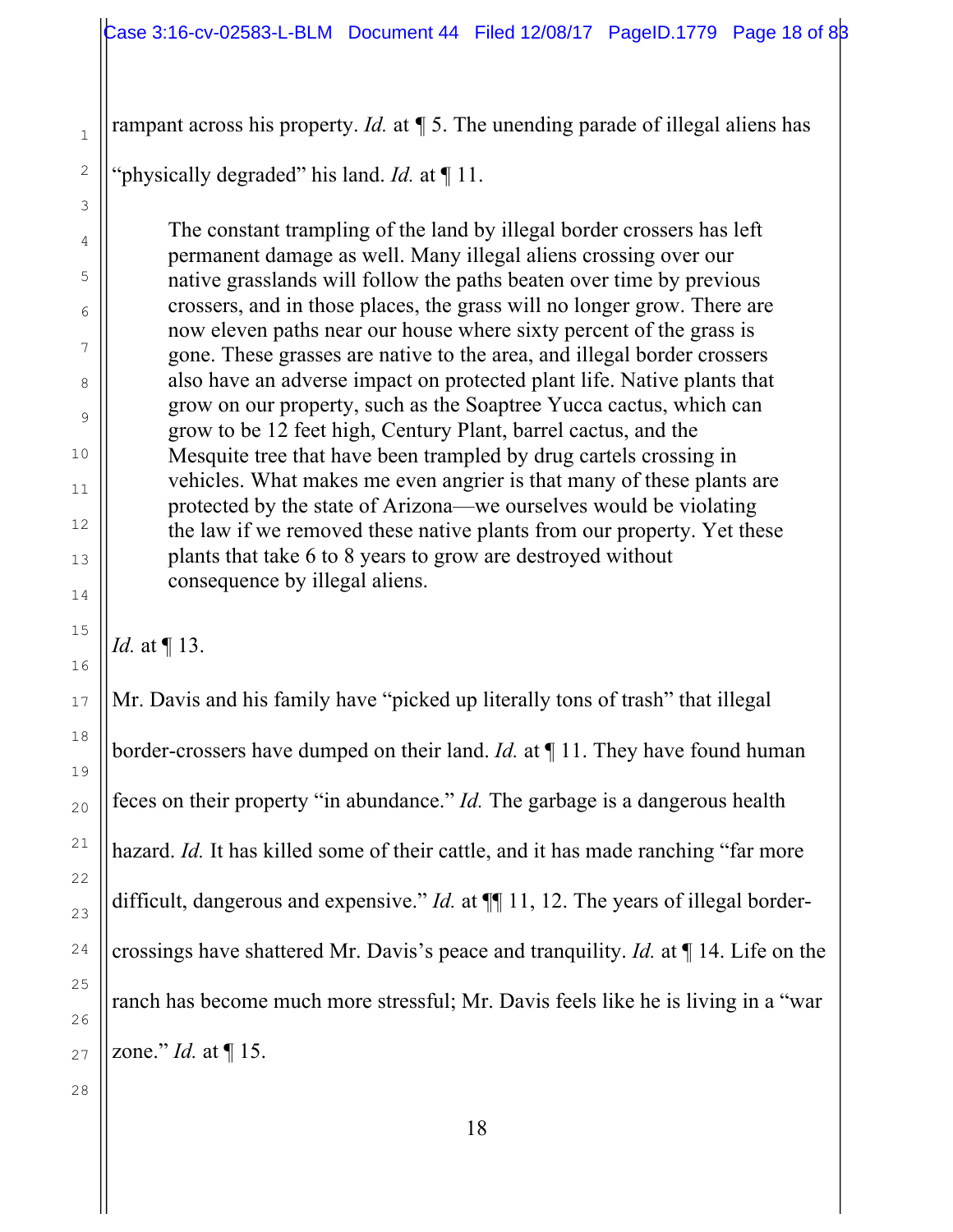We feel that we are in constant reactionary mode, as people keep unlawfully crossing, and we know some of them may be a threat to our personal safety, giving us great anxiety for our children. The dogs bark in the night at the border crossers, making it difficult for us to sleep.

1

2

3

4

5

6

7

31. The constant stress means that Mr. Davis has had "headaches and health problems [] at home, that go away when I travel." *Id.* at ¶ 15. The DHS actions at issue in this case "have real, concrete, harmful ongoing impacts on me, my family, our land, and the general border environment." *Id.* at ¶ 20. Like so many others, Mr. Davis is "angry contemplating all of the damage done to our environment that might never have occurred if DHS had followed its obligations under NEPA." *Id.* at ¶ 20.

32. Peggy Davis has served as a clerk and as the Education Center Director of the WWDNRCD. P. Davis Aff., attached hereto as Ex. 7 at ¶ 2. She is also a member of the AACD. *Id.* Mrs. Davis lives with her husband Fred Davis, together with her children and grandchildren, on a 10,000-acre ranch 25 miles from the Arizona/Mexico border. *Id.* at ¶ 1. In her role as clerk and Education Director, Mrs. Davis has planned workshops on such topics as water and soil, solar energy, estate planning, and ranch tours. *Id.* at ¶ 2. Because of the unending flow of illegal border-crossers over her land, she can no longer take walks or bike rides alone. *Id.*

*Id.* at ¶ 14.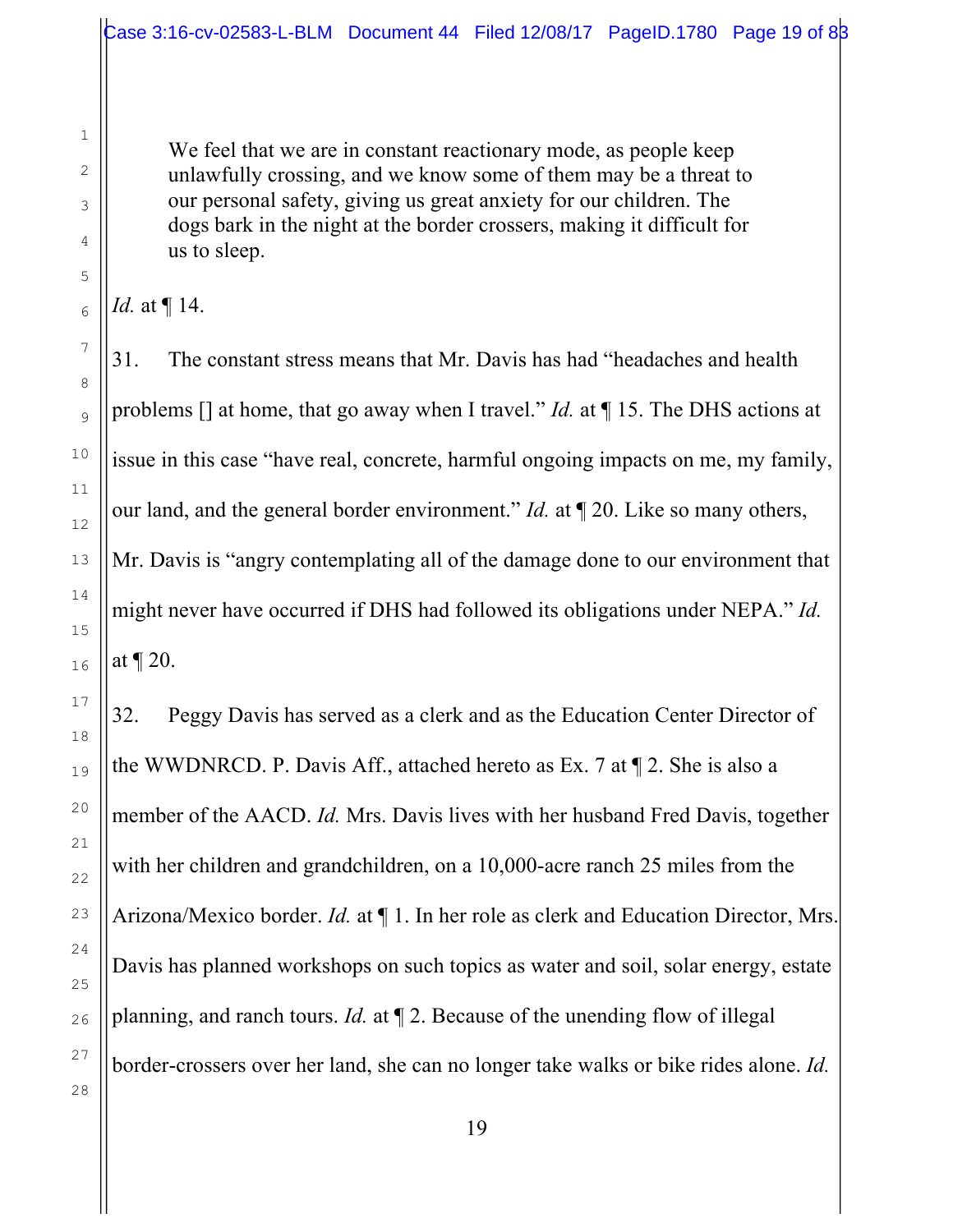at ¶ 4. She is "afraid to go alone without a firearm." *Id.* Mrs. Davis's enjoyment of her ranch has diminished significantly over the years because DHS, and INS before it, adopted policies that have failed to secure the border. *Id.* Accordingly, "it feels like our land has been under siege." *Id.* at ¶ 1. She and her family are constantly picking up trash of all sorts, as well as continuously repairing fences, as documented in the photographs that are included in her affidavit. *Id.* She too has suffered injuries because DHS has failed to conduct any NEPA analysis regarding its myriad immigration-related actions, stating: Perhaps, if DHS had done the proper analysis and informed the public when it made discretionary decisions that encouraged illegal aliens to continue crossing the border, as the law requires, it would have decided that it was important to ramp up enforcement instead. Perhaps the public, if it had understood the environmental costs of DHS's actions, would have demanded more effective enforcement. My land and the whole border region in the Southwest might look different today—unspoiled, serene, and undamaged environmentally. Instead, ceaseless flows of people have crossed the border, with no end in sight, ... because, our government has simply given up. *Id.* at ¶ 9. 33. Californians for Population Stabilization ("CAPS") is a 501(c)(3), nonpartisan, membership-based, public interest organization organized and existing under the laws of California. *See About Us*, Californians for Population Stabilization, http://www.capsweb.org/about/about-us (last visited Dec. 2, 2017).

CAPS's mission is to end policies and practices that cause human overpopulation

27 28

1

2

3

4

5

6

7

8

9

10

11

12

13

14

15

16

17

18

19

20

21

22

23

24

25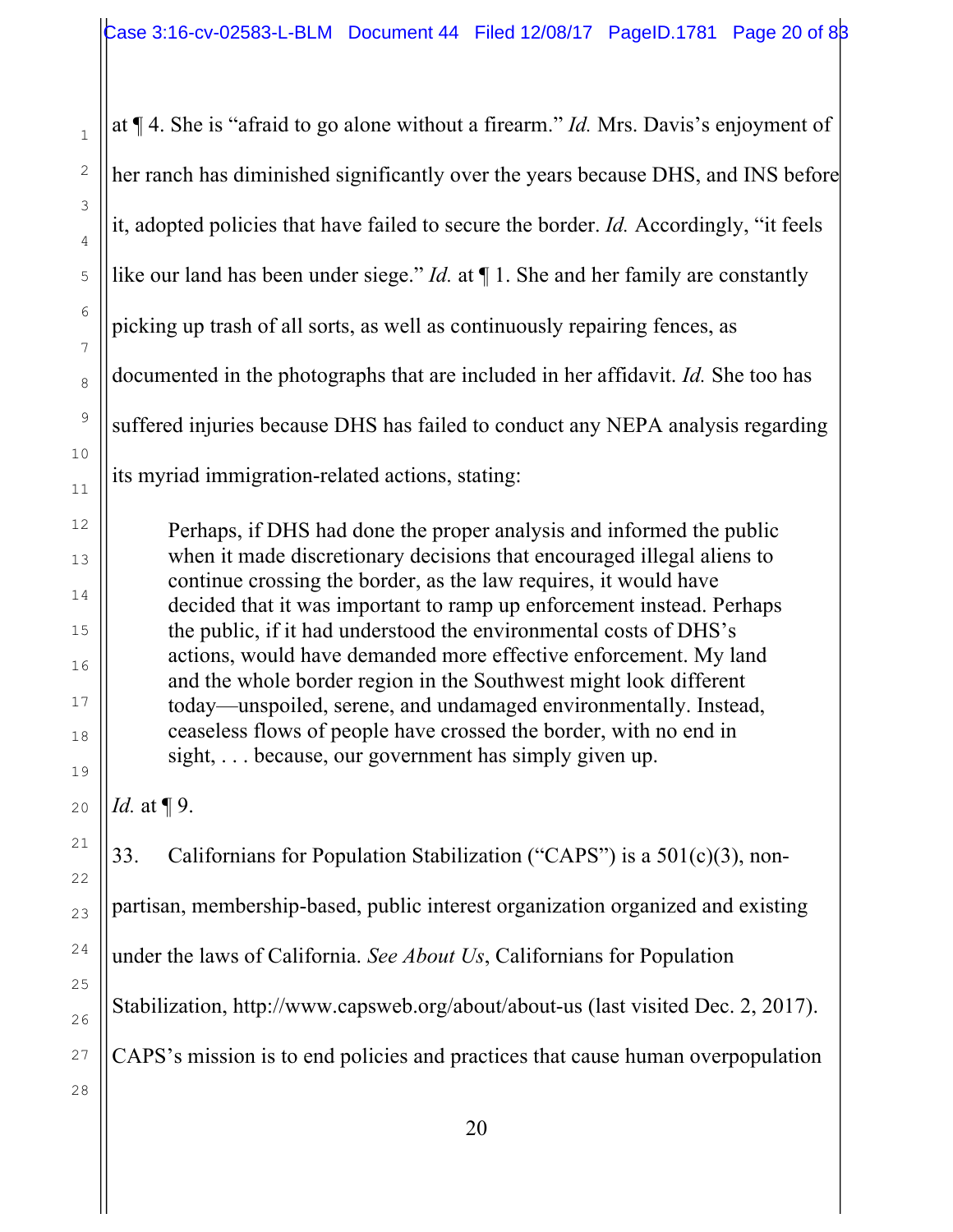1

2

3

4

5

6

7

8

9

10

11

12

13

14

15

16

17

18

19

20

21

22

23

24

25

i

26

27

28

and the resultant decline in Americans' quality of life in California and the rest of the United States. *Id*. CAPS believes that unending human population growth causes environmental damage and overuse of nature's bounty, leaving an impoverished Golden State. *See id.* Unending population growth in California also strains local infrastructure. *Id.* Further, it frays community institutions. Environmental impacts resulting from unending population growth include, but are not limited to: damage to air quality, increasing sprawl, increasing demand for water, increasing water pollution, increasing greenhouse gases and accelerating climate change, exacerbated traffic congestion, school overcrowding, loss of green space, farmland, forests and wildlife, and other non-renewable resources. *See generally id.* CAPS has members and supporters in every state of the United States, with a majority residing throughout California. Because essentially all of California's population growth presently stems from immigration and births to immigrants, CAPS's priority goal is to reduce both legal and illegal immigration into California and the United States. *Id.* Indeed, California's population nearly doubled between 1970 and 2015, going from approximately 20 million to 39.6 million.<sup>2</sup> Most of that population growth resulted from immigrants and their

<sup>2</sup> Steven A. Camarota & Bryan Griffith, *By State: Number Immigrants and Their Minor Children*, Ctr. for Immigration Studies (March 28, 2016), http://cis.org/Camarota/Map-Number-Immigrants-Minor-Children.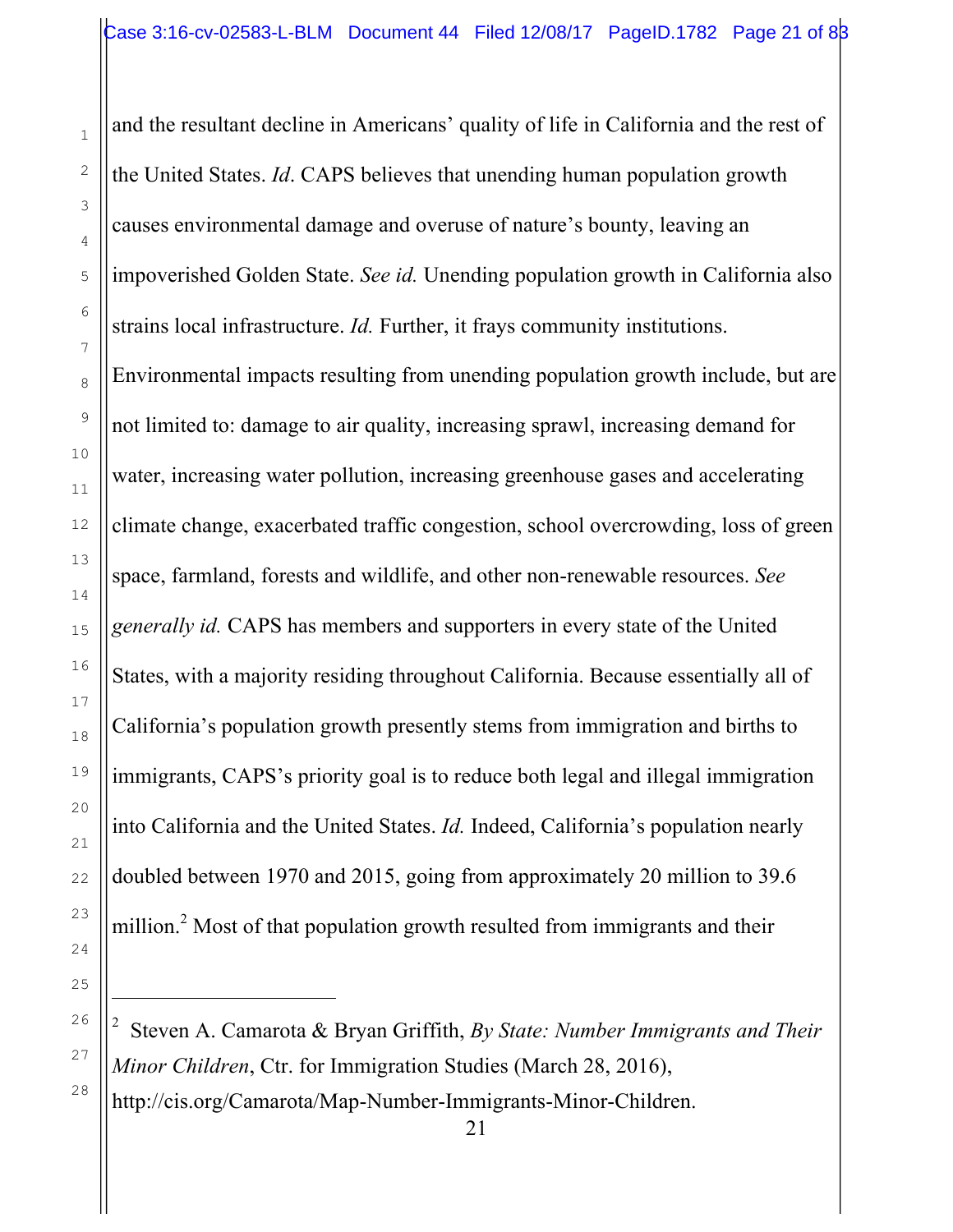offspring. *Id.* California has the largest share of foreign born of any state in this nation. *Id.* In 1970, immigrants and their minor children constituted roughly 13% of California's population—2.6 million people. *Id.* By 2015, 37.4% of California's population was comprised of immigrants and their minor children—nearly 15 million people. *Id.* There is no end in sight to the state's immigration-driven population growth. CAPS and its members who live, work and pursue recreational activities in California are adversely affected by the population growth resulting from the DHS actions at issue. CAPS members have a substantial interest in ensuring that DHS complies with federal law, including the requirements of NEPA. CAPS and its members are being, and will continue to be, harmed by the failure of DHS to make any attempt to comply with NEPA. Plaintiff's expert Jessica Vaughan estimates 21% of permanent residents admitted by DHS programs at issue between 2003 and 2015 settled in California. *See* Ex. 3 at Ex. B: Tables and Graphs of Population Increase Caused By DHS Programs, at 132. 34. Richard D. Lamm, an attorney and Certified Public Accountant, served as Governor of Colorado from 1975 to 1987, and is a longtime member of CAPS. R. Lamm Aff., attached hereto as Ex. 8 at ¶ 2. Governor Lamm has been a resident of Colorado since 1961. *Id.* at ¶ 1. He is presently Co-Director of Public Policy at the University of Denver. *Id.* at ¶ 2. Governor Lamm has "been deeply involved in the environmental movement for decades and ha[s] always been concerned about out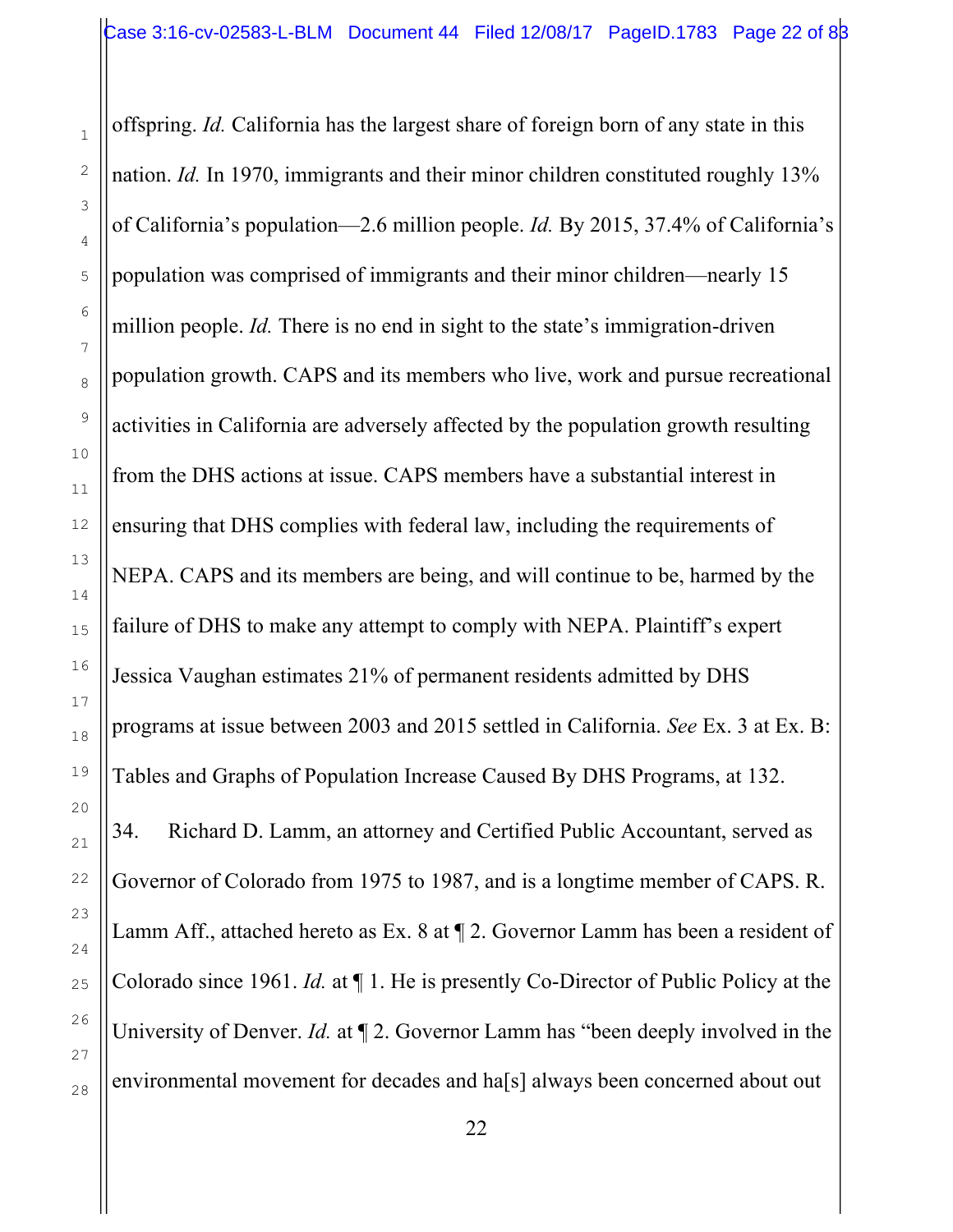of control population growth." *Id.* at ¶ 3. While attending law school at Berkeley during the years 1958-1961, he "was already appalled at what population growth was doing to California." *Id.* at ¶ 5. He notes that California's population has continued to swell, now largely because of immigration. *Id.* That is why he joined CAPS. *Id.* In the more than 50 years since Governor Lamm moved to Colorado he has "embraced and cherished its wilderness." *Id.* at **[8.** He notes that he has climbed 50 of Colorado's highest peaks, hiked and skied its mountains, and kayaked its rivers. *Id.* "That unspoiled, beautiful Colorado that stirred me so deeply has fallen victim to population growth, which is inseparable from mass foreign immigration." *Id.* Unhappily, he has "watched Colorado go from a lovely state with a high quality of life to a Colorado whose front range (from Pueblo to Fort Collins) is rapidly becoming a Los Angeles of the Rockies." *Id.* Substantial numbers of immigrants have settled in Colorado and the state's population has more than doubled between 1970 and 2015—from 2.2 million people to about 5.5 million people.<sup>3</sup> Many of the newcomers are Americans who have been "crowded out of California by endless foreign immigration." Ex. 8 at ¶ 14. He believes that his lifelong effort "to save Denver from an environmentally unsustainable, high

i

<sup>3</sup> *See Resident population in Colorado from 1960 to 2016, in millions*, Statista, https://www.statista.com/statistics/206101/resident-population-in-colorado/ (last visited Dec. 7, 2017).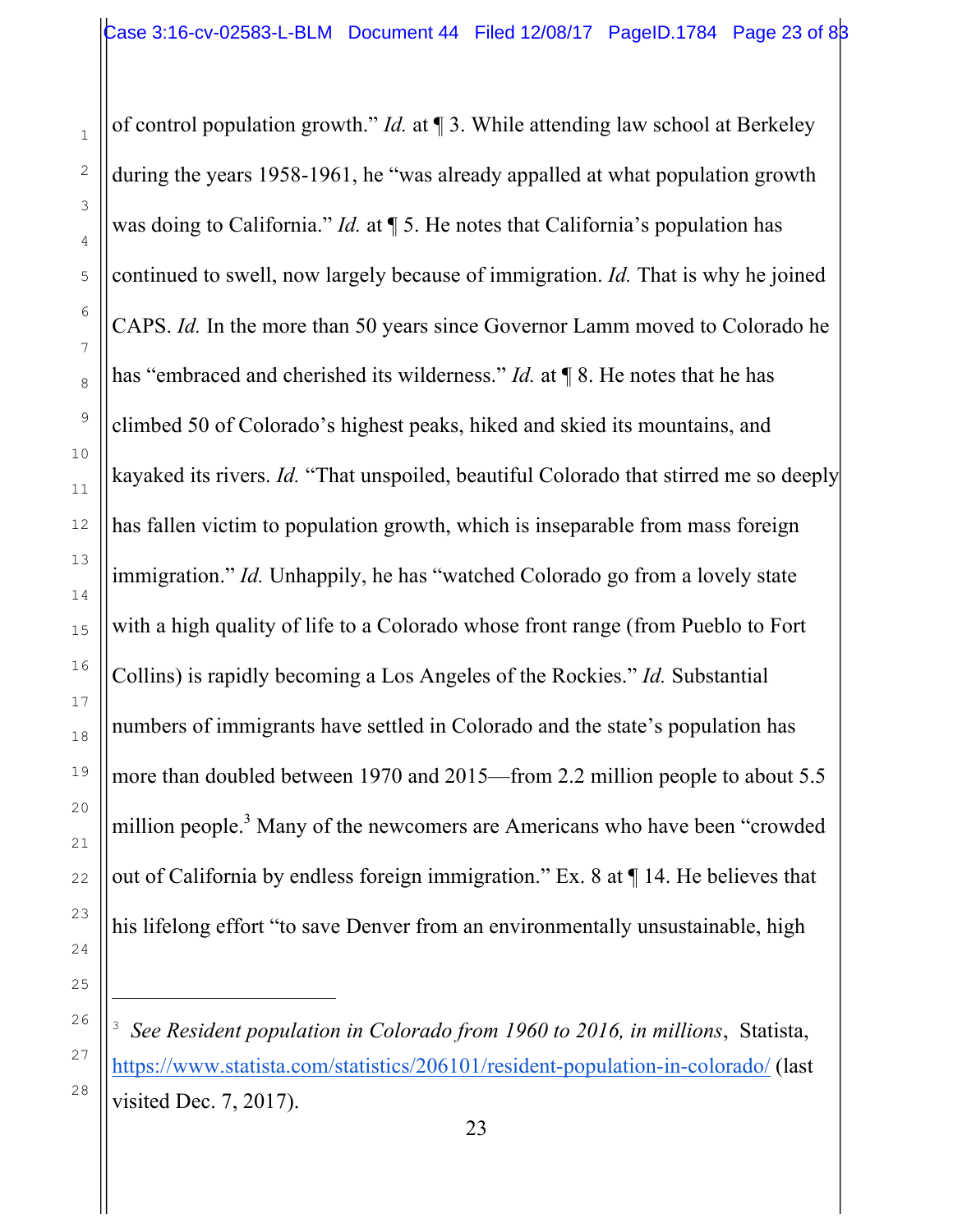growth future would not have been in vain" if DHS had complied with NEPA "as

it was supposed to." *Id.* at ¶ 17.

The National Environmental Policy Act (NEPA), which became law in 1970, was supposed to have stopped this kind of ill-considered population growth from happening. In the 1960s and 1970s, the environmental movement understood how important population stabilization was to everything it stood for. This emphasis in NEPA itself of the importance of population growth reflects this priority. NEPA, the bedrock of our environmental law, was designed to ensure for environmentally informed decision making and public participation . .... Federal agencies, like the Department of Homeland Security (DHS), are not supposed to carry out actions that affect the environment without first considering the consequences. What can have a greater environmental impact on our states and the nation than immigration? In the days when NEPA was passed, population growth was not substantially a matter of immigration, but now immigration is our population's primary driver. Moreover, it is certainly the primary driver of population growth that is most within the federal government's control. Our immigration levels are ultimately a policy choice. DHS is the federal agency that actually implements our nation's immigration policies, and so DHS is responsible for carrying out the federal policy that has the greatest impact on the environment of all. And yet, DHS has done zero environmental review of its immigration related actions. Zero!

*Id.* at ¶ 16.

35. Don Rosenberg is a 29-year resident of California. D. Rosenberg Aff. at ¶ 1, attached hereto as Ex. 9. He is also the father of Drew Rosenberg, a 25-year old law student who was hit and killed in 2010 by Roberto Gallo, a Honduran national

who illegally entered the United States and subsequently received a long term

1

2

3

4

5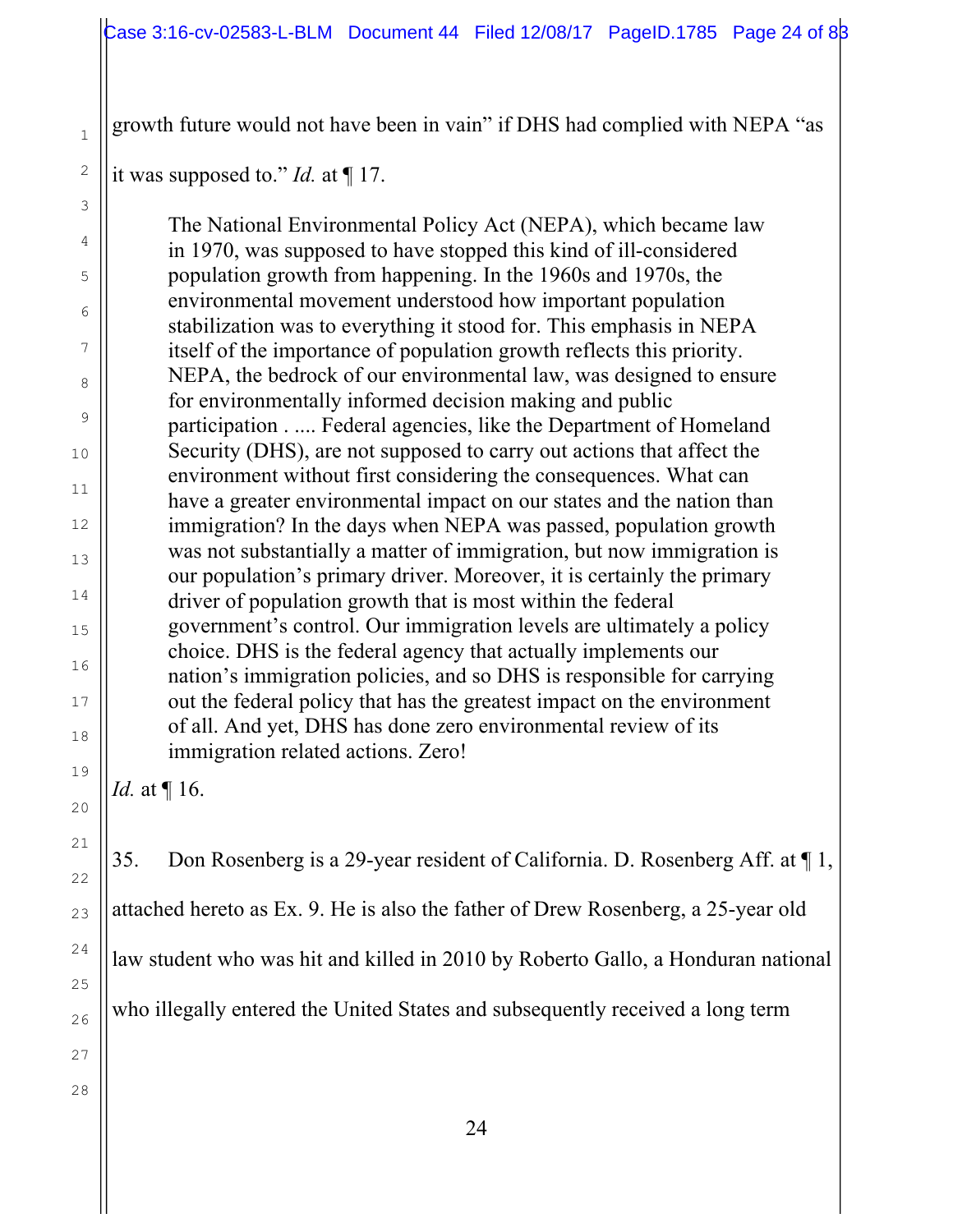lawful status under the TPS program, one of the programs at issue in this case. *Id.*

at ¶ 8. Mr. Rosenberg joined CAPS after his son was killed because:

mass immigration was imposing huge social and environmental costs. Mass immigration wasn't adding to our quality of life--it was detracting from it in a tremendous way. Furthermore, our government is even fostering and overlooking illegal activity, because our "leaders" were more interested in votes, campaign contributions and the cheap labor . . . .

*Id.* at  $\P$  13. Mr. Rosenberg dreads the ever-increasing congestion of Los Angeles County's roads, and resents the ever-increasing air pollution coming from "millions of cars sitting on the 101 freeway for hours." *Id.* at ¶ 5. Because of the drought, exacerbated by endless population growth, he and his neighbors no longer water their yards. *Id.* at  $\P$  6. He finds that "[l]iving in a landscape without plants drastically reduces the natural beauty and enjoyability of the surroundings." *Id.* Mr. Rosenberg recognizes that Southern California has a limited water supply and "when more people come in, we have no choice but to use less water personally."

*Id.* He states:

I fear that in the future, the environment will continue to deteriorate in Southern California. Despite the fact that we seem to have reached our land's capacity, and we are already straining to support the population we have now, DHS seems to only want to force ever more population growth on the nation. For Southern California's future, I see more water shortages, more traffic, and more pollution. The state is already in a hole, and it just seems like our public officials are looking for a bigger shovel. It will probably drive me out of California in the future.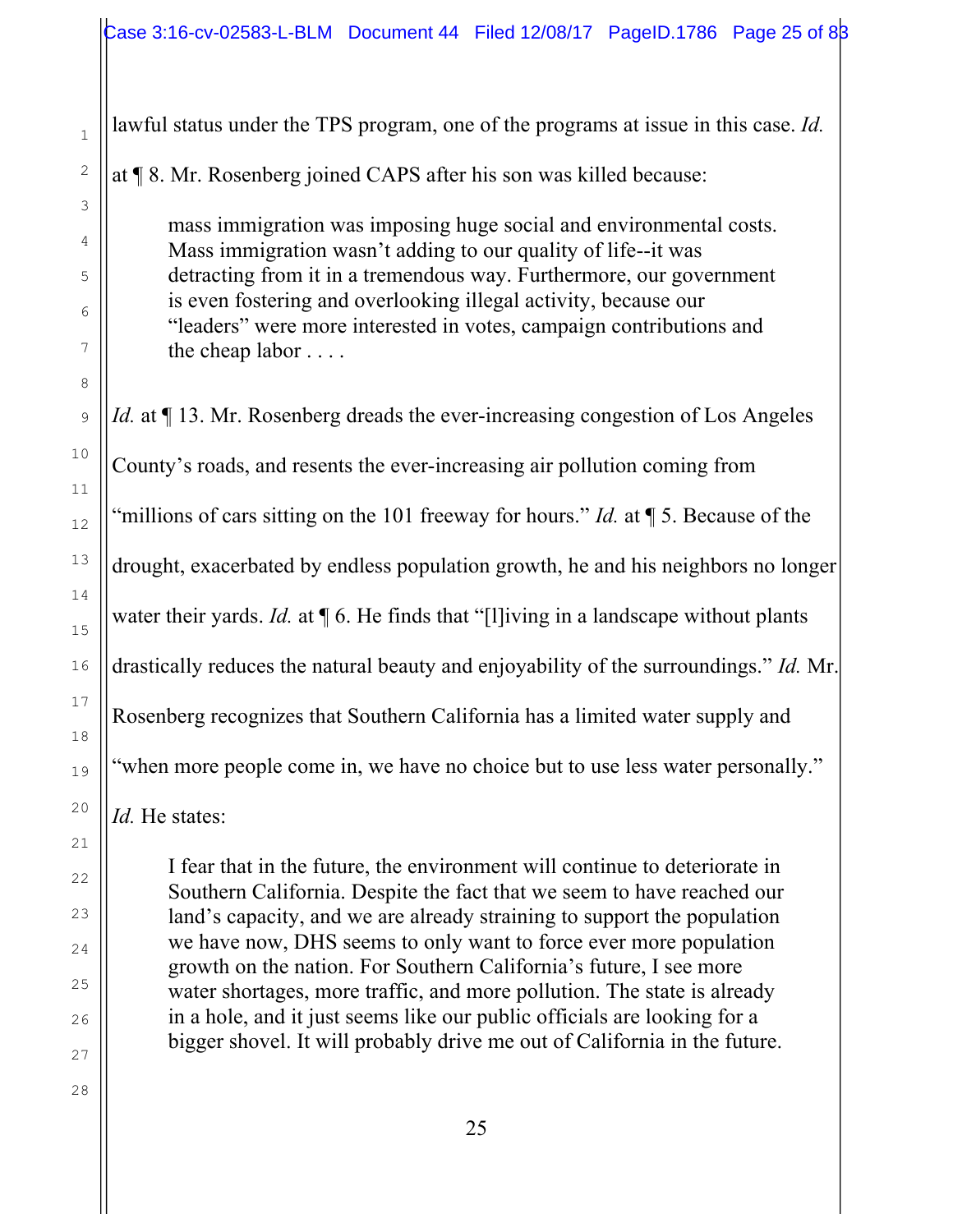*Id.* at  $\P$  14. Finally, Mr. Rosenberg wistfully muses that perhaps, if DHS had complied with NEPA, it might not have created such a huge TPS program, which allowed his son's killer to stay in the United States, and maybe his son would still be alive. *Id.* at ¶ 16.

36. Claude Wiley joined CAPS because "something needs to be done about the population explosion, the reckless disregard of immigration laws, and the ecological impacts" resulting from both. C. Wiley Decl. at ¶ 2, attached hereto as Ex. 10. He lives in Pasadena, California, and commutes to work by bicycle (wearing a mask) because he is "dedicated to doing [his] part to reduce pollution and carbon emissions." *Id.* at ¶ 5. But large scale unending population growth in the Los Angeles region, all of which now results from immigration, simply adds ever more pollution and erases air quality gains. *Id.* at ¶ 5. Mr. Wiley is frustrated because "if not for the immigration-driven population growth, the air quality in the Los Angeles region would be getting better." *Id.* at  $\P$  10. He takes mass transit to lessen his impact on the environment and observes that, due to strong state and local policies to support mass transit, the buses and the trains are full and yet the roads are still choked with cars: "we're starting to hit a wall." *Id.* at ¶ 13. The lovely places where Mr. Wiley has enjoyed hiking and nature-watching over the years, including the San Gabriel Mountains and Echo Mountain, grow ever more crowded with people, and "[t]he more crowded the path becomes, the less I want to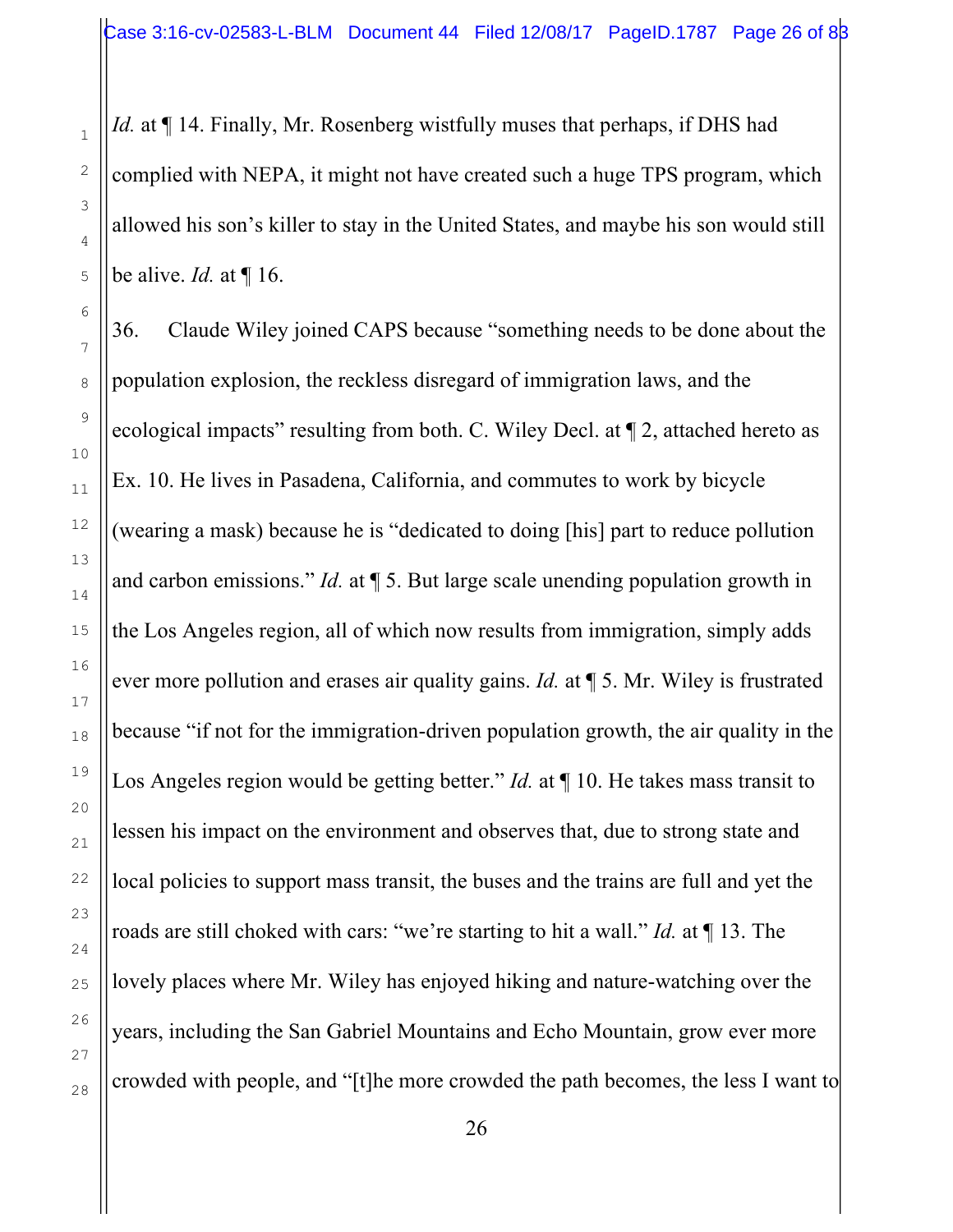use it." *Id.* at ¶ 15. Like others, Mr. Wiley fears for California's future if population growth trends continue unabated. *Id.* at ¶ 18. He notes that "DHS continues to drive population growth through its discretionary actions . . . ." *Id.* "If DHS had only followed its legal obligations under NEPA, perhaps the public would have realized the impact immigration was having on the environment and made different decisions—Perhaps the Los Angeles area and California would look very different today." *Id.* at ¶ 17.

1

2

3

4

5

6

7

8

9

10

11

12

13

14

15

16

17

18

19

20

21

22

23

24

25

26

27

28

37. Ric Oberlink has lived in Berkeley California for nearly 40 years and is a member of CAPS. R. Oberlink Aff., attached hereto as Ex. 11, at ¶ 1-2. As the population of California, and particularly the Bay area, has continued to rise, his enjoyment of local parks has diminished due to increased crowding. *Id.* at ¶ 4. He notes that "[a]n increased human population has made camping in wilderness areas and national parks much more troublesome and much less convenient than it was in previous years when population levels were lower." *Id.* at ¶ 5. "Camping spots in prime areas at prime times require advance reservations, often far in advance." *Id.* at  $\P$  5. Mr. Oberlink's enjoyment of cycling has also diminished because areas he once cycled through are more heavily trafficked and open space has been developed. *Id.* at ¶ 8. He notes that during the years 1990-2014, the population increase in Alameda County, where Berkeley is located, all resulted from immigration. *Id.* at ¶ 11. By 2014, immigrants comprised 31% of the county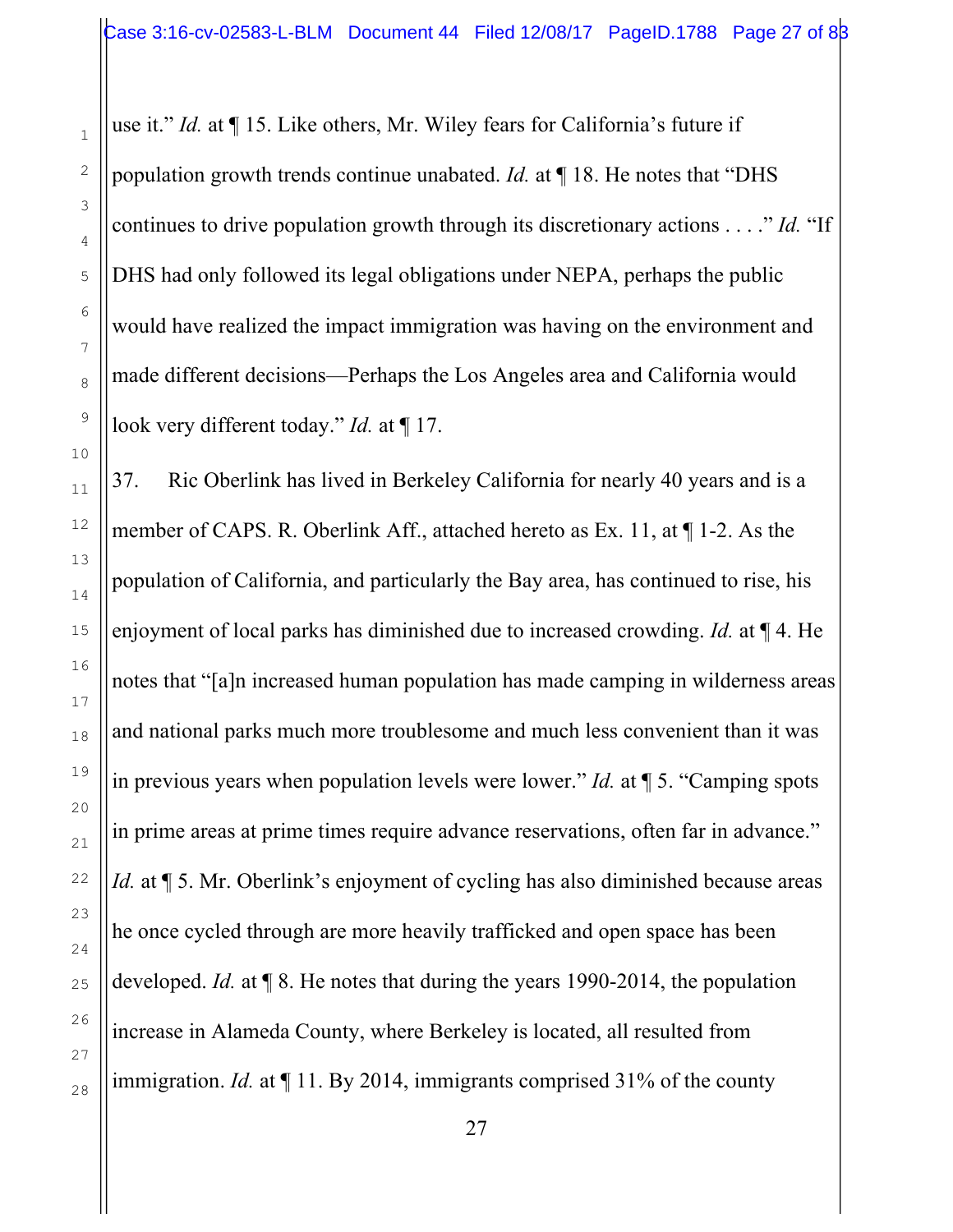population, or 483,750 individuals out of a total population of 1,559,308. *Id.* He

states that in Alameda County, "the portion of the population comprised of

immigrants soared from 18 percent in 1990 to 31 percent in 2014, to a total of

about half a million," not counting offspring. *Id.* Mr. Oberlink asserts that:

Had DHS considered the environmental implications of its immigration actions, it might have chosen different actions, resulting in a California and an America with lower levels of population, more open space and wildlife habitat, and less environmental damage than that which we have today. Failure to review future actions could condemn this country to never-ending population growth and further diminution of natural resources.

*Id.* at ¶ 19.

38. Richard Alan Schneider is the Chair of CAPS. R. Schneider Aff., attached hereto as Ex. 12 at  $\P$  2. Mr. Schneider has lived for nearly fifty years in California, mostly in Oakland. *Id.* at ¶ 1. Mr. Schneider, a conservationist and scientist, has "spent thousands of hours fighting to protect open space in the Bay Area . . . ." *Id.*

at ¶ 13. He states:

Since 2000, I have orchestrated nine open space initiative campaigns in Alameda and Contra Costa Counties—formulating policies to protect the land, helping write the text to enact those policies, organizing signature drives to qualify the initiatives for the ballot, raising money for election campaigns, and then walking precincts and distributing literature in favor of those ballot measures. For each initiative I have put in hundreds of hours of volunteer time, and when an initiative passes, as most have, they must be defended in court if the developers sue; and after they are successfully defended, they must be continually monitored to make sure they are implemented and enforced by the local jurisdiction.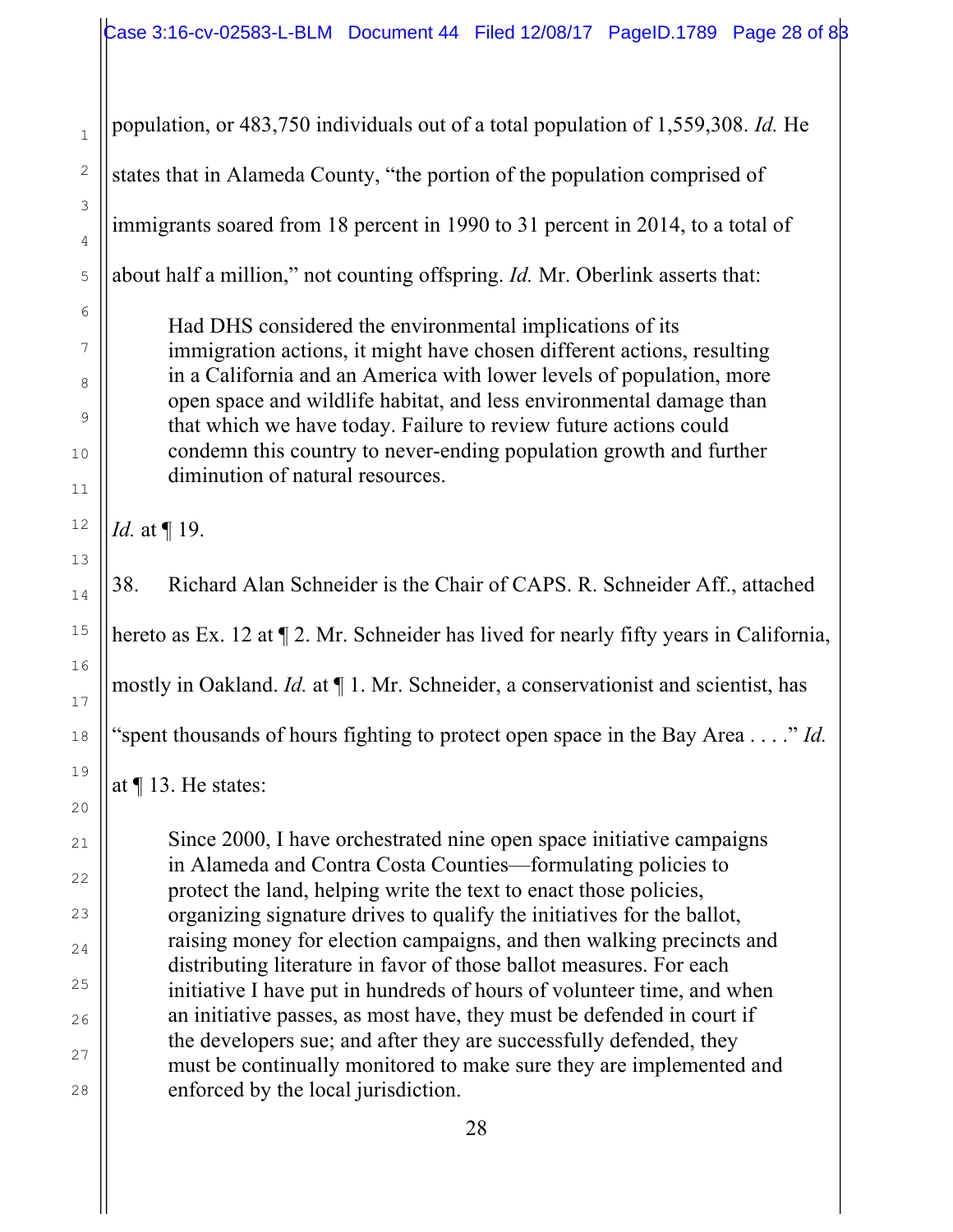*Id.* at ¶ 12.

| 39.<br>Mr. Schneider has spent so much time trying to protect open space because                                                                                                                                                                                                                                                                                                                |
|-------------------------------------------------------------------------------------------------------------------------------------------------------------------------------------------------------------------------------------------------------------------------------------------------------------------------------------------------------------------------------------------------|
| he enjoys observing native California species, such as hawks and eagles, and                                                                                                                                                                                                                                                                                                                    |
| irreplaceable native habitats. <i>Id.</i> at $\P$ 18-19. The species he treasures and the open                                                                                                                                                                                                                                                                                                  |
| space he loves regularly disappear. <i>Id</i> . He states that "California leads the nation in                                                                                                                                                                                                                                                                                                  |
| the number of species at risk of extinction and the number of endemic species at                                                                                                                                                                                                                                                                                                                |
| risk, those species that occur nowhere else in the world." <i>Id.</i> at $\P$ 18. The                                                                                                                                                                                                                                                                                                           |
| disappearance of nature and wildlife is deeply disturbing to Mr. Schneider. See id.                                                                                                                                                                                                                                                                                                             |
| at ¶[ 19-20. Land is routinely bulldozed for new construction, all in service of                                                                                                                                                                                                                                                                                                                |
| accommodating endless population growth:                                                                                                                                                                                                                                                                                                                                                        |
| Is it really too many people that are causing this loss of wildlife? In<br>California, the answer is most emphatically yes. The California<br>Department of Fish and Wildlife, in its Atlas of the Biodiversity of<br>California, states unequivocally, "Habitat loss due to human<br>population growth presents the single biggest problem facing native<br>plants and animals in California." |
| <i>Id.</i> at $\P$ 20                                                                                                                                                                                                                                                                                                                                                                           |
| 40.<br>Mr. Schneider observes that presently, all of California's population growth                                                                                                                                                                                                                                                                                                             |
| is "coming from foreign immigration and births to immigrants." <i>Id.</i> at $\llbracket 25$ .                                                                                                                                                                                                                                                                                                  |
| California's population continues to climb even though more U.S. citizens leave                                                                                                                                                                                                                                                                                                                 |
| California for other states than move to California. Id. He views population growth                                                                                                                                                                                                                                                                                                             |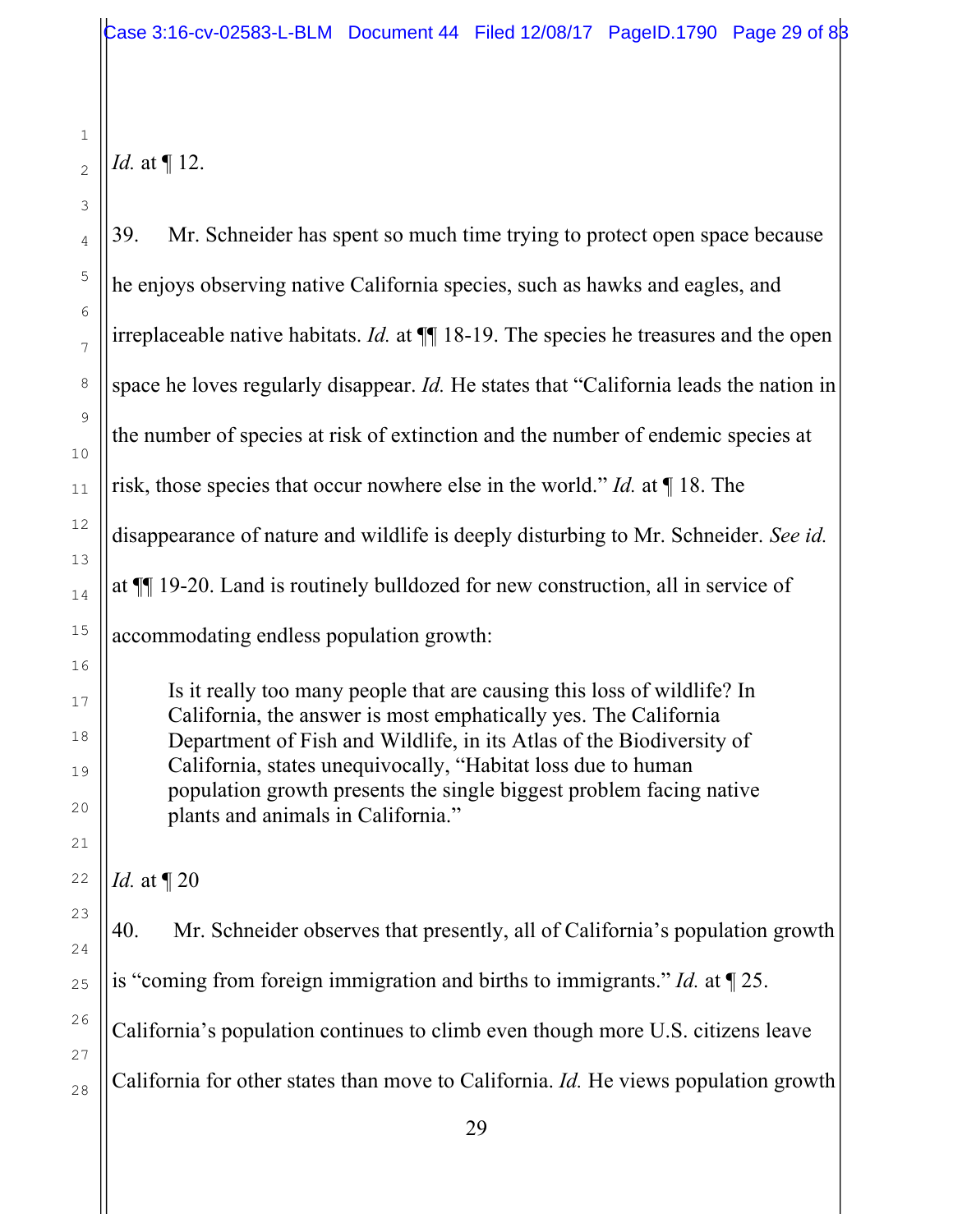as "one of the greatest threats to the natural world." *Id.* at ¶ 27. And, like other affiants, he is "amazed and appalled by DHS's total abdication of its legal obligations under NEPA." *Id.* at ¶ 26.

41. Scientists and Environmentalists for Population Stabilization ("SEPS") is a small, informal, non-governmental organization run by scientists, but open to all. *See generally* Scientists and Environmentalists for Population Stabilization, http://www.populationstabilization.org/index.html (last visited on Dec. 8, 2017). It currently has about 50 members throughout the United States. *Id.* SEPS's mission is to improve understanding within the U.S. scientific, educational, and environmental communities of the fact of overpopulation and its social, economic, and environmental consequences at both the national and global levels. *See generally id*. SEPS advocates for U.S. population stabilization, followed by its gradual reduction to a sustainable level through humane, non-coercive means. *Id.* SEPS also advocates for a gradual transition to ecological economics for our economic system. *See generally id*. It chiefly advocates by operating exhibitor booths addressing population stabilization at the annual meetings of scientific societies; SEPS is usually the only U.S. organization of its kind at these meetings. *See id.*

42. Dr. Stuart Hurlbert is the president of SEPS and a longtime member of CAPS. S. Hurlbert Aff., attached hereto as Ex. 13 at ¶ ¶ 4, 16. Dr. Hurlbert is

1

2

3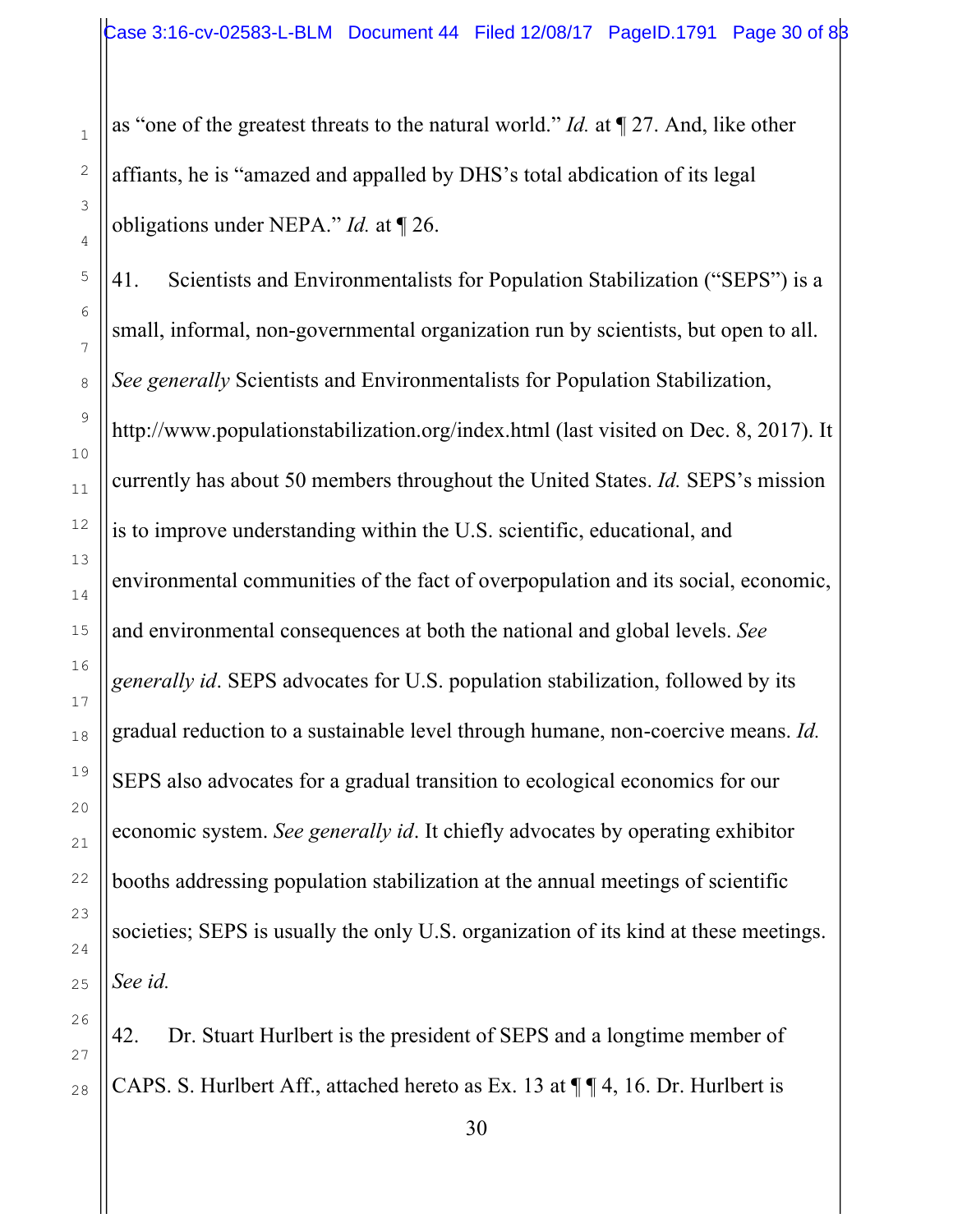Professor Emeritus of Ecology at San Diego State University and has lived in San Diego and Del Mar, California, since 1970. *Id.* The negative impacts of constant population growth have been an ongoing subject of personal and professional concern for Dr. Hurlbert for many years. *Id.* at ¶ ¶ 1-2. San Diego County's population has more than doubled from 1.36 to 3.30 million people since  $1970<sup>4</sup>$  A substantial share of the population growth is the result of immigration. As an example, the immigrant share of the population in San Diego County has risen from 17.2% in 1990 to 23.4% in 2014. S. Hurlbert Aff. at  $\P$  5. Unending population growth translates into more traffic, despite the addition of new freeways and expansion of existing roads. *Id.* at  $\P$  5. Dr. Hurlbert avers that ever more traffic, and the congestion it creates, means "loss of time, restriction of travel schedules, and increased aggravation [which] has had a negative impact" on him. *Id.* A particular source of unhappiness is the increasing degradation of Mission Trails Regional Park, one of the largest urban parks in the United States, which Dr. Hurlbert has enjoyed both personally and professionally over the decades, for

i<br>L

1

2

3

4

5

<sup>4</sup> *See Population of San Diego County*, Population.us,

http://population.us/county/ca/san-diego-county/ (last visited on Oct. 15, 2016); Tatiania Sanchez, *SD County second largest in CA, despite slow growth*, The San Diego Union Tribune, (Jan. 4, 2016),

http://www.sandiegouniontribune.com/news/border-baja-california/sdut-san-diegocounty-population-2016jan04-story.html.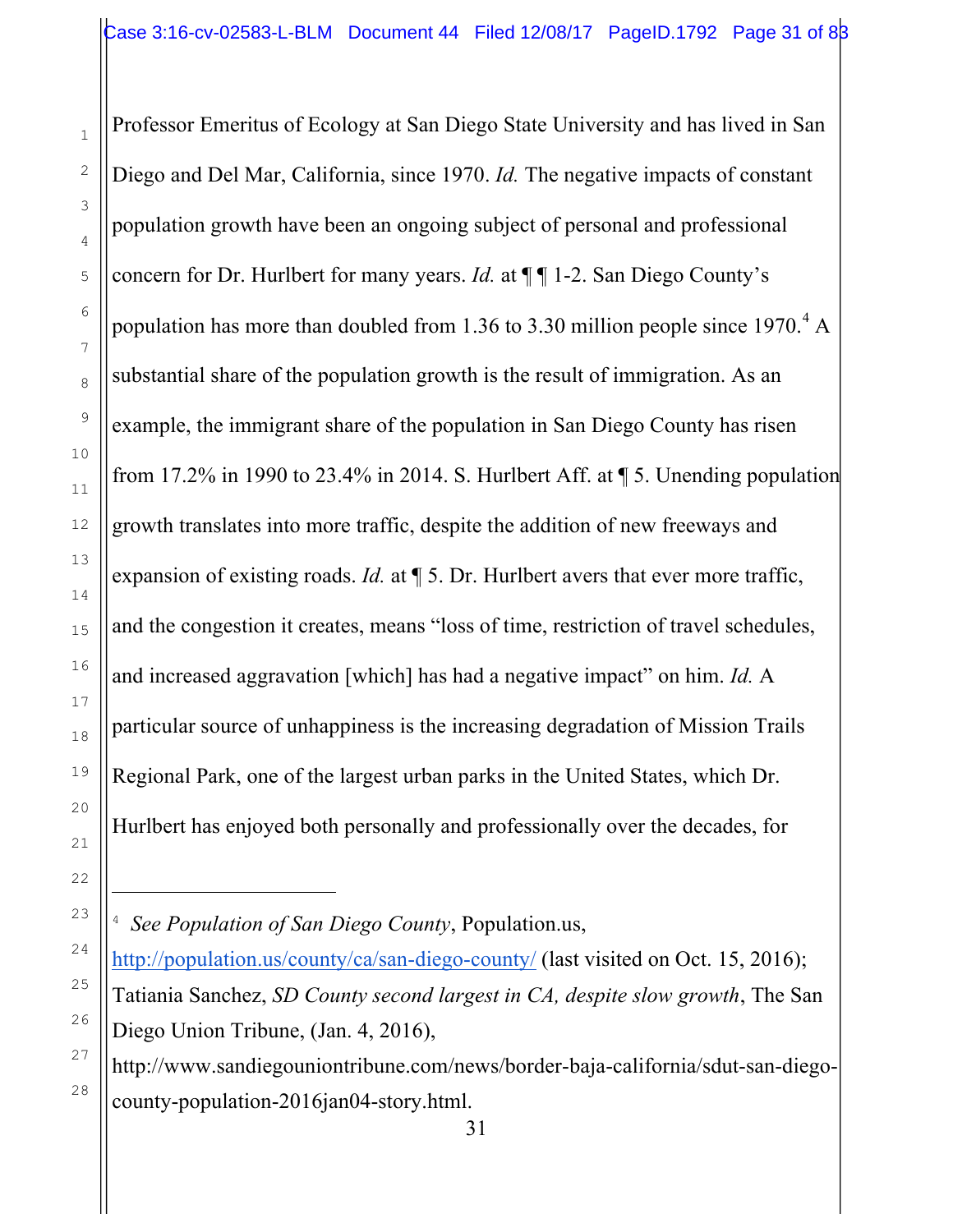hiking, birdwatching, and class trips. *Id.* at  $\P$  7. The vastly increased use of the park and its concomitant deterioration over the decades has corresponded with the population growth of San Diego County. *See id.* Areas in Del Mar that Dr. Hulbert used to hike with his son are now covered with "new highways, new housing developments and new shopping centers." *Id.* at ¶ 8. For Dr. Hurlbert, "[o]ne of the biggest ongoing, population-driven environmental disasters in Southern California is what is happening at the Salton Sea." *Id.* at ¶ 9. Dr. Hurlbert has studied the Salton Sea for several decades. It is "one of the most important habitats for waterbirds of diverse sorts in the Southwest" and Dr. Hurlbert has enjoyed bird watching there for fifty years. *Id.* at  $\P\P$  9, 11. Much to Dr. Hurlbert's dismay, population growth now threatens the Salton Sea because the water that drains into it is now being tapped for diversion to facilitate population growth in coastal California. *See id.* at ¶ 9. "It pains me greatly to be a witness to its populationdriven demise." *Id.* at ¶ 11. Dr. Hurlbert is well acquainted with NEPA and distinctly recalls being "greatly pleased at its passage, with its clear references to the 'profound influences of population growth' and 'the critical importance of restoring and maintaining environmental quality' and the need to 'achieve a balance between population and resource use.'" *Id.* at ¶ 16. He notes that population growth in both California and the United States in now driven primarily by immigration, and "[i]f DHS and its predecessor agencies had been doing proper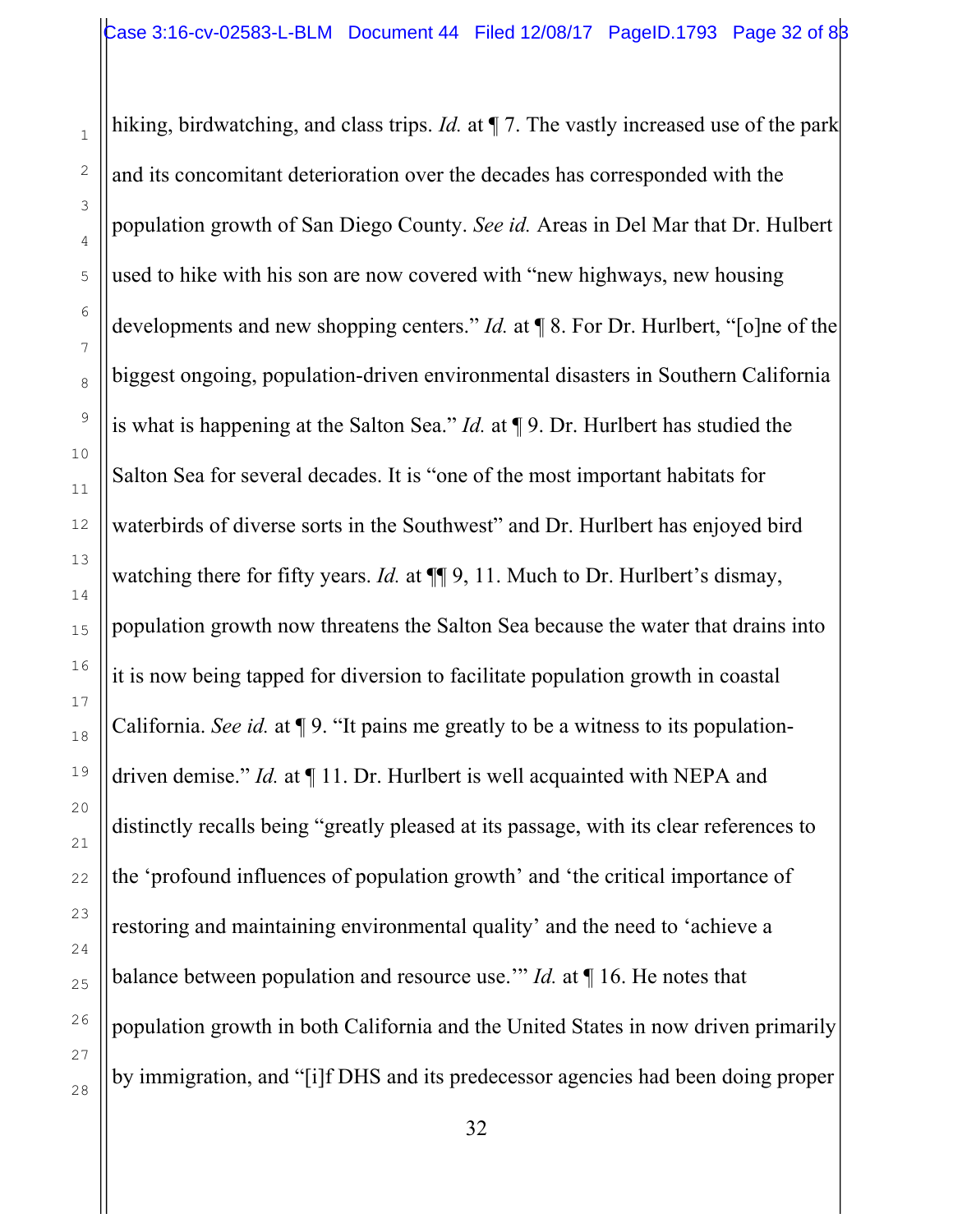NEPA analyses all along, it might have changed it policies long ago, and I might have seen much less damage occur to the places I love." *Id.* at ¶ 19.

43. Glen Colton has lived in Fort Collins, Colorado, for 37 years. G. Colton Aff., attached as Ex. 14 at  $\P$  1. When he moved to Fort Collins, the town had 65,000 residents and was surrounded by "wide open spaces" and agricultural land. *Id.* at ¶ 3. At that time Fort Collins was "an idyllic place to live, work, and raise a family." *Id.* at  $\P$  3. Over the decades, however, the town's population has soared to 160,000 today. *Id.* at ¶ 4. Its population is expected to grow by another 80,000 over the next 10 to 15 years with no end to the growth in sight. *See id.* Many of the agricultural areas and "wide open spaces" that used to surround the city are gone. *See id.* The population of the surrounding region is "projected to nearly double" from 500,000 to one million people within 20 years, with no end in sight. *See id.*  Mr. Colton is negatively impacted by the endless surge of population growth which causes sprawl, degradation of the Poudre River, loss of nature and wildlife, increasing light and air pollution, and increasing traffic and congestion. *See id.* at ¶¶ 5-7. Like Mr. Oberlink, Mr. Colton's enjoyment of protected public land in the region has diminished because more and more users are "putting increasing pressure on trails, fragile habitat and wildlife." *Id.* at ¶ 8. He unhappily notes that Estes Park, the gateway to Rocky Mountain National Park, has changed over the years he has visited and now "is a crowded, congested mess . . . ." *Id.* at ¶ 8. The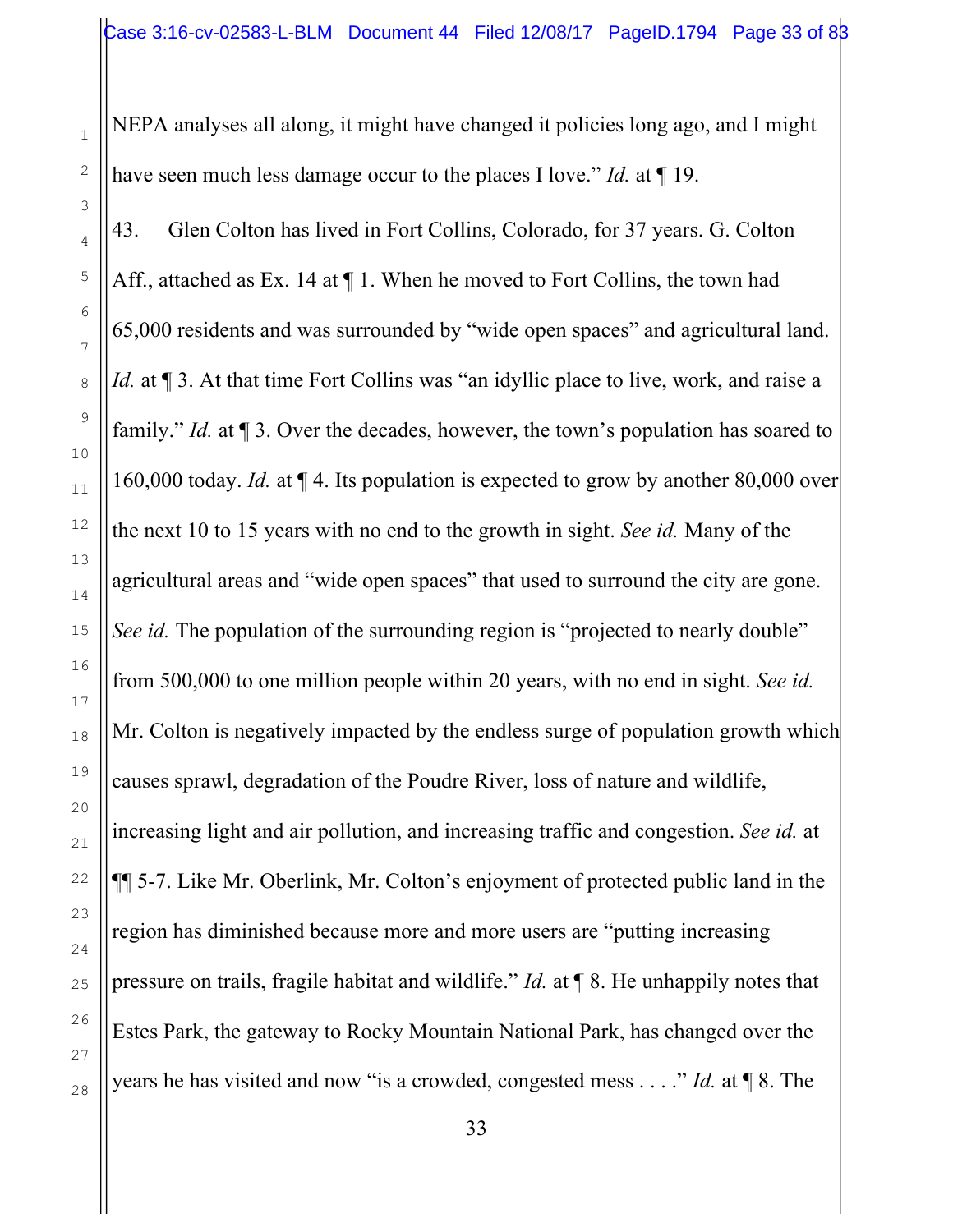destruction of the natural world from "rampant and destructive effects of population growth" is evident to Mr. Colton as he travels around the western United States. *Id.* at  $\P$  10. He states that "[w]ater issues are becoming increasingly dire, infrastructure is overloaded, wildlife habitat is being destroyed, development is rapidly encroaching on fire prone areas, congestion and crowding is widespread, and consumption and resulting energy usage . . . are increasing." *Id.* He does not believe that this endless population growth is ecologically sustainable, and indeed feels "incredibly betrayed and cheated by the United States" because he chose to have only one child to help stabilize the nation's population yet the federal government has embraced a national population policy that imposes unending massive population growth through immigration. *Id.* at ¶ 15. DHS and the State Department are "de facto U.S. growth spigot[s]" that have completely ignored NEPA. *Id.* at ¶ 17. If these agencies had complied with NEPA, "the US landscape . . . would most likely look very different today." *Id.*

44. Caren Cowan has been the Executive Director of the New Mexico Cattlegrowers' Association ("NMCGA") for nineteen years. C. Cowan Aff., attached hereto as Ex. 15 at ¶ 2. The purpose of NMCGA is to promote the interests of the cattle-ranching community in New Mexico and nineteen other states. *Id.* As Ms. Cowan states, "We preserve and protect our land not only because we depend on the land economically, but also because we love our land

1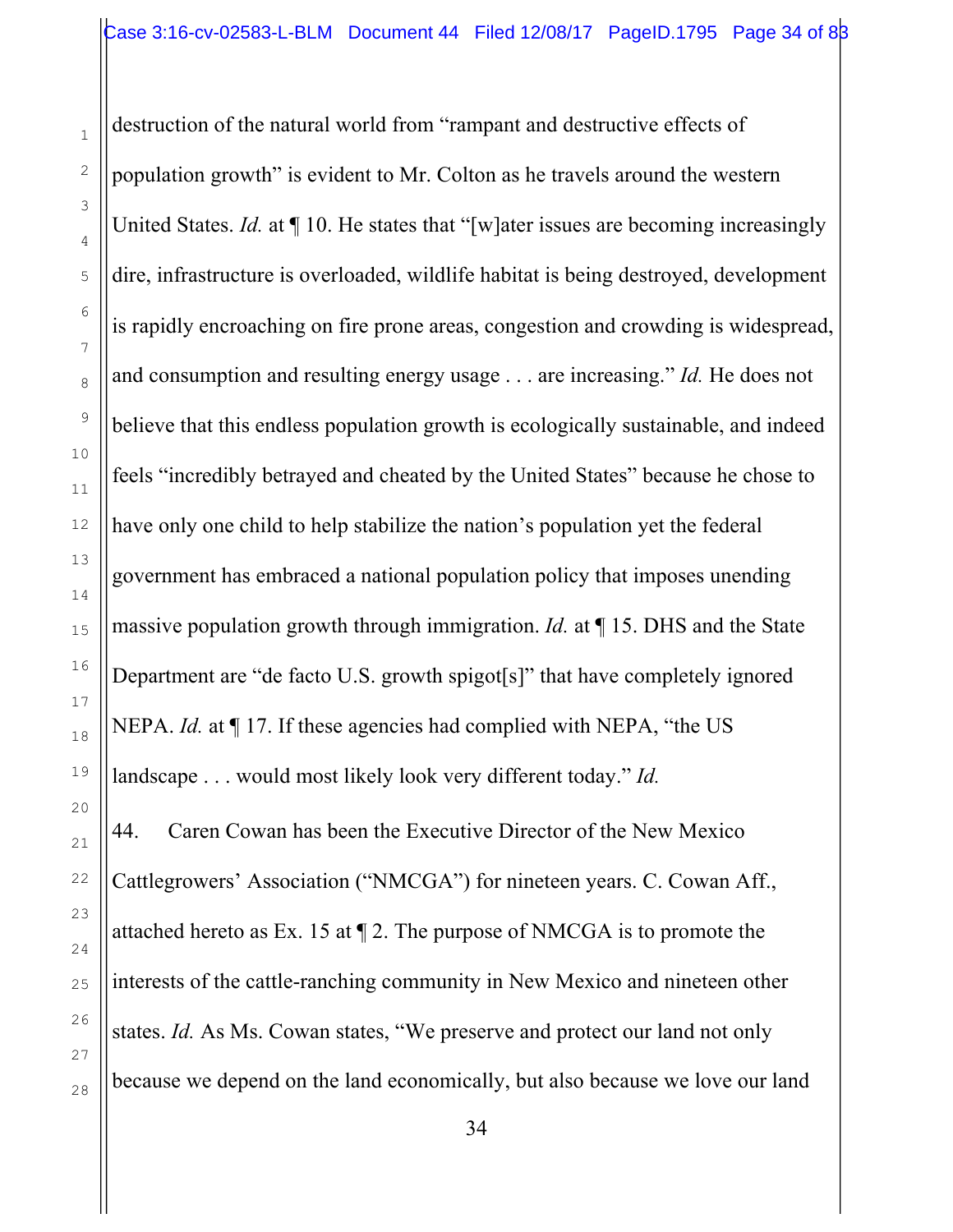1

2

3

4

5

6

7

8

9

10

11

12

13

14

15

16

17

18

19

20

21

22

23

24

25

26

27

28

and way of life. We also seek to protect the land in order to ensure the wellbeing and opportunities of generations to come." *Id.* at ¶ 3. Ms. Cowan's family has been continuously ranching in Cochise County, Arizona, since 1884, and she owns part of a ranch near Elfrida, Arizona. *Id.* at ¶ 4. She has always enjoyed being on the borderlands and calls them "a special place." *Id.* at ¶ 6. Ms. Cowan states, "I experience a spiritual renewal when I am out in these vast open spaces with no sounds other than wildlife and livestock, and not a person for miles around." *Id.* Because of the constant fear of illegal border-crossers, Ms. Cowan no longer feels safe out on the range. *Id.* at  $\P$  5, 7 Her grandmother's homestead was ransacked and despoiled by illegal aliens on multiple occasions. *Id.* at ¶ 9. Many members of NMCGA have also experienced criminal activities on their lands, including stolen vehicles and break-ins. *Id.* at ¶ 7. Ms. Cowan understands that DHS has failed to consider any of the environmental impacts resulting from its myriad of agency actions, and finds that failure a "shocking disappointment." *Id.* at ¶ 10.

45. John W. Ladd is a supervisor for the HNRDC and a member of the AACD. J. Ladd Aff., attached hereto as Ex. 16 at ¶ 4. Mr. Ladd has lived his entire life on a 16,400-acre ranch on the Arizona/Mexico border. *Id.* at ¶ 1. The ranch has been in his family since 1896. *Id.* at  $\P$  1. He states that "[r]anching on this land is my heritage--passed from previous generations to me, and it is a way of life I have always hoped to pass on to many generations to come." *Id.* During his youth,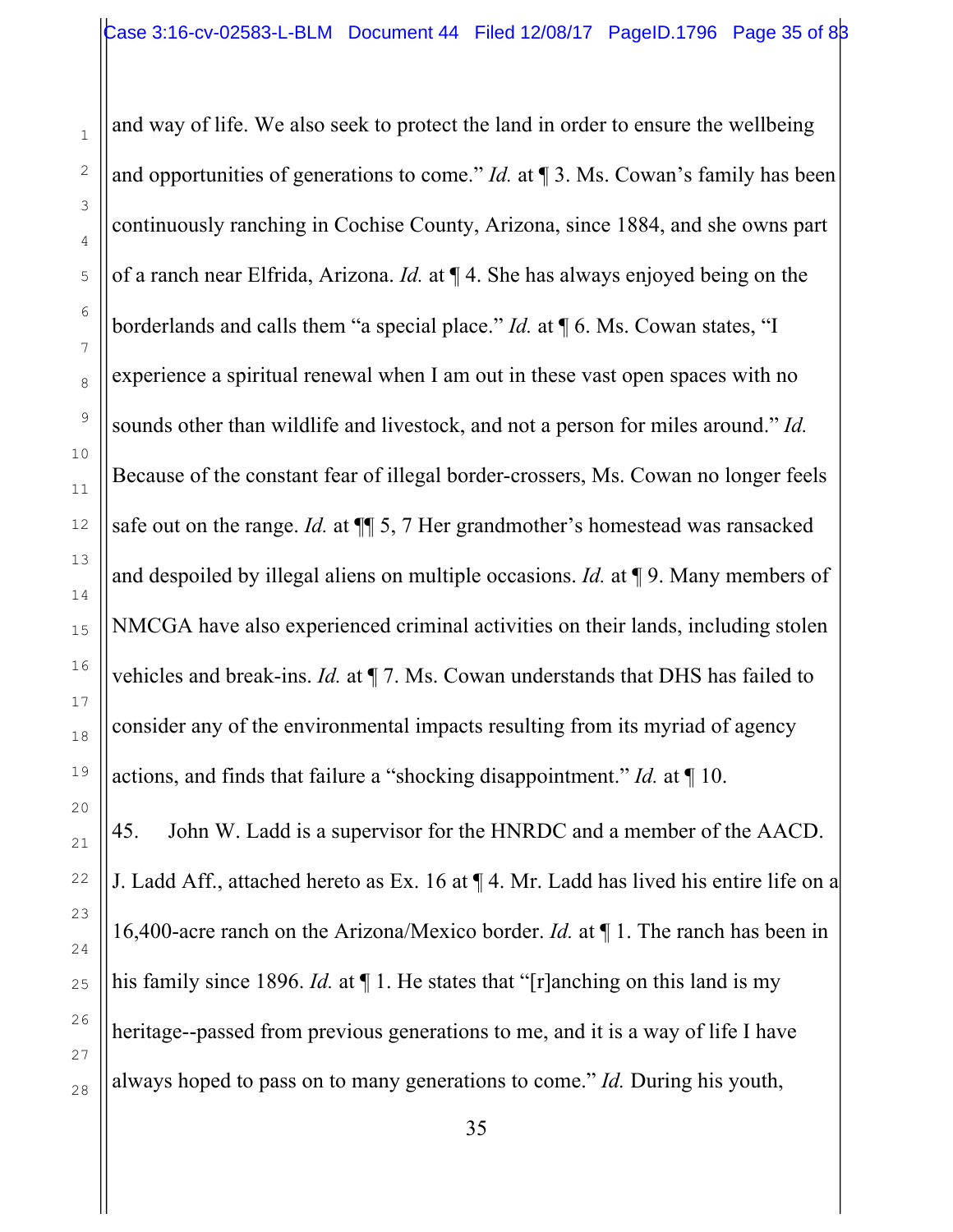illegal border-crossers were not much of a problem, but he states the flow "has become such a problem that it has ruled our lives and dictated the way we ranch. An endless stream of illegal border crossers has trashed my land and destroyed my enjoyment of my property." *Id.* at ¶ 2. The grass has stopped growing in areas used as trails and "[t]he ground where grasses no longer grow is an eyesore that reminds me of how much environmental damage I am constantly suffering." *Id.* at ¶ 9. He estimates that hundreds of thousands of illegal border-crossers have been caught by the border patrol on his property. *Id.* at ¶ 5. This huge flow of people has led to the dumping of approximately 20 tons of trash on his property—too much to control, despite the efforts of Mr. Ladd and his family to pick up as much as they can. *See id.* at  $\P$  6. Much of this garbage ultimately gets swept into the San Pedro River, which was clean enough to swim in when he was young but is now polluted with trash and human waste. *See id.* at  $\P$  6-7. Mr. Ladd understands that DHS has never done "any environmental analysis that acknowledges that arriving aliens have environmental impacts." *Id.* at  $\P$  13. This failure affects Mr. Ladd personally, because "[i]f DHS had done the proper NEPA analysis of the environmental impacts of its policies before implementing them, perhaps it would have realized that the environmental costs were too severe. The damages to the environment on my land might never occurred if DHS and the INS had followed NEPA." *Id.* at ¶ 14.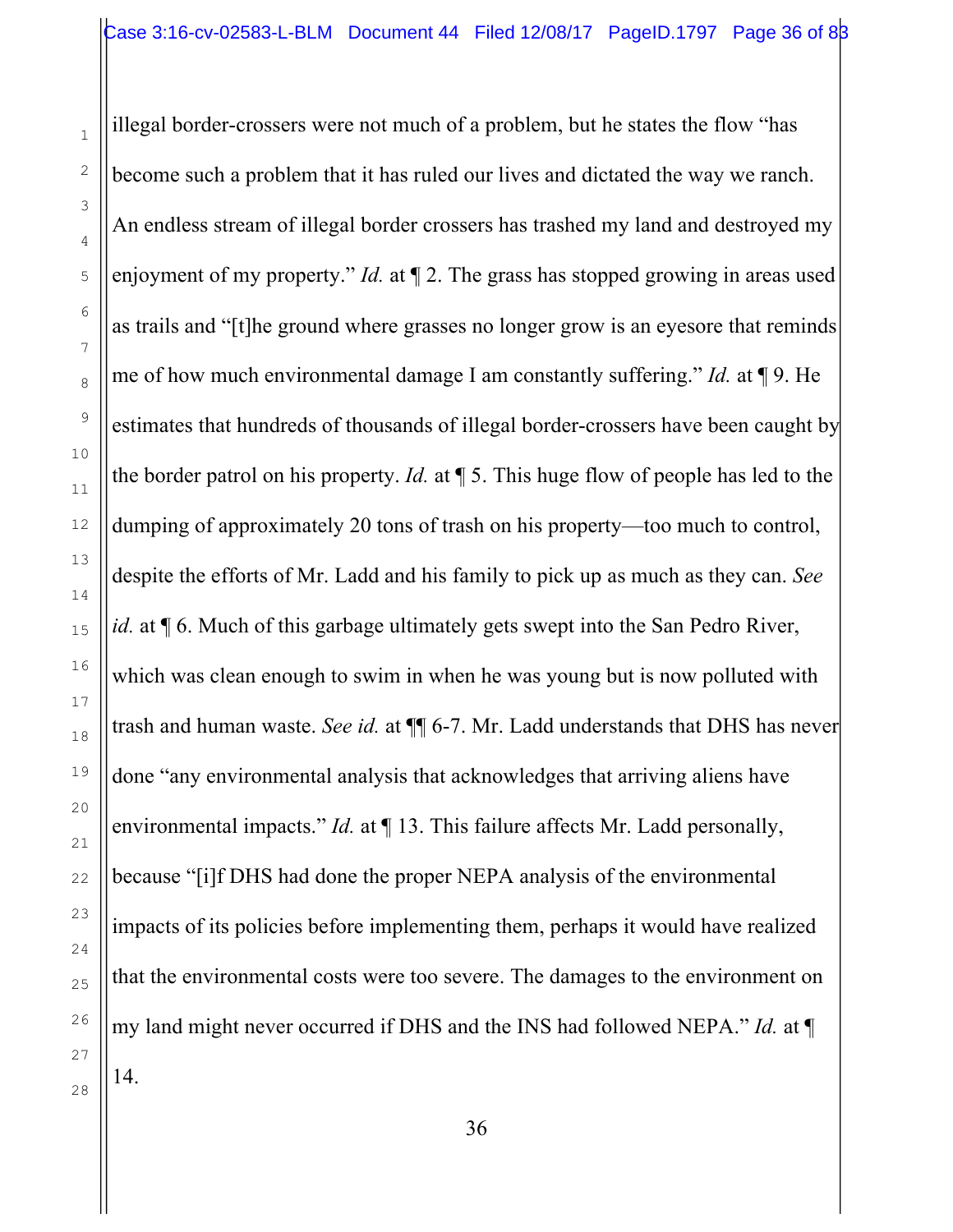46. John Charles Oliver is the President of Floridians for a Sustainable Population ("FSP"). J. Oliver Aff., attached hereto as Ex.1 7 at ¶¶ 4, 17. FSP was established as a not-for-profit in 1994 in an effort to educate Floridians about the necessity to stabilize Florida's human population in order "to preserve and protect our natural resources and open spaces for future generations to enjoy." *Id.* at ¶ 17. FSP recognizes that immigration is now the engine driving population growth in both Florida and the entire United States. *See id.* FSP operates a website and, among other things, commissioned a sprawl study in 2000 to coincide with Florida Overpopulation Awareness Week. *Id.* In the fifteen years following that 2000 campaign, Florida's population has continued to mushroom, from about 16 million to over 20 million. *Id.* at ¶ 16. Mr. Oliver has lived 28 years in Southeastern Florida—Broward, Palm Beach, and Martin Counties. *Id.* at ¶¶ 1, 6. The population of Broward increased from 628,980 to 1,815, 269 from 1970 to 2014. *Id.* at  $\P$  16. Palm Beach County tells much the same story; its population grew from 353,158 in 1970 to 1,359,074 in 2014. *Id.* Martin County's population has increased from 28,460 in 1970 to 149,658 in 2014. *Id*. During the years he has lived in Florida, Mr. Oliver has witnessed and experienced the harmful impacts of intense population growth upon the natural world, especially water habitats. *Id.* at ¶ 13. Mr. Oliver is a certified diver and has "done extensive diving and fishing on the reefs of Broward and Palm Beach Counties, the Florida Keys, the Bahamas,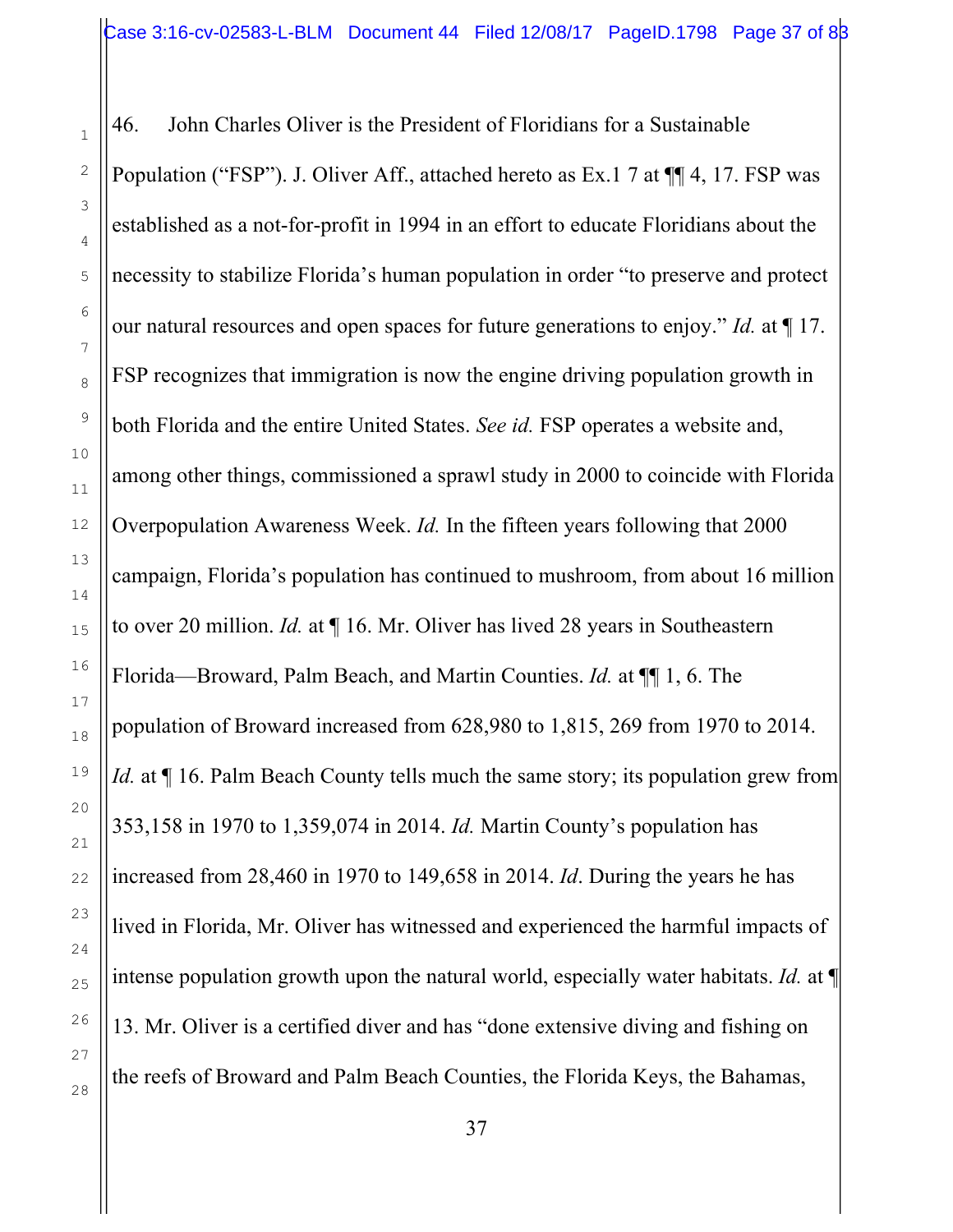and Cozumel Mexico." *Id.* at  $\P$  2. Coral reefs he enjoyed so much in the 1970's are largely gone now: "Today, the beautiful coral reefs I dived and fished [on] in Broward and Palm Beach County are no longer living[;] [93%] of hard corals have vanished due to six municipal sewage outfalls, port-dredging, and coral bleaching due to carbon acidification caused by the increase of fossil fuels being burned." *Id.*  at ¶ 9. Formerly an avid fisher, Mr. Oliver no longer fishes as often as he did before because boat launches are backed up and it is hard to find a place to put one's boat in the water. *Id.* at ¶ 14. Previously-free boat ramps now charge money. *Id.* Moreover, numerous waterways, especially the St. Lucie River, have become polluted and contaminated by the septic tanks installed for thousands of new homes built along the river and fertilizer nitrate runoff:

The river grasses that covered the bottom of the estuary are now dead and the bottom is covered with green slime. These grasses were essential to sustaining the entire food chain of fish, birds, turtles, and marine mammals. Many of the dolphins and manatees have sores on their bodies and some have died. Unfortunately, this scenario is being repeated at an alarming pace in waters across the state. The estuary of the west coast of Florida by Pine Island that was one of my favorite places to fish has also seen declining water quality.

*Id.* at  $\P$  13. Mr. Oliver further notes that "[m]any species of table fare fish are now heavily regulated due to overharvesting . . . [n]umerous reefs in the Florida Keys have become Marine Sanctuaries and are totally off limits to fishing." *Id.* at ¶ 15. Florida's rapid population growth over the past fifty years has been exacerbated by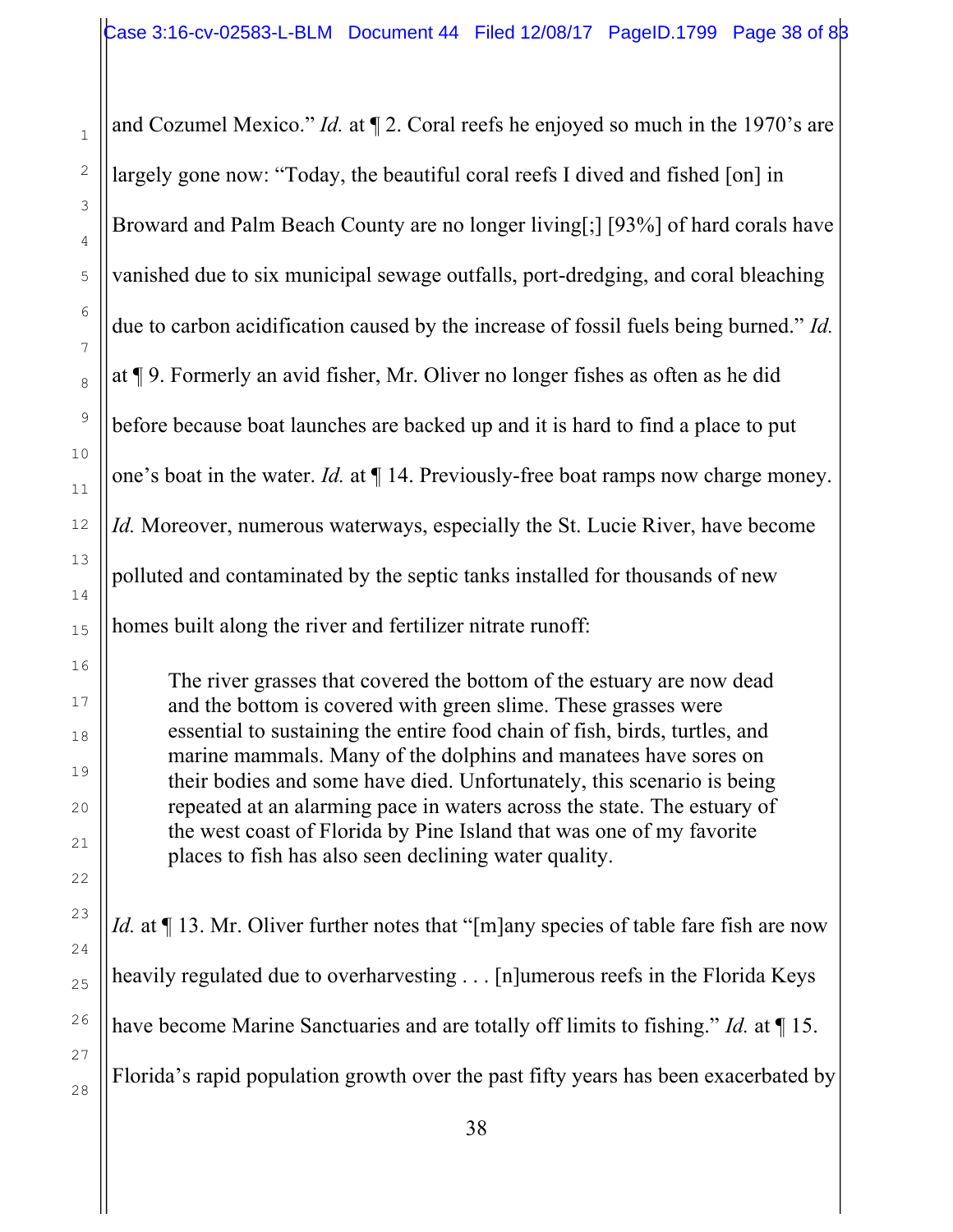large inflows of immigrants—over 25% of Florida's 20-million plus-population are immigrants and their children. *Id.* at ¶ 16. Most of Florida's recent population growth is presently the result of federal immigration policies—67% according to a recent report, "Vanishing Open Spaces." *Id.* at ¶ 19. Mr. Oliver understands that DHS has not considered the environmental impacts of its myriad immigrationrelated actions, all the while, he says, "it has been established without question that the doubling and tripling of our population has had a very detrimental effect on our environment." *Id.* at ¶ 23.

47. Ralph Pope is a retired Natural Resource Management/Ecologist for the U.S. Forest Service. R. Pope Aff., attached hereto as Ex. 18 at ¶ 7. Mr. Pope has lived in Southeastern Arizona and Southwestern New Mexico along the U.S/Mexico border for most of his life. *See id. at* ¶¶ 1-2. His affidavit details his personal and professional pleasure over the decades, experiencing and enjoying the entire "scope and range of southwest ecosystems, from desert to high elevation mixed conifers." *See id.* at ¶ 10. He notes his particular affection for the region's famed "sky islands"—hot spots of great biodiversity found nowhere else on the globe. *Id.* Mr. Pope devoted his career to monitoring and trying to protect the Piloncillo, Chiricahua, and Dragoon Mountains, federal lands which make up the Douglas Ranger District. *Id.* at ¶ 4. His job with the Forest Service entailed monitoring ecosystem health and livestock grazing operations on federal lands. *Id.*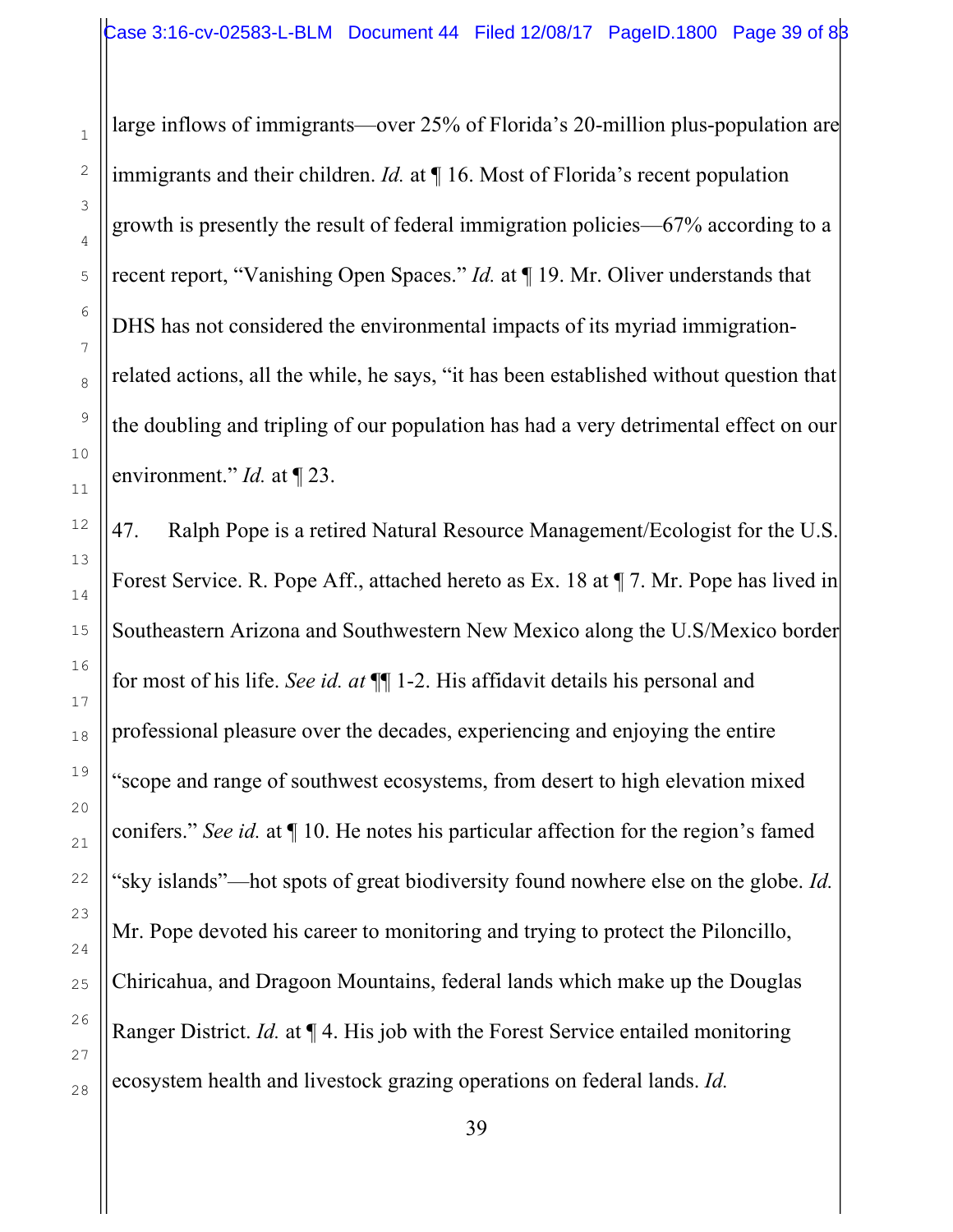Unfortunately, over the decades, Mr. Pope has personally witnessed the ecological degradation of "unique native ecosystems located on hundreds of thousands of acres of once pristine and unspoiled lands . . . ." *Id.* at ¶ 5. This degradation was caused by illegal border-crossings, whose destructive impacts include trampled native vegetation, garbage, polluted water, destroyed wilderness and fires that burn out of control. *Id.* at ¶ 11. Mr. Pope's affidavit describes the destruction of Burro Springs and the Chiricahua Mountain Range that occurred as a result of fires set by illegal border-crossers. *See id.* at  $\P$  11, 14. One significant negative impact of such fires is that much of the native vegetation gets burned away and is replaced by invasives. *See id.* at ¶ 15. He states that "[a]s an ecologist, this upsets me tremendously." *Id.*

## **B. DEFENDANTS**

40 48. Defendant DHS is a federal agency which was established in 2003, pursuant to the Homeland Security Act passed on November 25, 2002. *See* Homeland Security Act of 2002, Pub. L. No. 107–296, 116 Stat. 2135 (2002) ("Act"). Pursuant to this grant of authority, DHS is mandated to administer border security, immigration enforcement, naturalization, and establish and administer rules governing the granting of visas or other forms of permission to enter the country. *See* 116 Stat. at 2178, 2187. By the authority of the Act, DHS took over the functions of government formerly delegated by Congress to the INS, a division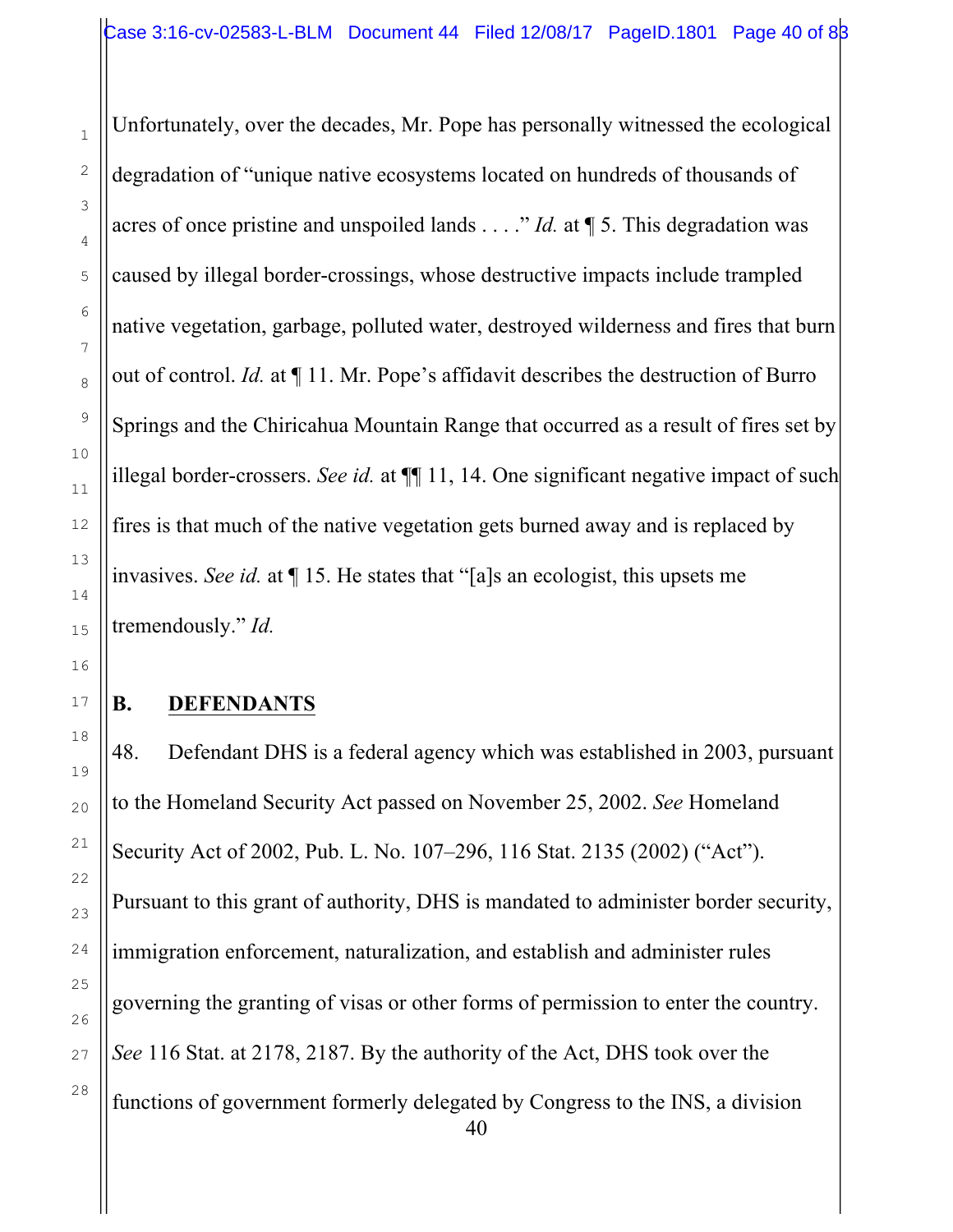since 1940 of the Department of Justice. DHS now carries out the functions of the former INS, that is, the regulation of immigration into the U.S., through three subagencies, U.S. Customs and Border Protection ("CBP"), U.S. Citizenship and Immigration Services ("USCIS"), and Immigration and Customs Enforcement ("ICE").<sup>5</sup> As a federal agency, DHS is subject to NEPA and the APA. In accordance with NEPA, DHS has adopted NEPA regulations to guide its discretionary agency action decision making. *See* 42 U.S.C. § 4333 (2016). *See* Ex. 1 and Ex. 2. *See also Synopsis of Administrative Record to Support Proposed New Categorical Exclusions Under the National Environmental Policy Act*, Dep't of Homeland Sec. (Dec. 2014),

https://www.dhs.gov/sites/default/files/publications/CATEXs\_admin%20record\_ve rsion Final Dec2014 508compliantversion.pdf.

49. Defendant Kirstjen Nielsen is sued in her official capacity as the Secretary of DHS ("Secretary"). The Secretary is authorized to lead and manage DHS. The Secretary is responsible for ensuring that DHS's actions, such as those actions at issue *sub judice*, comply with the requirements of NEPA.

i

<sup>5</sup> *Our History*, U.S. Citizenship and Immigration Servs. (May 25, 2011), https://www.uscis.gov/about-us/our-history (providing a discussion of the history of the organization of immigration regulation within the U.S. government).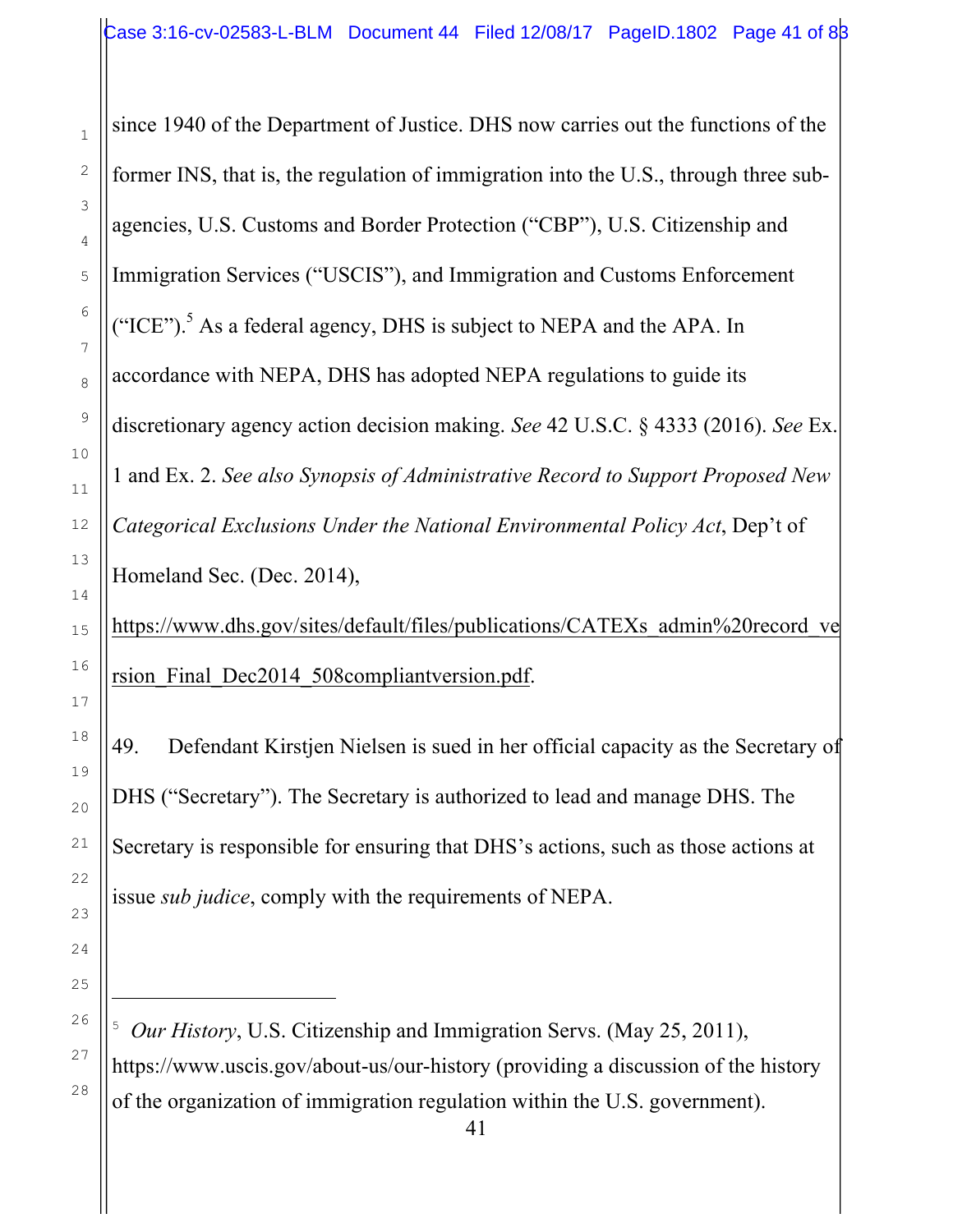## **GENERAL ALLEGATIONS**

# **People Cause Environmental Impacts. DHS's Programs That Regulate the Entry Into and Settlement of People in the United States Causes Human Population Growth. Accordingly, NEPA Requires Analysis by DHS of these Programs.**

50. DHS fails to analyze the environmental impacts of its programs/actions that have allowed and continue to allow millions of foreign nationals to enter into and settle in the United States. These programs/actions result in significant population growth that produces ongoing myriad environmental impacts. Plaintiffs accordingly assert that NEPA requires DHS to assess the impacts of its programs/actions under NEPA:

i) NEPA requires Federal agencies to apply NEPA when undertaking federal actions and making decisions that could have a significant impact on the human environment. CEQ regulation 40 C.F.R. §1508.18(a) provides that federal programs constitute "major federal actions" subject to NEPA compliance. 40 C.F.R. §1508.18(3) provides that federal actions include: "Adoption of programs, such as a group of concerted actions to implement a specific policy or plan; systematic and connected agency decisions allocating agency resources to implement a specific statutory program or executive directive."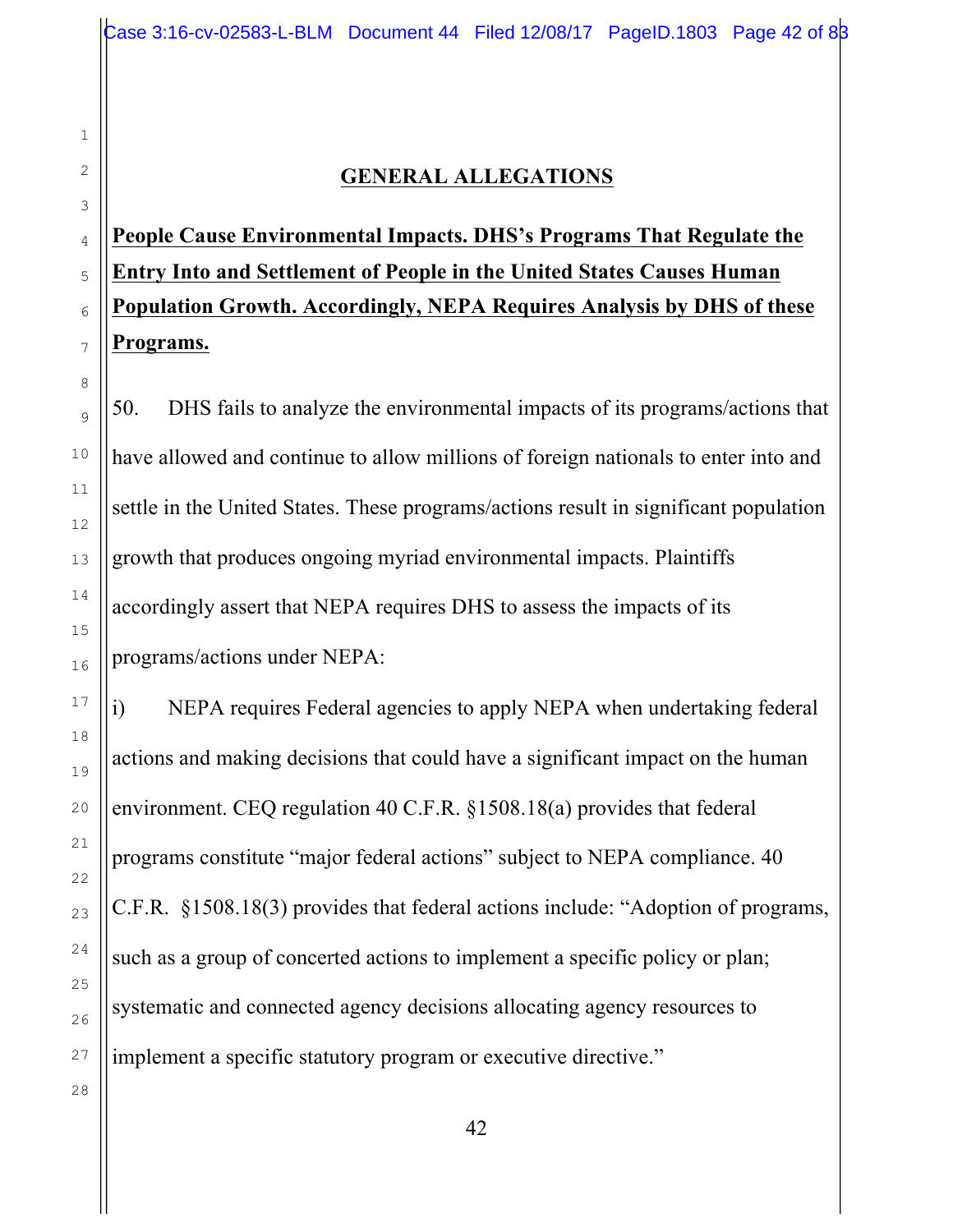ii) People cause myriad impacts to the environment. Additional people result in additional impacts to the environment. *See* Ex. 5.

iii) The primary factor driving U.S. population growth is international migration. Immigrants from abroad add directly to the nation's population by their arrival and by the children they have after they come. Because the fertility of American women has been at or below replacement level for many years—2.1 children per women—absent immigration there would be very little long-term population growth in the United States. Census Bureau projections published in 2014 indicate that because of future immigration the U.S. population will be 95 million larger in 2060 than it would be absent immigration. *See* Ex. 4 at 182. The Pew Research center reported in 2015 that the 72 million post-1965 immigrants and their offspring and grandchildren account "for the majority of U.S. population growth in the past five decades." *See* Ex. 4 at 183. Indeed, Plaintiffs' demographic expert Dr. Camarota estimates that during the years 2010-2014, immigration and immigrant offspring added 8.3 million people to the U.S. population. This increase comprises 87% of U.S. population growth during that brief period. *Id.*

iv) DHS is the agency charged with the mission of regulating and controlling the entry into and settlement of foreign nationals in the United States. DHS therefore is the agency that regulates most of the population growth of the United States.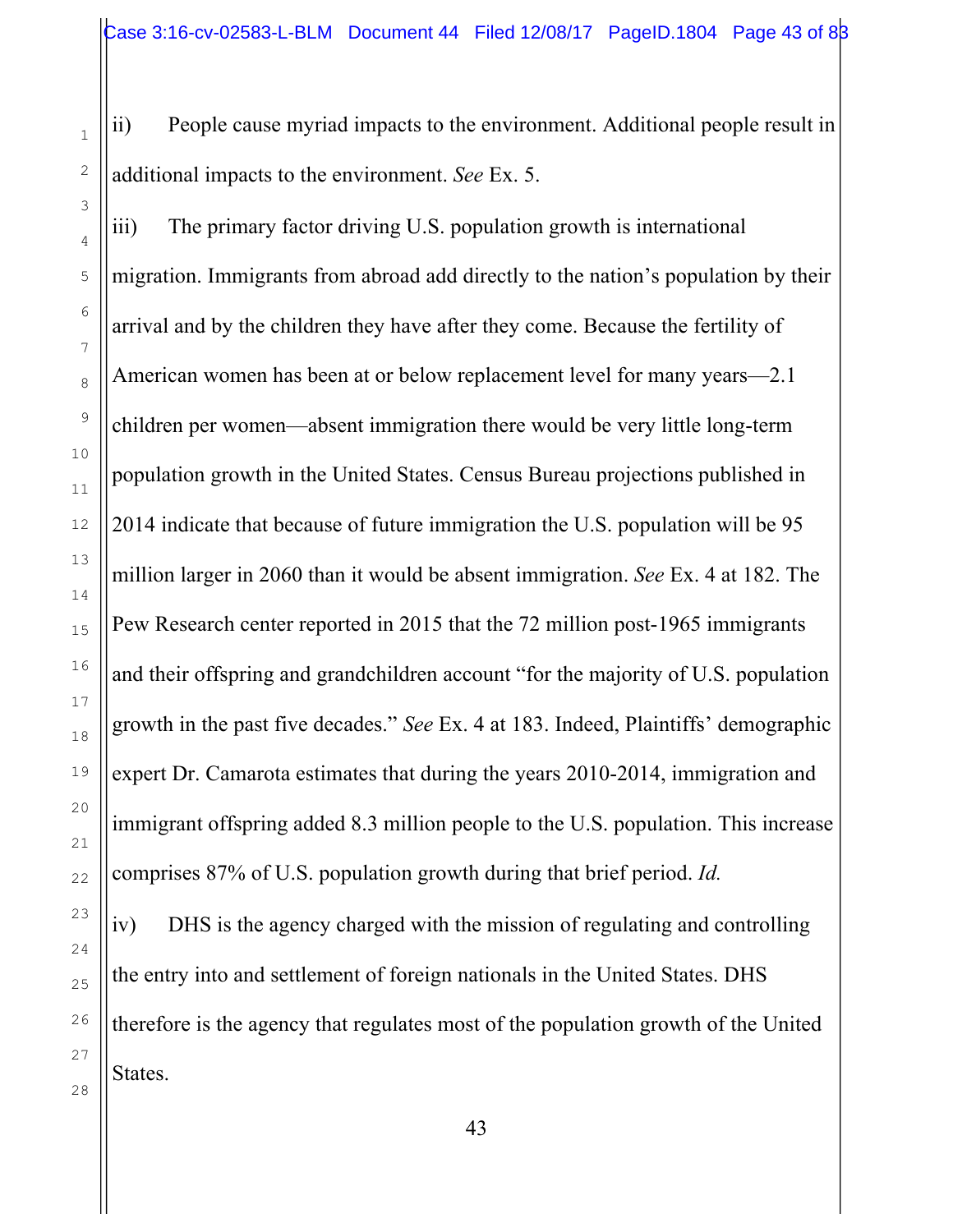v) It is thus indisputable that DHS controls one of the most environmentally significant mandates delegated to any federal agency, and yet DHS fails even to consider the direct, much less the enormous indirect and cumulative, environmental impacts of its programs relating to its statutory mission.

51. DHS, like its predecessor agency INS, has continuously failed to make wellinformed decisions; has failed to conduct reasoned analyses of potential impacts to the human environment resulting from its programs; and has failed to engage the public on the range of potential environmental impacts or create public records so that interested or affected members of the public could learn about the environmental implications of DHS programs. Yet all of these steps are required by both NEPA and the APA.

52. Despite the enormous impacts to the human environment resulting from DHS's programs regulating the entry into and settlement of foreign nationals in the United States, DHS has failed to initiate *any* NEPA review for these ongoing programs. DHS has implemented at least eight programs regulating the entry and settlement of foreign nationals promulgated pursuant to its authority under the nation's immigration laws, specifically the Immigration and Nationality Act, Pub. L. No. 82-414, 66 Stat. 163 (1952), (the "INA"). These programs were created and updated through DHS's ongoing exercise of discretion, via the adoption of both regulations and policy memoranda. The programs at issue in this complaint, as well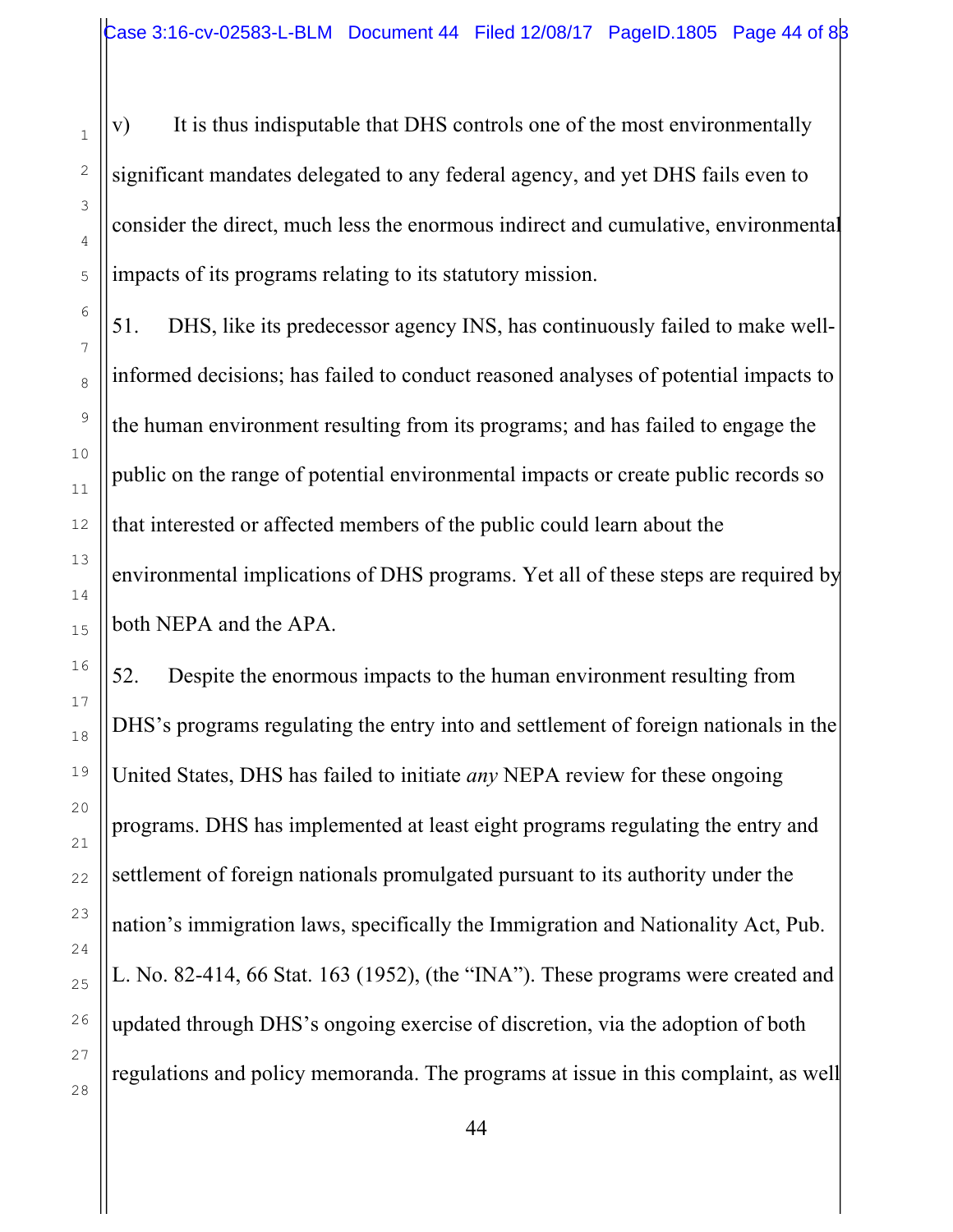as other DHS' exercises of discretion, have resulted and will continue to result in impacts to the human environment, including but not limited to significant ongoing population growth in the United States; unending increases in the population density of numerous localities throughout the United States (especially California). In addition, as a result of the implementation of four of these programs, the entry of large numbers of foreign nationals has led to further significant, ongoing environmental degradation along the Southwest border.

53. In the few paltry places where DHS makes reference to NEPA with respect to its actions regulating the entry into and settlement of foreigners in the United States, DHS does so in a dismissive manner, and its record of decisions are woefully devoid of even the most basic forms of analytical support.

54. One can only conclude—as the Plaintiffs in this case have—that DHS, with its outsized influence on our nation's population growth and *ipso facto* upon our nation's environmental health, has acted and continues to act in a manner that is arbitrary and capricious with respect to its NEPA obligations.

# **DHS' Eight Programs Regulating the Entry Into and Settlement of Foreign Nationals in the United States**

55. DHS has established, pursuant to statutory authority or executive directive, and in some cases with input from other federal agencies, at least eight programs that accept and allow for long-term settlement of foreign nationals in the country.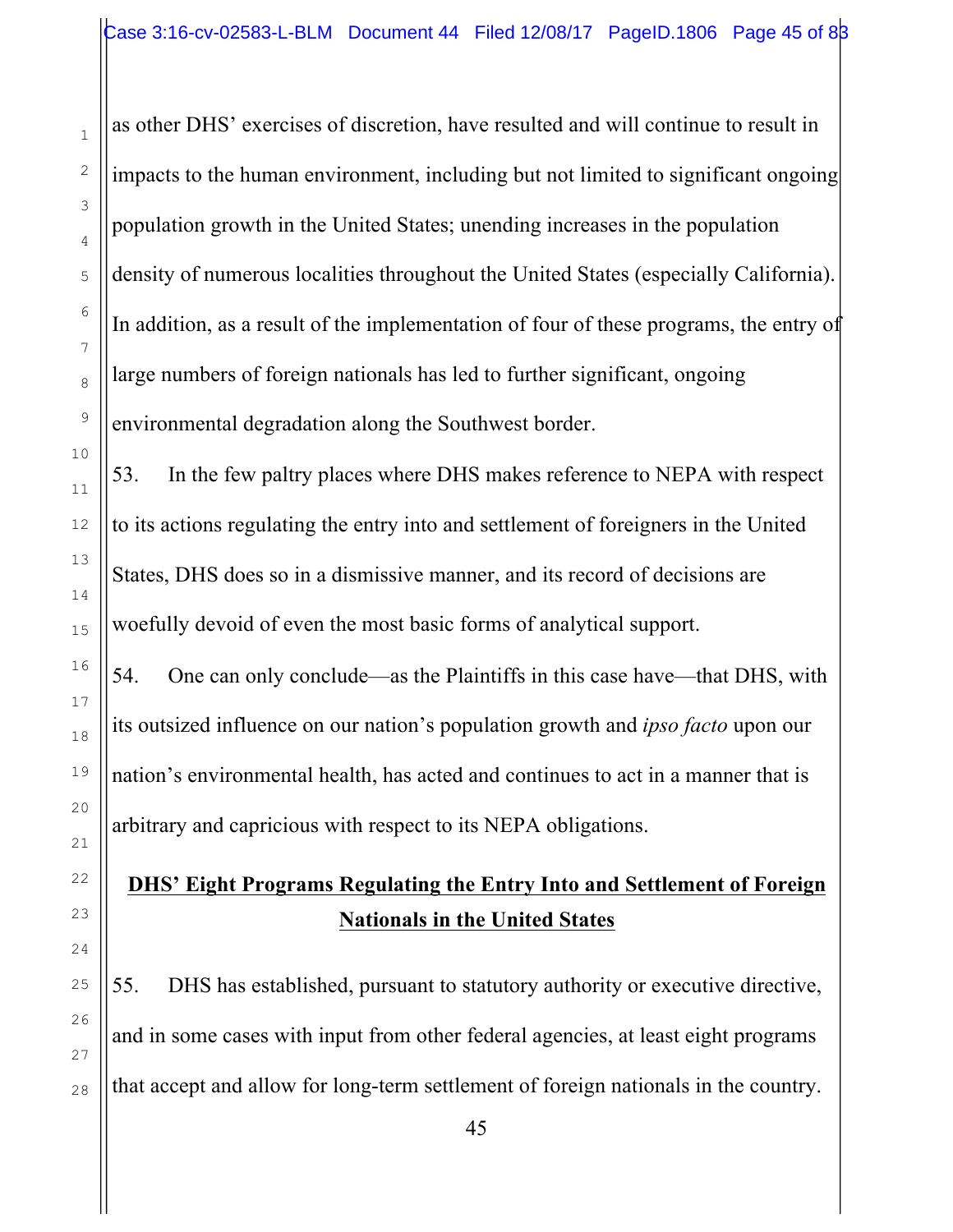These eight programs do not represent *all* entry and settlement by foreign nationals in the United States, but they do comprise the bulk of the programs substantially administered by DHS that allow for foreign nationals' entry and long-term settlement. These programs were created through systematic and connected agency decisions allocating agency resources in order to implement specific statutory programs or executive directives. The eight programs are: 1) Employment based immigration authorized by INA § 203(b); 2) Family based immigration, authorized by INA  $\S$  203 (a) and INA  $\S$  201(b); 3) Long term nonimmigrant visas, authorized by INA § 214; 4) Parole, authorized by INA  $\S 212$  (d)(5)(A); 5) Temporary Protective Status, authorized by INA § 244; 6) Refugees, authorized by INA § 207; 7) Asylum, authorized by INA § 208; and 8) Deferred Action for Childhood Arrivals ("DACA"), authorized by executive

order.<sup>6</sup>

46 i <sup>6</sup> The DACA program is an ongoing program under which hundreds of thousands of foreign nationals currently hold two-year permits to remain and work in the United States. DACA is a special case among the ongoing programs in this lawsuit implemented by DHS because it authorized by executive directive rather than statutory authority. *See* Memorandum by Janet Napolitano, "Exercising Prosecutorial Discretion with Respect to Individuals Who Came to the United States as Children," June 15, 2012 in Ex. 3 at 171-173. Its future is currently uncertain, as the Department of Justice currently takes the position (undisputed by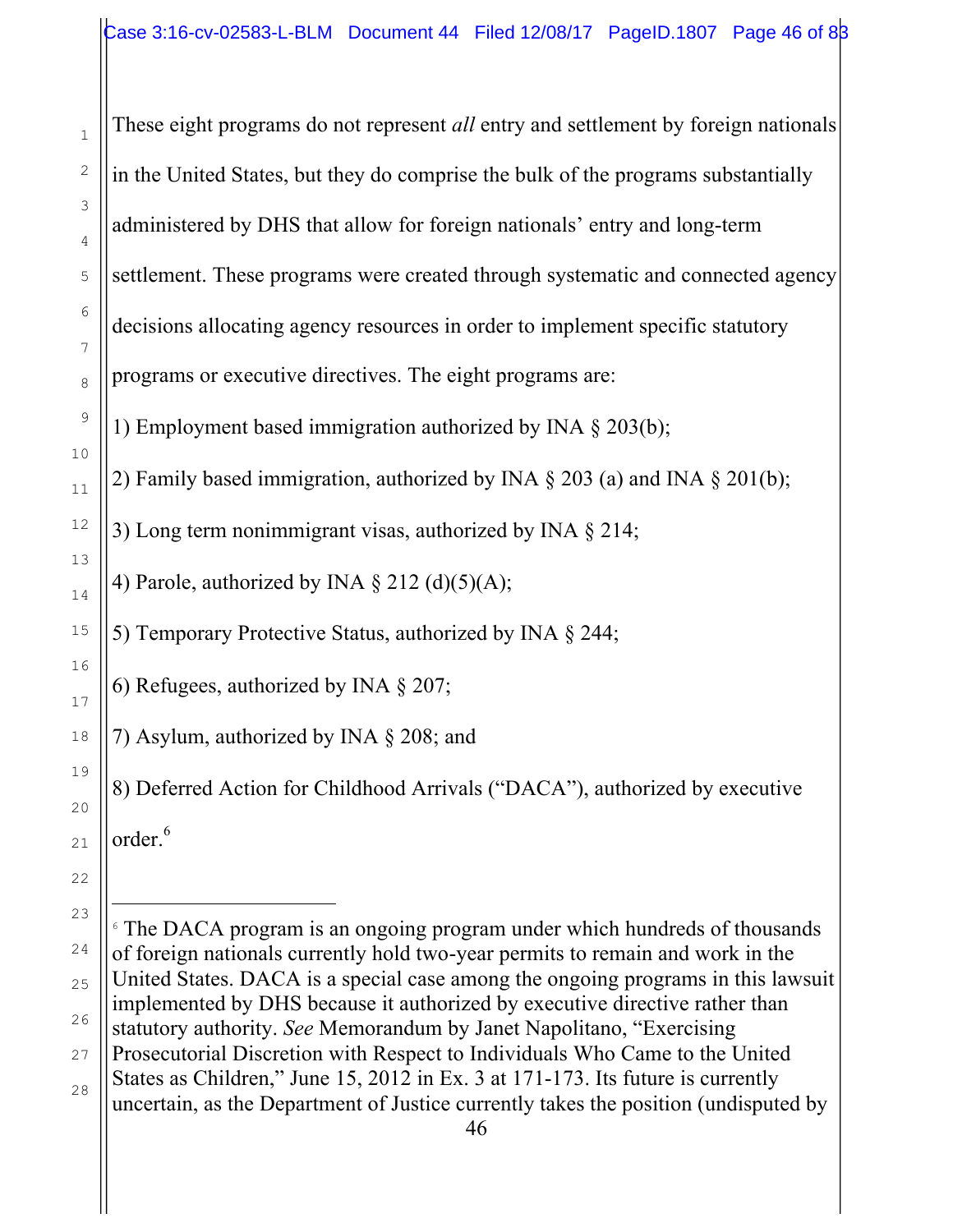56. DHS administers these programs in its discretion primarily through the promulgation of regulations and the adoption of policy memoranda. The regulations and policy memoranda DHS adopts are interdependent and are done in order to carry out the authorized programs.

57. The eight programs at issue in this lawsuit have led to the entry and settlement of approximately 35 million foreign nationals in total. Table 1 below, complied by Plaintiffs' Expert Jessica Vaughan and also included in Ex. 3 at 128, presents her best estimate of how many foreign nationals have arrived through each program.

i the Plaintiffs) that such a program is only lawful if authorized by statute, as proposed by some members of Congress. A significant number of individuals currently hold permits that will not expire until 2019, and DHS will continue to process applications until March 5, 2018, so under current plans, which are subject to change, individuals will continue to hold valid DACA permits at least until March 5, 2020. DACA is thus an ongoing program*. See* President Donald J. Trump, Statement from President Donald J. Trump (Sept. 5, 2017) (discussing DACA). https://www.whitehouse.gov/the-press-office/2017/09/05/statementpresident-donald-j-trump.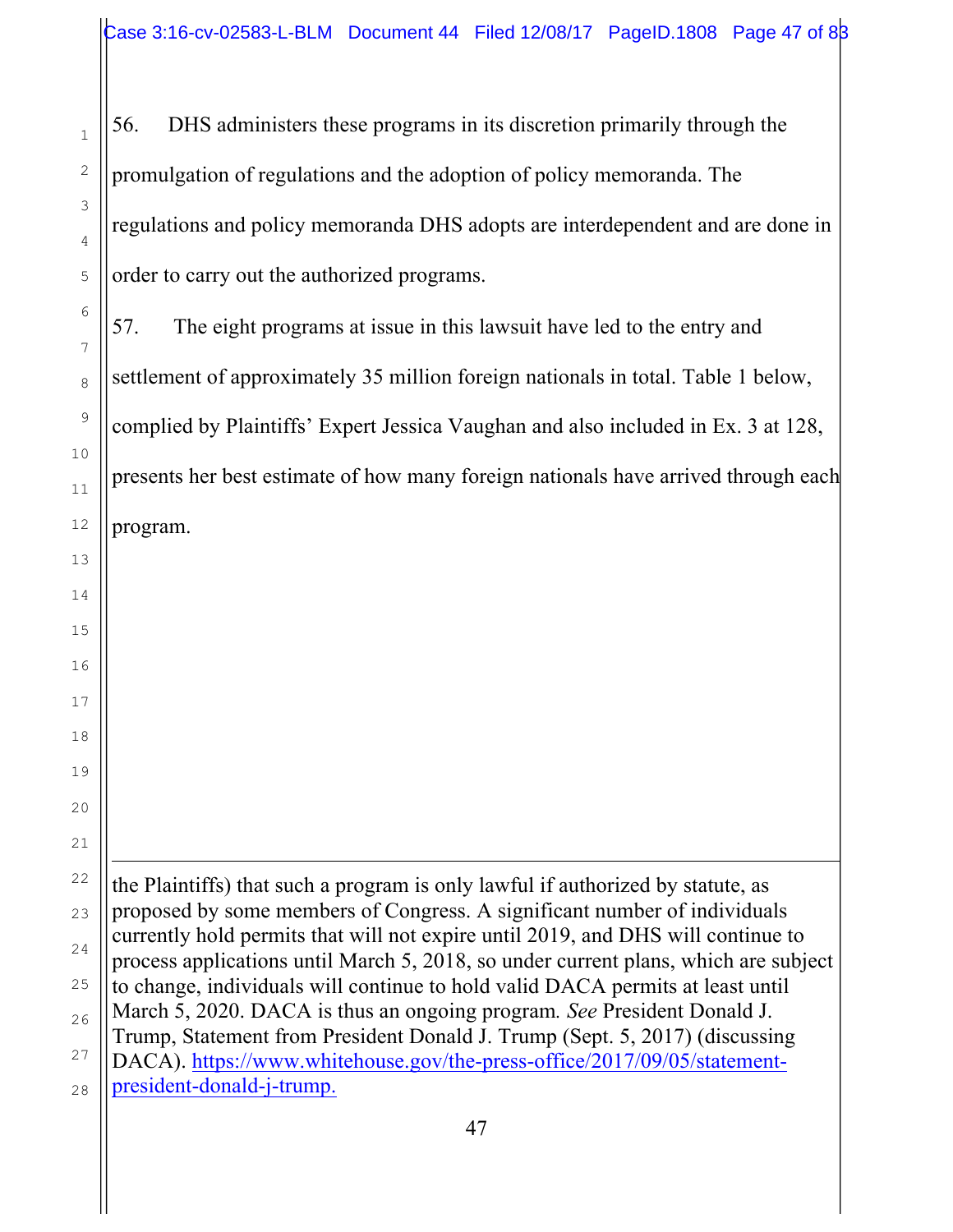### **Table 1:**

1

2

3

 $\overline{A}$ 

# **Table of Total\* Number of Individuals Added on Long Term or Permanent Basis to United States Population by Program since each Program's Creation in Substantially Current Form, based on available information. \*\***

| ін эйрэмнийну Сигтенст огш, разси он атанаріс інгогінайон. |                                 |  |  |  |
|------------------------------------------------------------|---------------------------------|--|--|--|
| <b>DHS</b> Program                                         | <b>Total Number Admitted or</b> |  |  |  |
|                                                            | Issued                          |  |  |  |
| Family Based Immigration Admissions between                | 14,622, 847                     |  |  |  |
| 1992 and 2015                                              |                                 |  |  |  |
| <b>Employment Based Immigration</b>                        | 3,274,245                       |  |  |  |
| Admissions between 1992 and 2015                           |                                 |  |  |  |
| Long Term Non-Immigrant Visa Issuances                     | 12, 214, 328                    |  |  |  |
| between 1992 and 2016 ***                                  |                                 |  |  |  |
| Parole Admissions between 1996 and 2015                    | 53,378                          |  |  |  |
| <b>Temporary Protective Status</b>                         | 377, 218                        |  |  |  |
| Grants (Estimated) between 1992 and 2017                   |                                 |  |  |  |
| Refugee Admissions between 1980 and 2015                   | 3,050,023                       |  |  |  |
| Asylum Approvals/Adjustments to LPR Status                 | 789,935                         |  |  |  |
| between 1980 and 2015****                                  |                                 |  |  |  |
| Deferred Action for Childhood Arrivals Grants              | 793,026                         |  |  |  |
| between                                                    |                                 |  |  |  |
| 2012-2017                                                  |                                 |  |  |  |
|                                                            |                                 |  |  |  |

\* The cutoff date where information is available varies by program.

\*\*While most of these foreign nationals were added permanently, in some programs, legal status was never made permanent.

\*\*\* Breakdown of categories included in Table 2.

\*\*\*\*Includes counts of approvals for 1980-1991 and counts of adjustments of status from 1992-2015.

28

23

24

25

26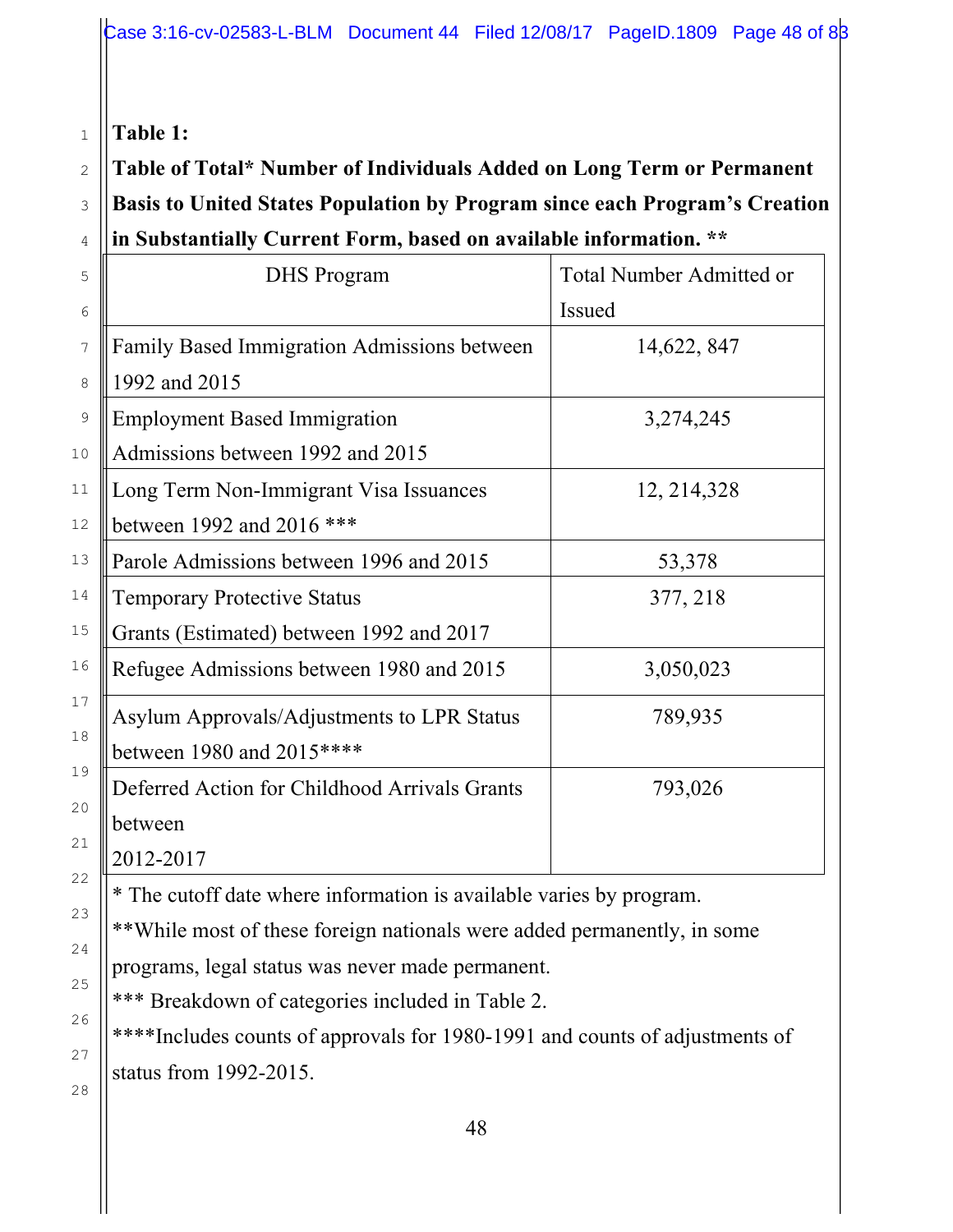58. Furthermore, when foreign nationals enter the United States, the resulting population growth is not merely limited to those individuals who enter the country and the children they will have. Foreign nationals who ultimately become lawful permanent residents ("LPRs") can themselves sponsor further immigration to the country via what is known as "chain migration." One prominent team of researchers has calculated a chain migration "multiplier."7 This multiplier is based on data on family-sponsored immigration for the period 1996-2000. According to this research, every 100 original immigrants to the United States during this period sponsored another 345 family members as immigrants. *See* Ex. 3 at 108-109.

59. These eight programs are described and analyzed in Ex. 3 by expert Jessica Vaughan. *See* Ex. 3, Ex. A and B thereto, at 106-132. Ms. Vaughan identifies in Ex. 3, specifically in Ex. C: Regulations and Policy Memoranda Implementing DHS Programs, 81 of the specific, discrete instances where DHS has undertaken regulatory action to implement each of the eight programs. *See* Ex. 3 at 134-138. Because the implementation of these eight programs has also been substantially affected by ad-hoc policy decisions that DHS never promulgated as regulations,

1

2

3

4

5

6

7

8

9

10

11

12

13

14

15

16

17

18

19

20

21

22

23

24

25

i

26

27

<sup>7</sup> Stacie Carr & Marta Tienda, *Family Sponsorship and Late-Age Immigration in Aging America: Revised and Expanded Estimates of Chained Migration*, Popul. Res. Policy Rev. (Dec. 2013), *available at* https://www.ncbi.nlm.nih.gov/pmc/articles/PMC3884518/.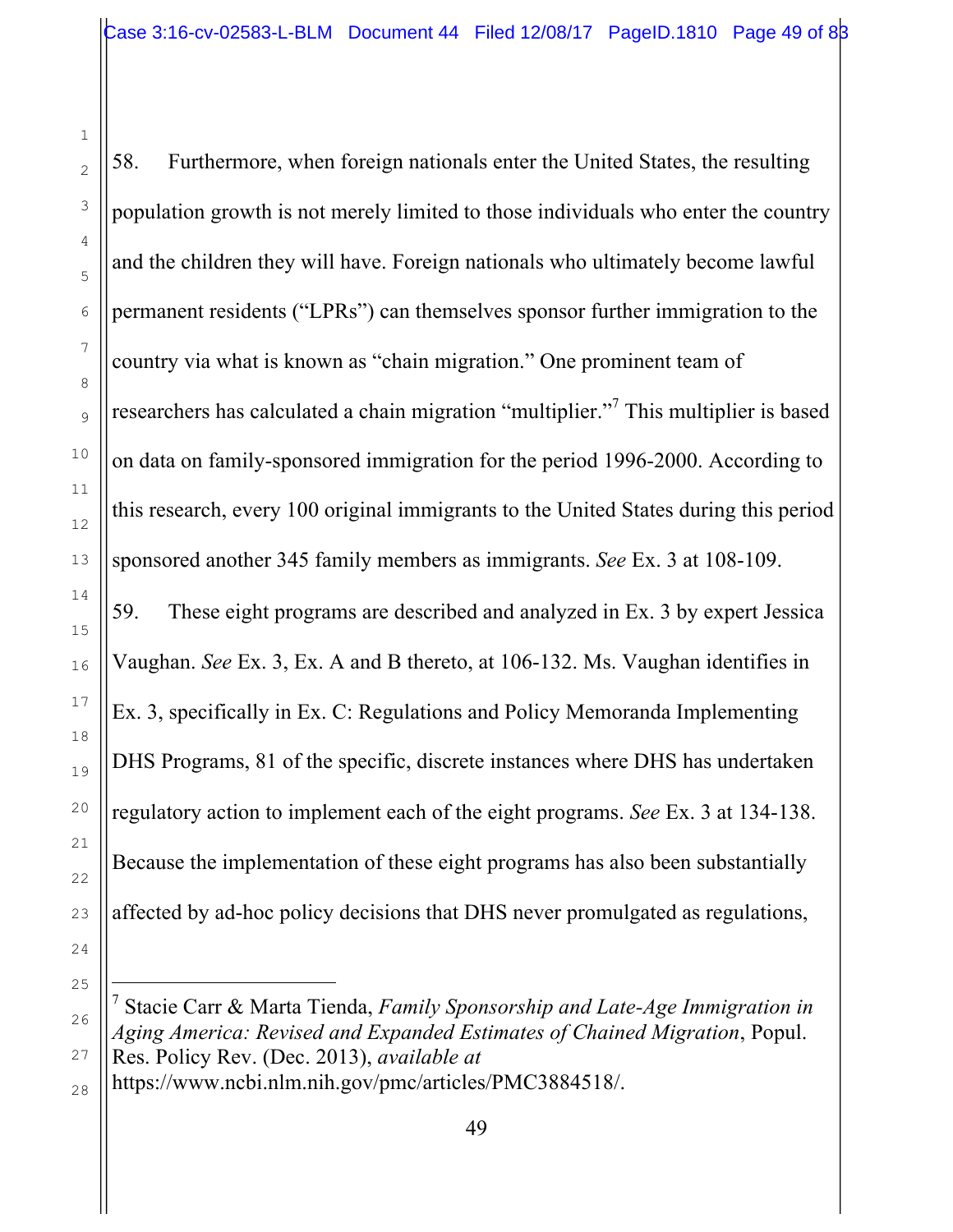Ms. Vaughan also identifies and includes five specific instances of policy memoranda revising the programs. These five are listed and included in full. *See* Ex. 3 at 138-175. As each of these programs is extremely complex, Ms. Vaughan does not purport to have identified every single instance when these programs were revised. Ms. Vaughan briefly describes how each regulation or policy decision implements each program. *See* Ex. 3 at 134-139.

60. The vast scope of these eight programs is underscored by the large number of ongoing rules promulgated under the INA and other implementing actions, none of which received NEPA compliance. Because these actions cumulatively carry out DHS's statutory mandate to regulate the entry into and settlement of foreign nationals in the United States, NEPA review should have been initiated long ago. DHS has repeatedly failed to initiate NEPA compliance at any point during its administration of these ongoing programs, including promulgation of specific regulations or adoption of final action through policy memoranda pursuant to its authority to accept foreign nationals into the country under the INA.

61. Ms. Vaughan's starting point for her best estimate of the number of individuals in each program is the date that each program was created or overhauled by statute or executive order. While the INA is the statute that governs all of the programs (except for DACA), and it was first passed prior to NEPA, there have been several large scale revisions of the INA by statute since its original passage that have either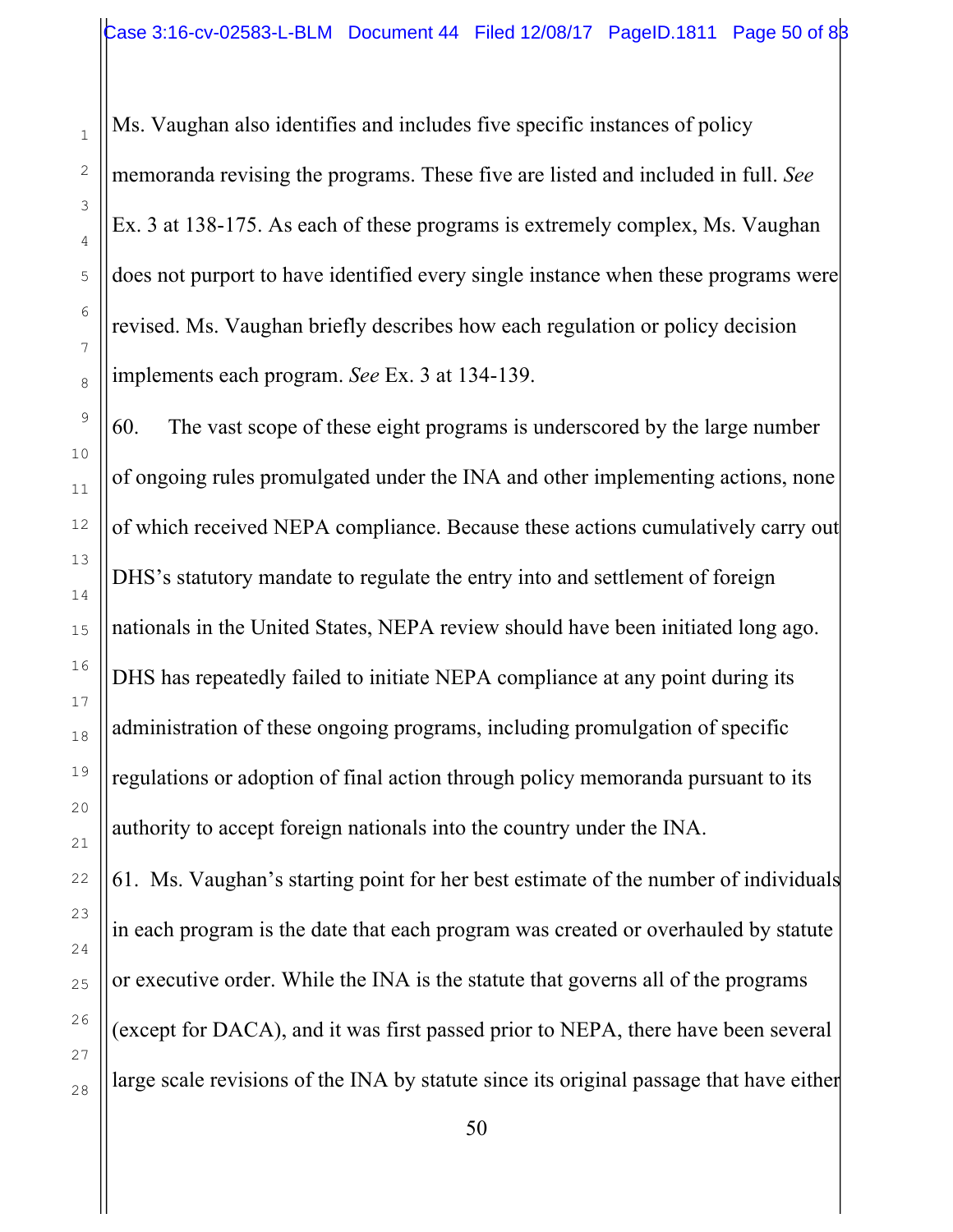created or substantially overhauled the programs at issue. These modifications are: the United States Refugee Act of 1980, Pub. L. No. 96-212, 94 Stat. 102 (1980) ("Refugee Act"); the Immigration Act of 1990, Pub. L. No. 101-649, 104 Stat. 4978 (1990) ("IMMACT 90"); and the Illegal Immigration Reform and Immigrant Responsibility Act of 1996, Pub. L. No. 104–208, 110 Stat. 3001 (1996) ("IIRIRA"). IMMACT 90 created the employment based immigration program and TPS, and overhauled the family based immigration program and the nonimmigrant visa program. IIRIRA overhauled parole. The Refugee Act overhauled the refugee and asylum programs.

62. For the long term nonimmigrant visa program, which is the most complex program, Ms. Vaughan focuses on the long term nonimmigrant visas regulated substantially by DHS (rather than other agencies), and includes in her totals those foreign nationals who have entered under visas in the E, H, L, TN, O, P, T, and U categories. *See* discussion of the long term nonimmigrant visa program in Ex. 3 at 112-117. Table 2, included below and also in Ex. 3 at 129, shows how many foreign nationals have been admitted through each type of visa.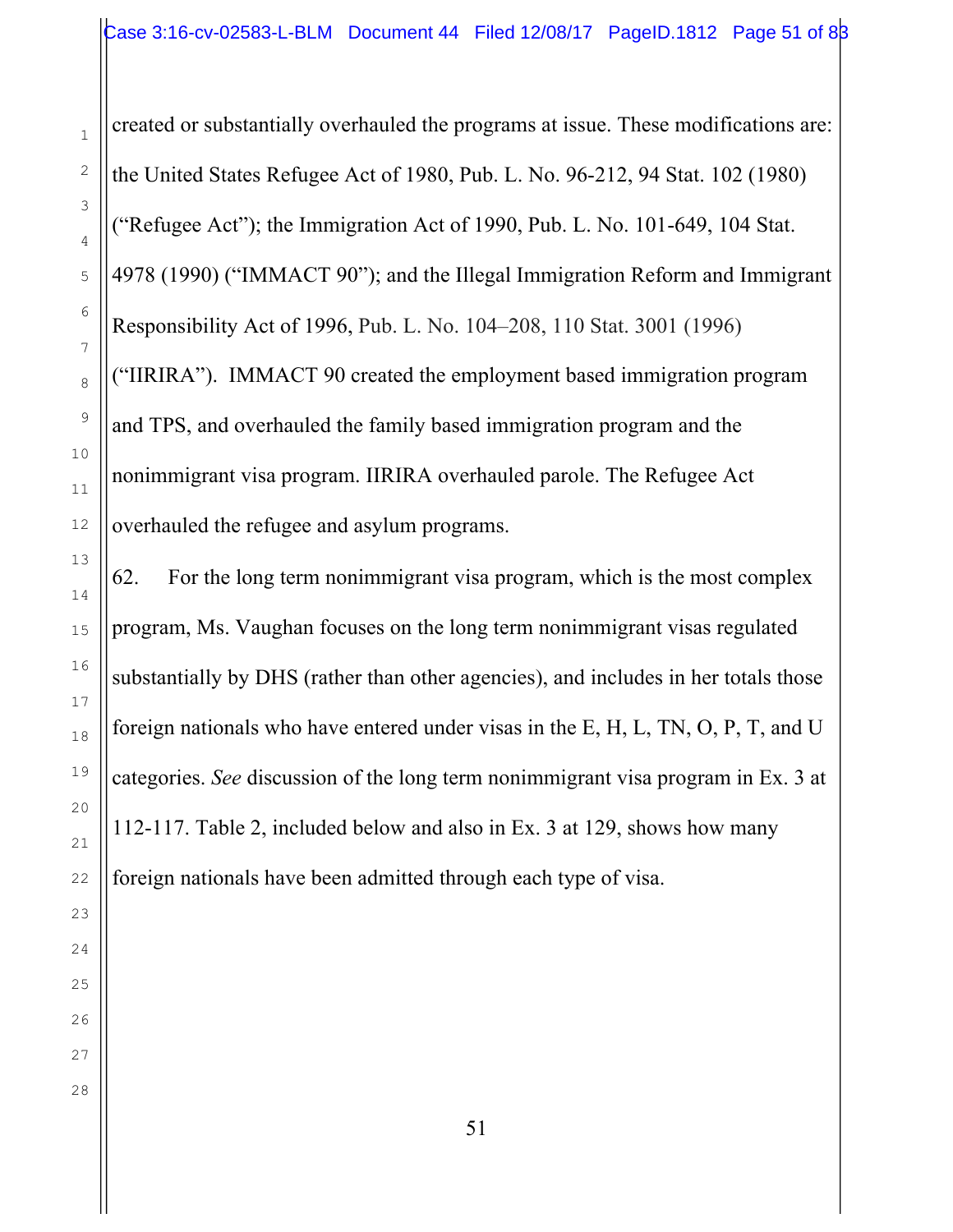| 2       |                               |                                       |
|---------|-------------------------------|---------------------------------------|
|         | <b>Included Visa Category</b> | Total Since Visa Created Through 2016 |
| 3       | E                             | 963,259                               |
| 4       | H                             | $7,185,272***$                        |
| 5       |                               | 2,829,315                             |
| 6<br>7  | <b>TN</b>                     | 153,350*****                          |
| 8       | ∩                             | 308,663                               |
| 9       | D                             | 759,518                               |
|         | T                             | $4,070***$                            |
| $\circ$ |                               | $10,881***$                           |
|         |                               |                                       |

### **Table 2: Long Term Non Immigrant Visa Category Included**

\*\*\*\*\*Figures come from the State Department and do not include additional issuances processed by USCIS and CBP.

63. It is also notable that the population growth of many of these programs changes through the years. Ms. Vaughan has complied two graphs illustrating the growth of these programs, Table 3 and Table 4, included below and in Ex. 3 at 130

and 131.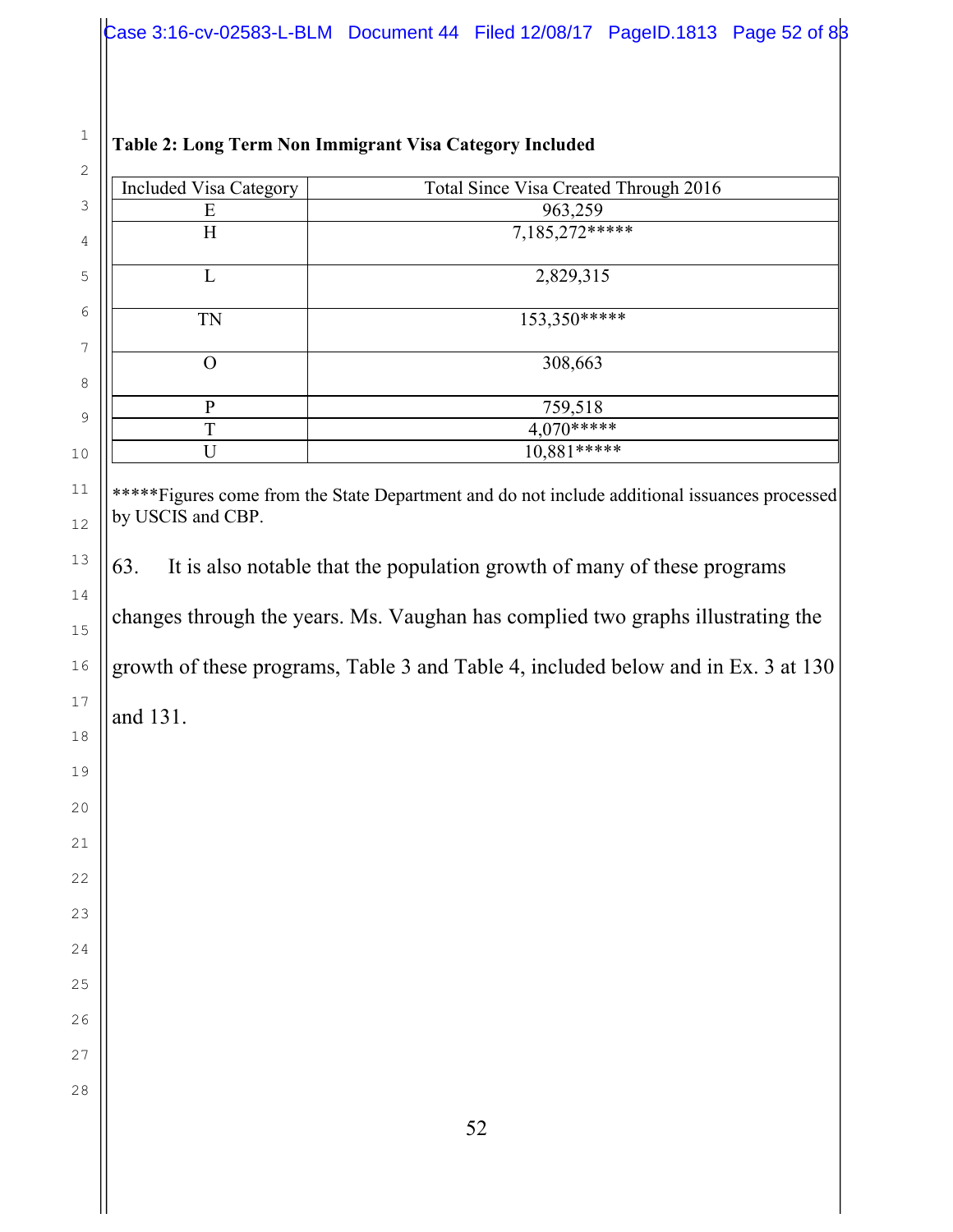#### Case 3:16-cv-02583-L-BLM Document 44 Filed 12/08/17 PageID.1814 Page 53 of 83

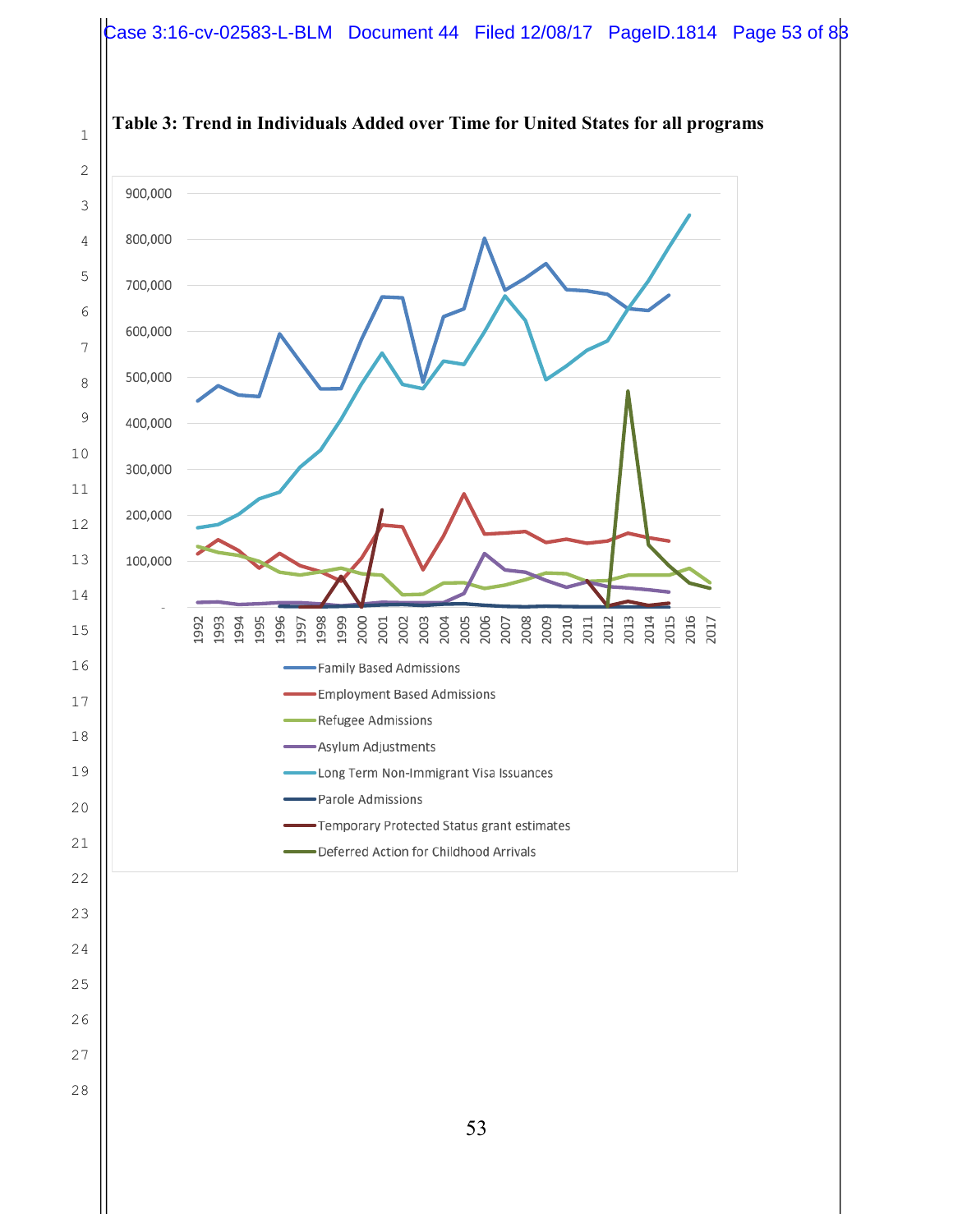# Case 3:16-cv-02583-L-BLM Document 44 Filed 12/08/17 PageID.1815 Page 54 of 83

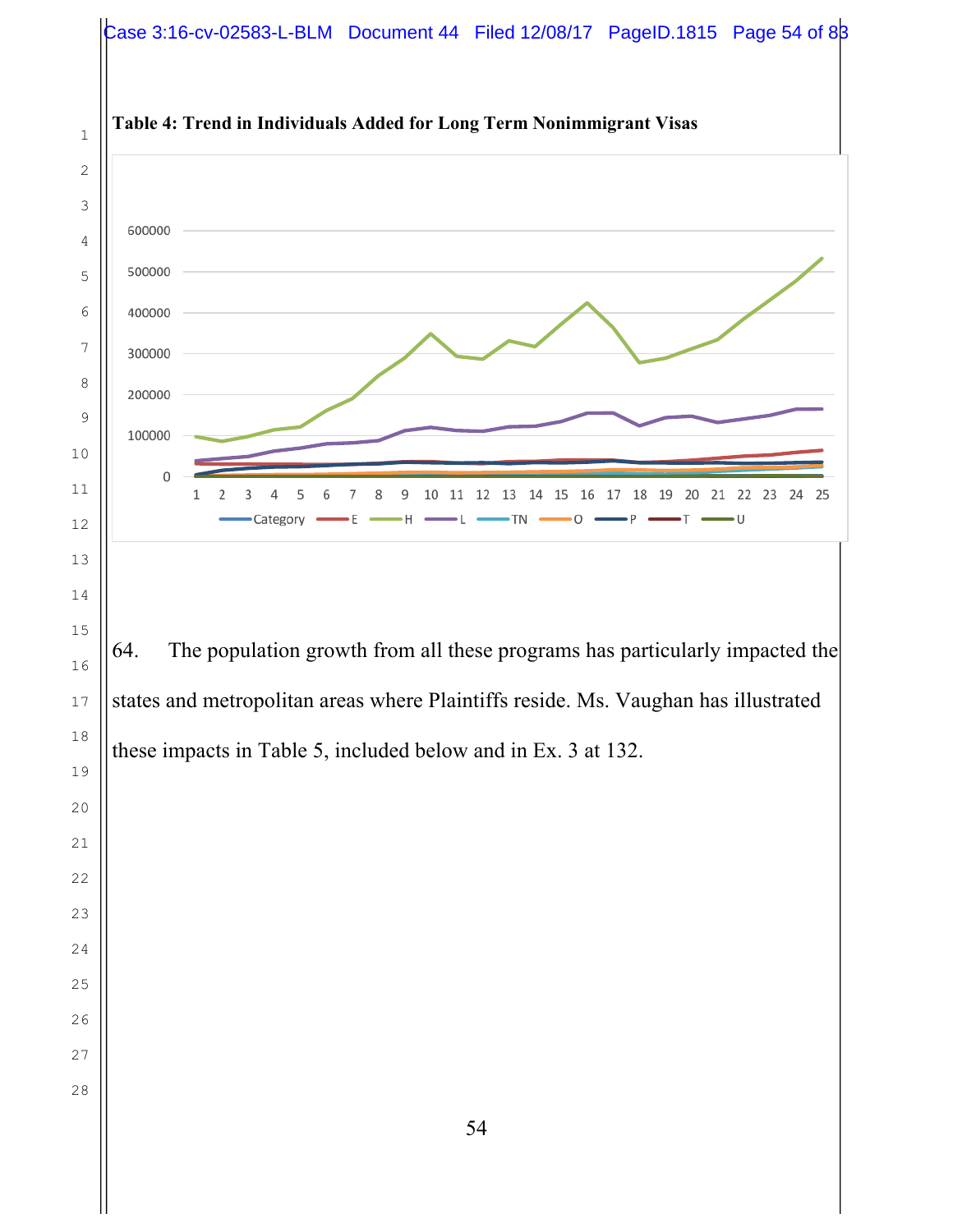#### **Table 5: Number of Individuals Added by Geographic Region of Interest to Plaintiffs, where available:**

| (Temporary Visa Issuances)                                                                   |                      |         |         |
|----------------------------------------------------------------------------------------------|----------------------|---------|---------|
| <b>State</b>                                                                                 | 1997                 | 2002    | 2015    |
| California                                                                                   | 135,526              | 264,074 | 418,772 |
| Colorado                                                                                     | 10,271               | 26,592  | 31,992  |
| Florida                                                                                      | 67,440               | 175,821 | 198,641 |
| % of Total Issuances                                                                         | 23%                  | 26%     | 17%     |
| <b>Permanent Residents Admitted for Selected Metro Areas: 2003-2015</b><br><b>Metro Area</b> | <b>Total</b>         |         |         |
|                                                                                              |                      |         |         |
|                                                                                              |                      |         |         |
| Los Angeles/Long Beach/Anaheim, CA<br>San Diego/Carlsbad, CA                                 | 1,197,465<br>241,915 |         |         |
| Denver/Aurora/Lakewood, CO                                                                   | 104,640              |         |         |
| Miami/Ft. Lauderdale/W. Palm Beach, FL                                                       | 938,412              |         |         |
| <b>Combined % of National Total</b>                                                          | 11%                  |         |         |
| California                                                                                   | 2,836,791            |         |         |

65. In summary, these programs have resulted and continue to result in significant impacts through the population growth they induce in the United States. DHS has never subjected these programs to NEPA review.

66. The CEQ provides that population growth-inducing effects/impacts must be analyzed. 40 C.F.R. § 1508.8(b).

67. The programs are clearly growth-inducing because they produce "changes in the pattern of land use, population density or growth rate, and related effects on air and water and other natural systems, including ecosystems." 40 C.F.R. § 1508.8(b).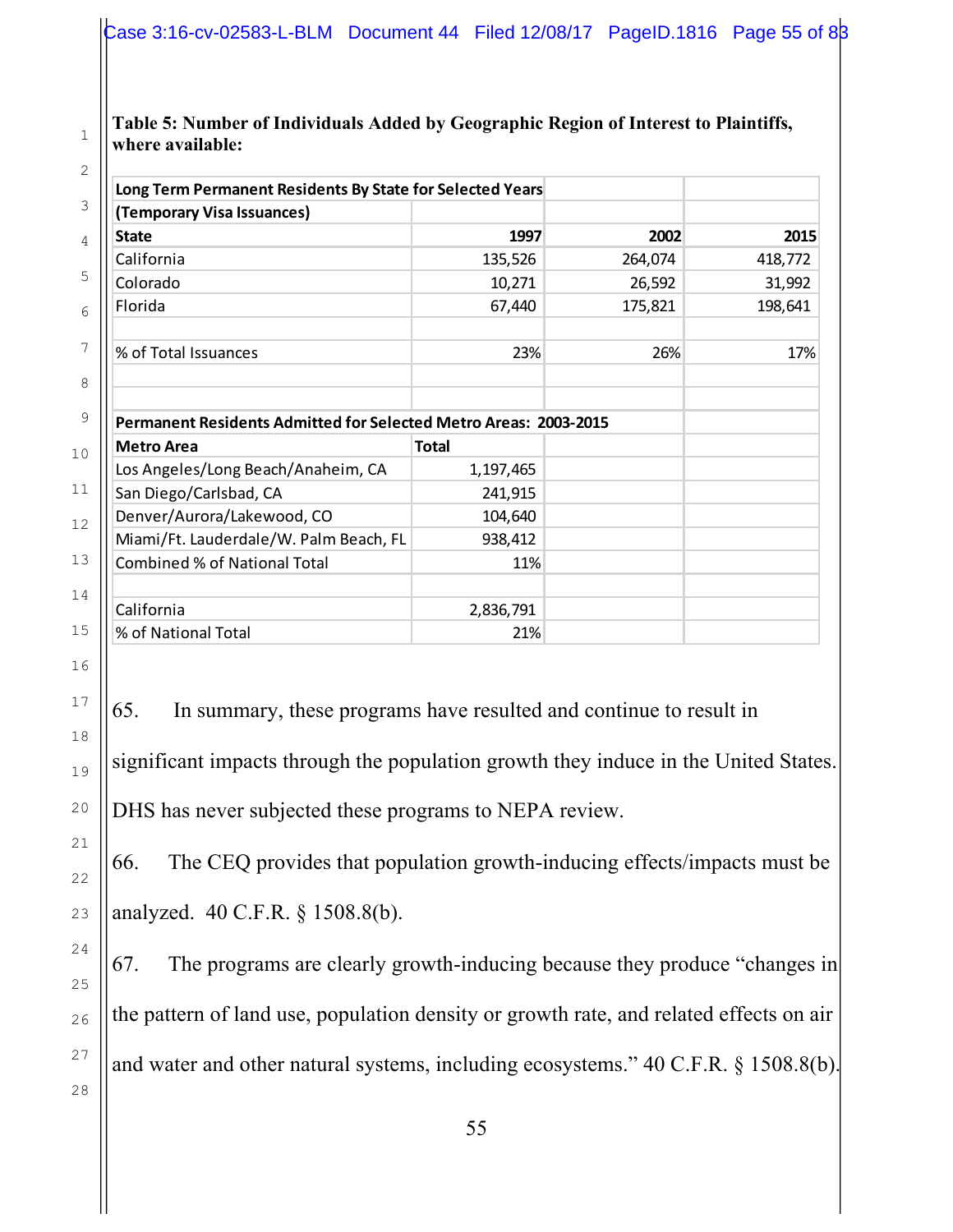These growth-inducing impacts are felt not just at a national but at a local level, for there are many areas of the country that have been particularly attractive to foreign nationals settling in the United States. The population growth driven by settlement of foreign nationals has been especially intense in California, Colorado, and Florida, areas where Plaintiffs live.

68. For some of DHS' programs, population growth is not the only significant environmental impact. While some of these programs only allow foreign nationals initially to enter the country legally (employment based immigration, family based immigration, long-term nonimmigrant visas, refugees, and some forms of parole), others (TPS, asylum, DACA, and some forms of parole) allow foreign nationals who have illegally entered or remained in the country to remain with federal approval. Programs such as these not only add more settled population at the time they are implemented, but also have further environmental impacts by encouraging future unlawful entry.

69. Encouraging illegal entry into and settlement in the country has significant environmental impacts both from further increased population growth and by creating incentives for large numbers of people to enter unlawfully at the border. In recent decades, such large numbers of illegal aliens have crossed the southern border illegally that the physical environment at the border has been substantially degraded. Ms. Vaughan also explains how programs that reward illegal entry into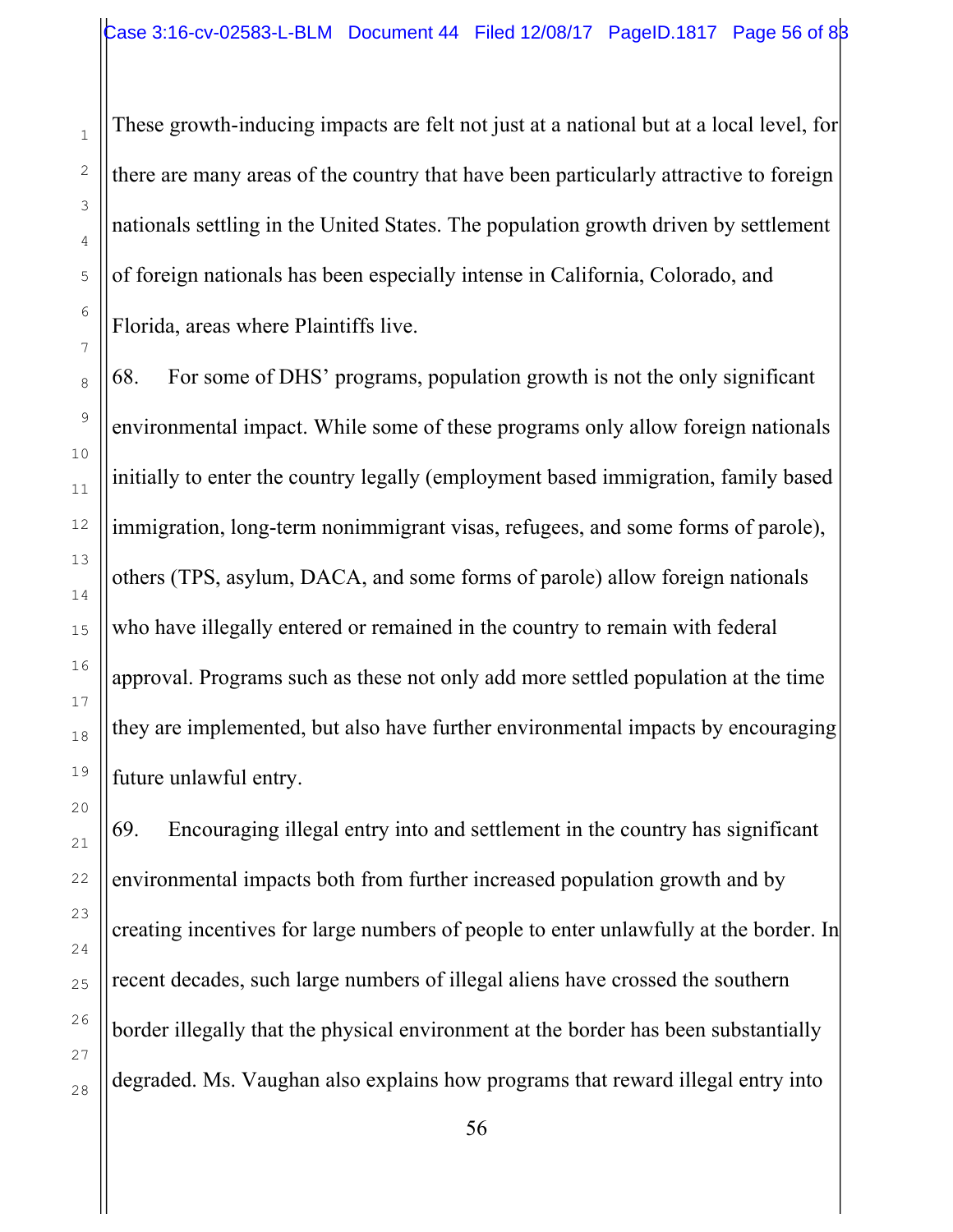and settlement in the country lead to further mass unlawful entry, including Parole, TPS, Asylum, and DACA. *See* Ex. D: How Certain DHS Programs Affect Land on the Southwest Border, of Ex. 3 at 176-180. This mass entry causes physical environmental impacts to the land on the border, as documented by affidavits by Fred Davis, Peggy Davis, Caren Cowan, John Ladd, and Ralph Pope. (Ex. 6, Ex. 7, Ex. 15, Ex. 16, and Ex. 18).

## **DHS's Categorical Exclusions**

70. Prior to 2014, not only did DHS engage in no NEPA review of its programs regulating the entry into and settlement of foreign nationals in the United States, it also generally failed even to acknowledge the applicability of NEPA to these programs. Following its 2014 adoption of NEPA procedures, DHS began occasionally to cite NEPA when it promulgated regulations relating to the entry into and settlement of foreign nationals in the United States. Plaintiffs have documented the promulgation of only four rule revisions that acknowledge NEPA. Each of these citations to NEPA is arbitrary and capricious as applied: 71. On April 29, 2015, DHS promulgated Adjustments to Limitations on Designated School Official Assignments and Study by F-2 and M-2 Nonimmigrants, 80 Fed. Reg. 23680 (Apr. 29, 2015), amending 8 C.F.R. §§ 214.2 and 214.3, which regulate the Student and Exchange Visitor Program ("SEVP"). The rule revision makes it easier for schools to participate in the SEVP and permits

57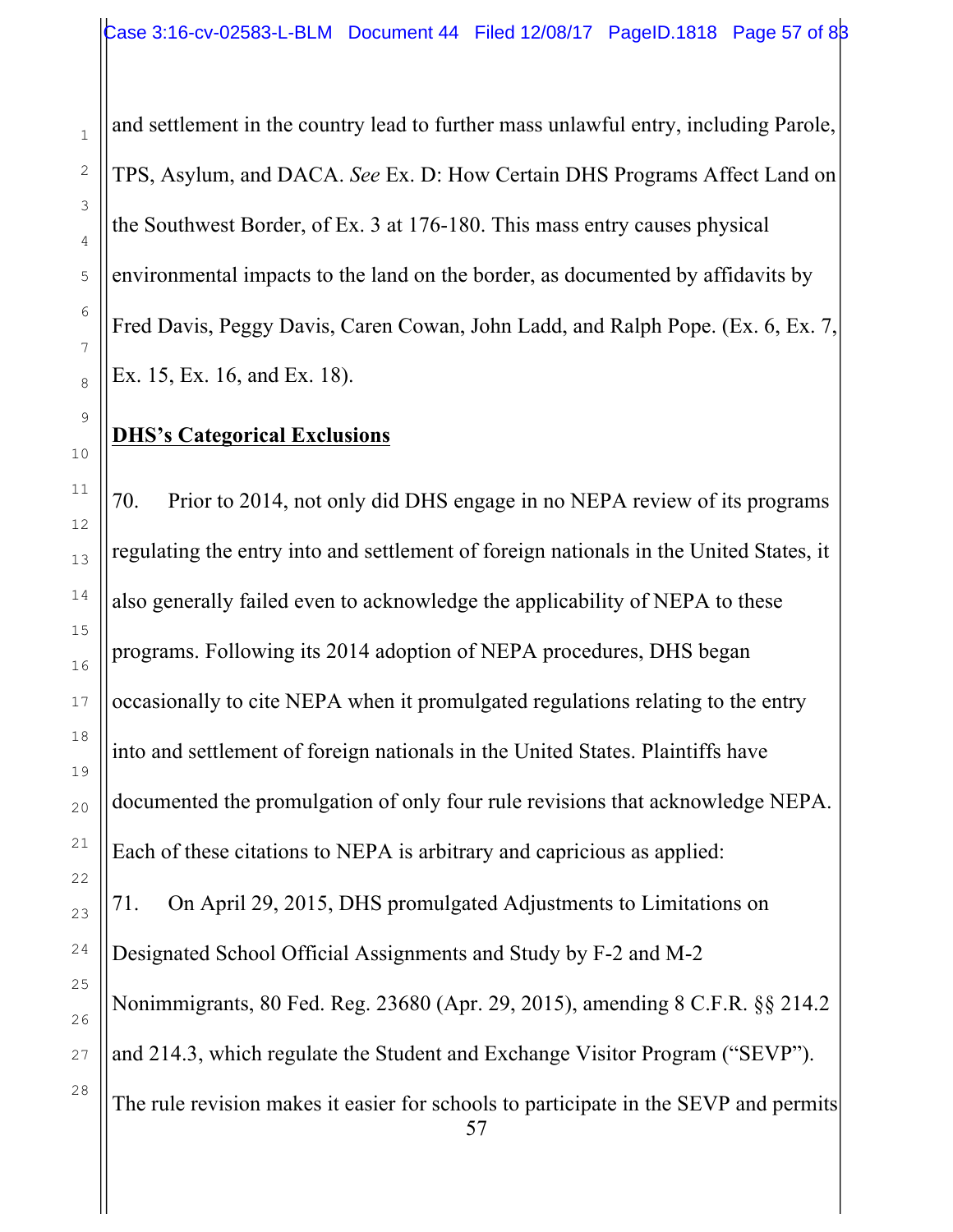certain dependents of aliens to enroll in less than a full course of study at SEVP certified schools. Adjustments to Limitations on Designated School Official Assignments and Study by F-2 and M-2 Nonimmigrants, 80 Fed. Reg. 23680. DHS categorically excluded 80 Fed. Reg. 23680 from NEPA analysis under DHS Categorical Exclusion A3(d) as a "rule<sup>[]</sup> . . . that interpret<sup>[s]</sup> or amend<sup>[s]</sup> an existing regulation without changing its environmental effect."

72. On March 11, 2016, DHS promulgated Improving and Expanding Training Opportunities for F-1 Nonimmigrant Students with STEM Degrees and Cap-Gap Relief for All Eligible F-1 Students, 81 Fed. Reg. 13039 (Mar. 11, 2016), amending 8 C.F.R. Parts 214 and 274a, to implement another revision to the nonimmigrant visa program. Substantively, this regulation also expanded the Student and Exchange Visitor program, by extending the length of time foreign students with STEM (science, technology, engineering and math) degrees can remain in the in the United States after graduation and work. DHS received over 900 public comments on this rule. Improving and Expanding Training Opportunities for F-1 Nonimmigrant Students with STEM Degrees and Cap-Gap Relief for All Eligible F-1 Students, 81 Fed. Reg. at 13046. DHS categorically excluded 81 Fed. Reg. 13039 from NEPA analysis under both Categorical Exclusion A3(a), as a "rule<sup>[]</sup>  $\ldots$  of a strictly administrative or procedural nature;"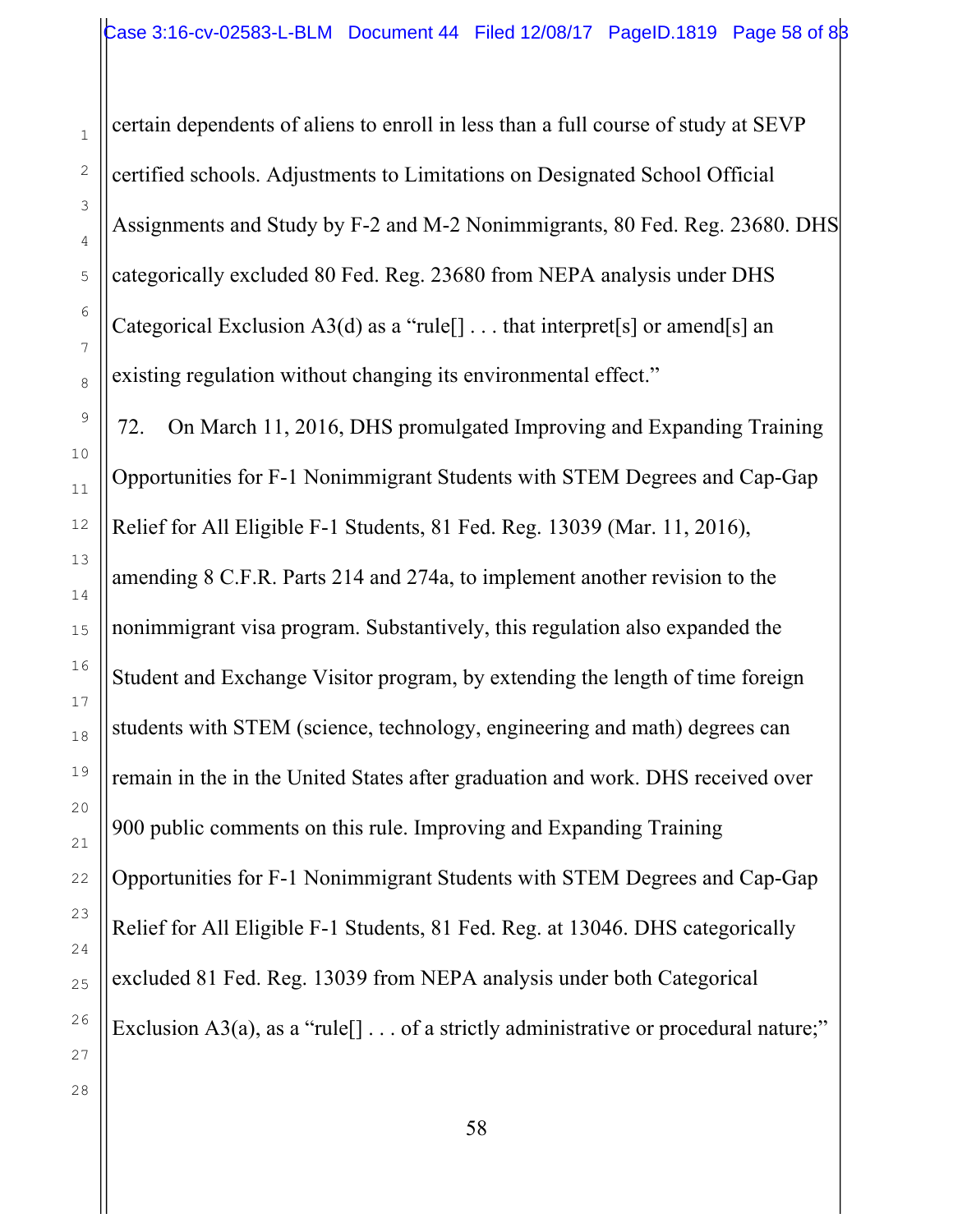and  $A3(d)$ , as a "rule  $\lceil \cdot \cdot \cdot \cdot \rceil$  . . .that interpret [s] or amend [s] an existing regulation without changing its environmental effect."

73. On November 18, 2016, DHS promulgated Retention of EB-1, EB-2, and EB-3 Immigrant Workers and Program Improvements Affecting High-Skilled Nonimmigrant Workers, 81 Fed. Reg. 82398 (Jan. 17, 2017), a Final Rule amending "its regulations related to certain employment-based immigrant and nonimmigrant visa programs." Retention of EB-1, EB-2, and EB-3 Immigrant Workers and Program Improvements Affecting High-Skilled Nonimmigrant Workers, 81 Fed. Reg. 82398. According to DHS: "[t]he final rule is intended to benefit U.S. employers and foreign workers participating in these programs by streamlining the processes for employer sponsorship of nonimmigrant workers for lawful permanent resident (LPR) status, increasing job portability and otherwise providing stability and flexibility for such workers…" Retention of EB-1, EB-2, and EB-3 Immigrant Workers and Program Improvements Affecting High-Skilled Nonimmigrant Workers, 81 Fed. Reg. at 82399. The rule further provides: "DHS estimates for the final rule that a maximum total of 361,766 individuals may be eligible to apply for employment authorization based on compelling circumstances in the first year of implementation of this rule and a maximum annual estimate of 64,561 individuals in the second and subsequent years." Retention of EB-1, EB-2, and EB-3 Immigrant Workers and Program Improvements Affecting High-Skilled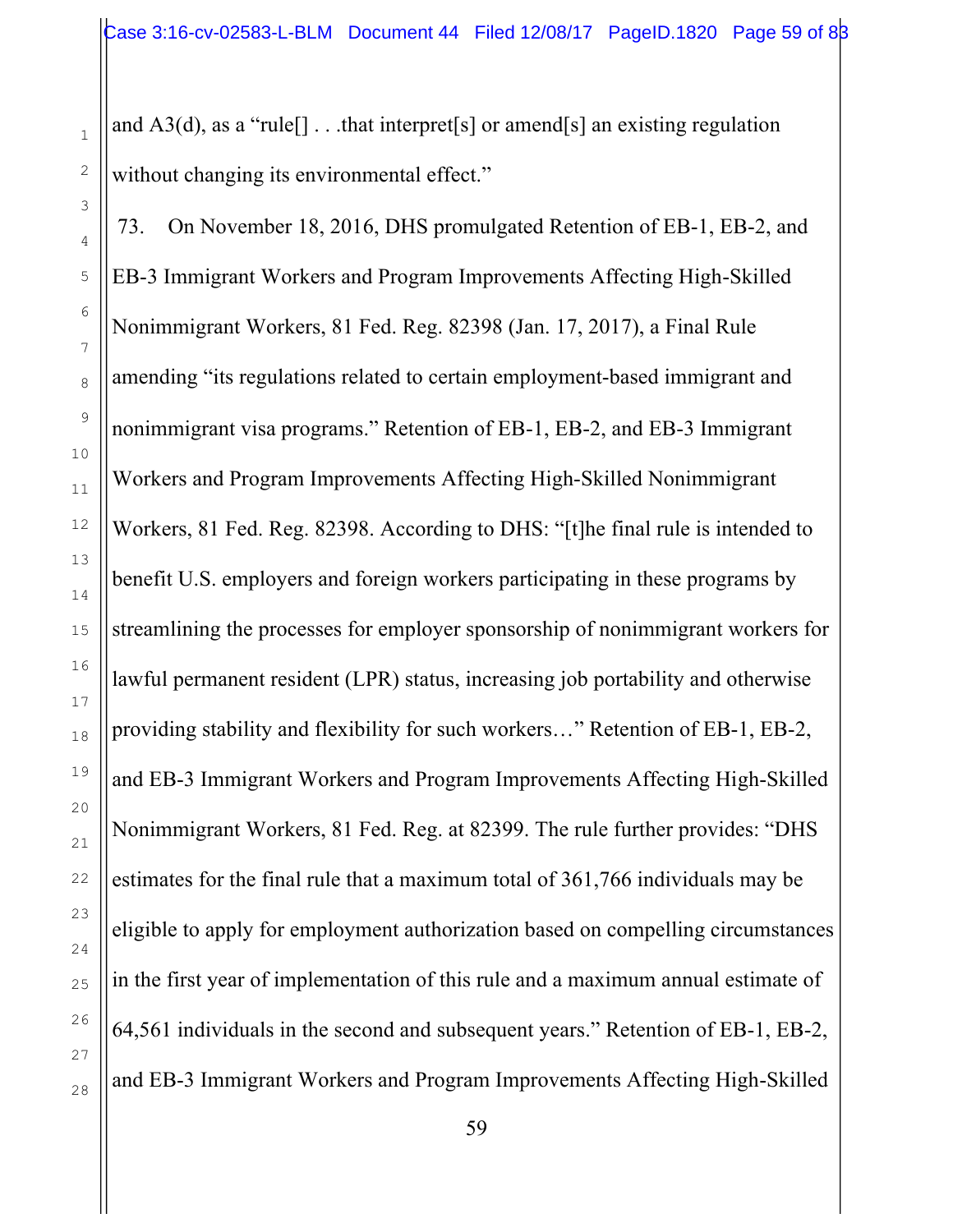Nonimmigrant Workers, 81 Fed. Reg. at 82473. DHS received 27,979 comments on this rule. Retention of EB-1, EB-2, and EB-3 Immigrant Workers and Program Improvements Affecting High-Skilled Nonimmigrant Workers, 81 Fed. Reg. at 82412. Nonetheless, DHS categorically excluded it from NEPA analysis under DHS Categorical Exclusion A3(d). Circularly, the Final Rule stated: "DHS has determined that this rule does not individually or cumulatively have a significant effect on the human environment because it fits within the Categorical Exclusion found in MD 023–01 Rev. 01, Appendix A, Table 1, number A3(d)." Retention of EB-1, EB-2, and EB-3 Immigrant Workers and Program Improvements Affecting High-Skilled Nonimmigrant Workers, 81 Fed. Reg. at 82475.

74. On January 17, 2017, DHS promulgated International Entrepreneur Rule, 82 Fed. Reg. 5238 (Jan. 17, 2017) to implement an addition to the parole program. Substantively, this rule created a new parole subprogram for "international entrepreneurs" to remain in the United States. DHS received 763 public comments regarding the rule. International Entrepreneur Rule, 82 Fed. Reg. at 5244. DHS categorically excluded 82 Fed. Reg. 5238 from NEPA analysis under DHS Categorical Exclusions A3(a) and A3(d). Interestingly, this Final Rule provides:

**Environmental Policy Act (NEPA)**

*Comment*: An advocacy organization stated that all rules, including immigration rules, are subject to review under the National Environmental Policy Act. The commenter suggested that, at minimum, an Environmental Assessment be conducted to account for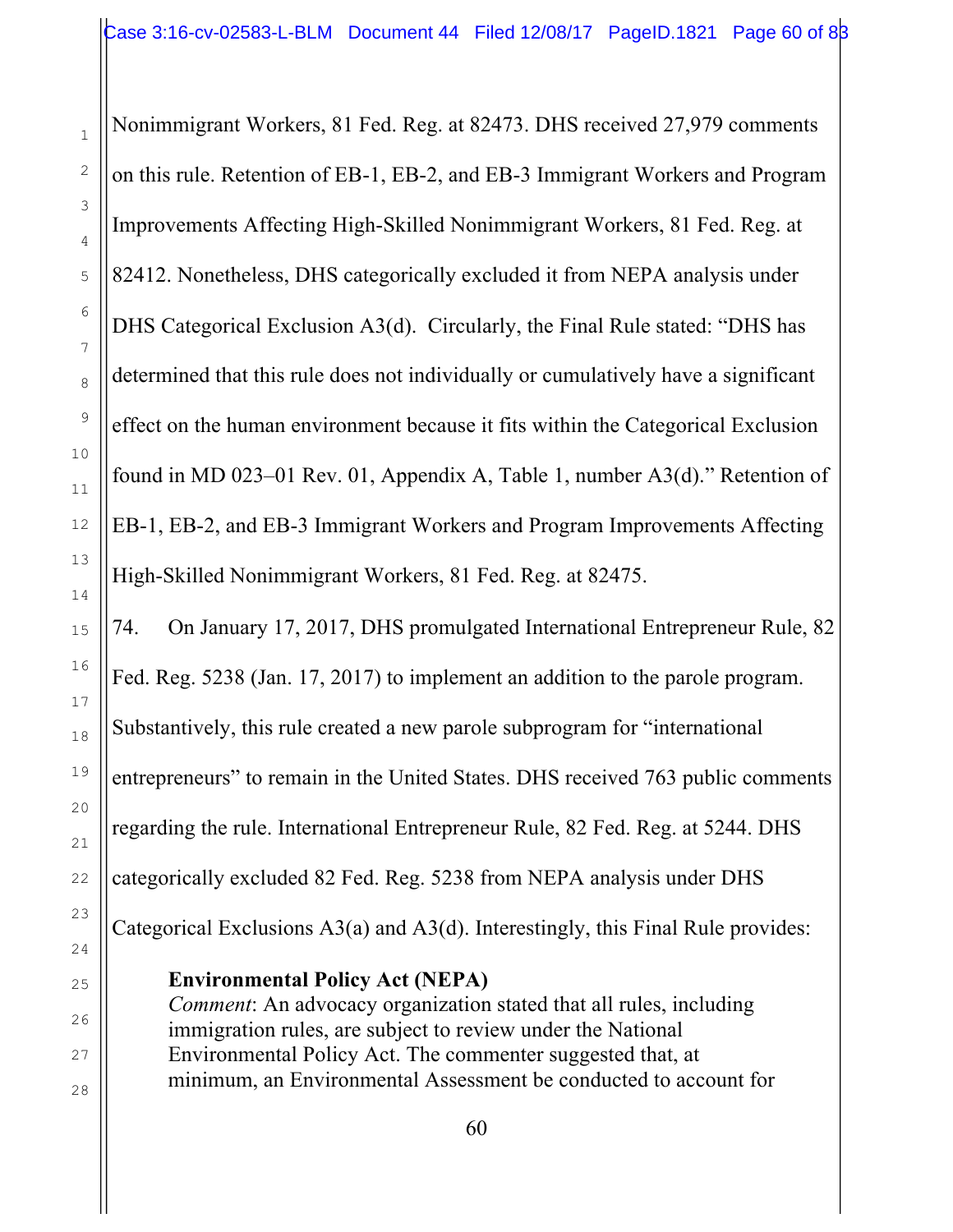the growth-inducing impacts that would occur with an influx in population under this rule.

*Response*: DHS agrees that NEPA applies to this, as to every, final rulemaking. As explained in section IV.E of this preamble, the rule has been reviewed for environmental effects and found to be within two categorical exclusions from further review because experience has shown rules of this nature have no significant impacts on the environment. DHS also notes that any entrepreneurial ventures undertaken will be governed by local, state and federal laws and regulations, including those protecting human health and the environment. We disagree with the commenter's assertion that an Environmental Assessment is required.

International Entrepreneur Rule, 82 Fed. Reg. at 5270.

# **Programmatic Environmental Assessment for Actions to Address an Increased Influx of Unaccompanied Alien Children and Family Units Across the Southwest Border of the United States.**

75. DHS did conduct a NEPA review in one instance related to the entry into and settlement of foreign nationals in the United States. On June 2, 2014, President Obama issued a Presidential Memorandum entitled "Response to the Influx of Unaccompanied Alien Children across the Southwest Border," in which he directed the Secretary of Homeland Security to establish an interagency working group to address the "humanitarian aspects" of a large influx of foreign nationals. *See* Ex. 19, attached hereto, at 569 ("Southwest Border Memo"). The Southwest Border Memo's goal was to assure a unified response by the federal government to provide "housing, care, medical treatment, and transportation" to the unaccompanied alien children crossing the Southwest border. *Id*.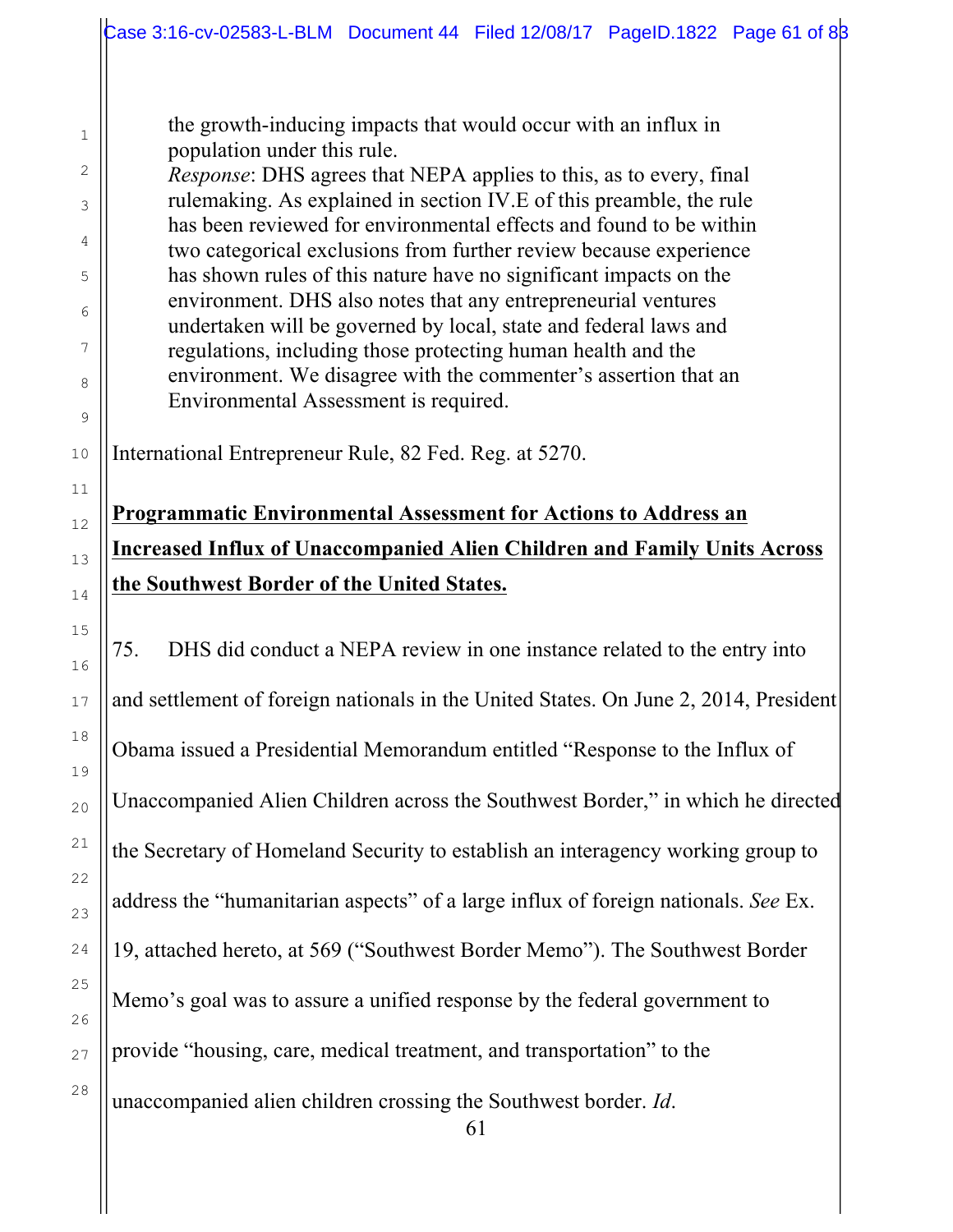76. DHS determined that the Southwest Border Memo and the actions DHS took in response to it constitute a federal action subject to NEPA. Accordingly, DHS prepared a "Programmatic Environmental Assessment for Actions to Address an Increased Influx of Unaccompanied Alien Children and Family Units Across the Southwest Border of the United States" ("PEA"), attached hereto as Ex. 20, together with a FONSI that was issued on August 12, 2014, attached hereto as Ex. 21.

77. The PEA provides, in relevant part:

In addition to the influx of unaccompanied alien children, there is also an increase in the number of family units entering the Unites [*sic*] States. [DHS] is responsible for the apprehension, processing, detention, and removal of such persons crossing the southwest border into the United States without authorization. The unprecedented increase in the number of apprehended persons has the potential to fill or exceed the capacity of the DHS supporting infrastructure (real property for processing and housing apprehended persons, services including medical care, transportation, utilities, meals, hygiene, recreation, etc.) currently available. Therefore, action is being considered at the DHS level to provide increased and expedited allocation of Departmental resources in the following three areas:

> 1) Provide adequate facilities for Customs and Border Protection (CBP) to safely house unaccompanied alien children (normally for no more than 72 hours) and family units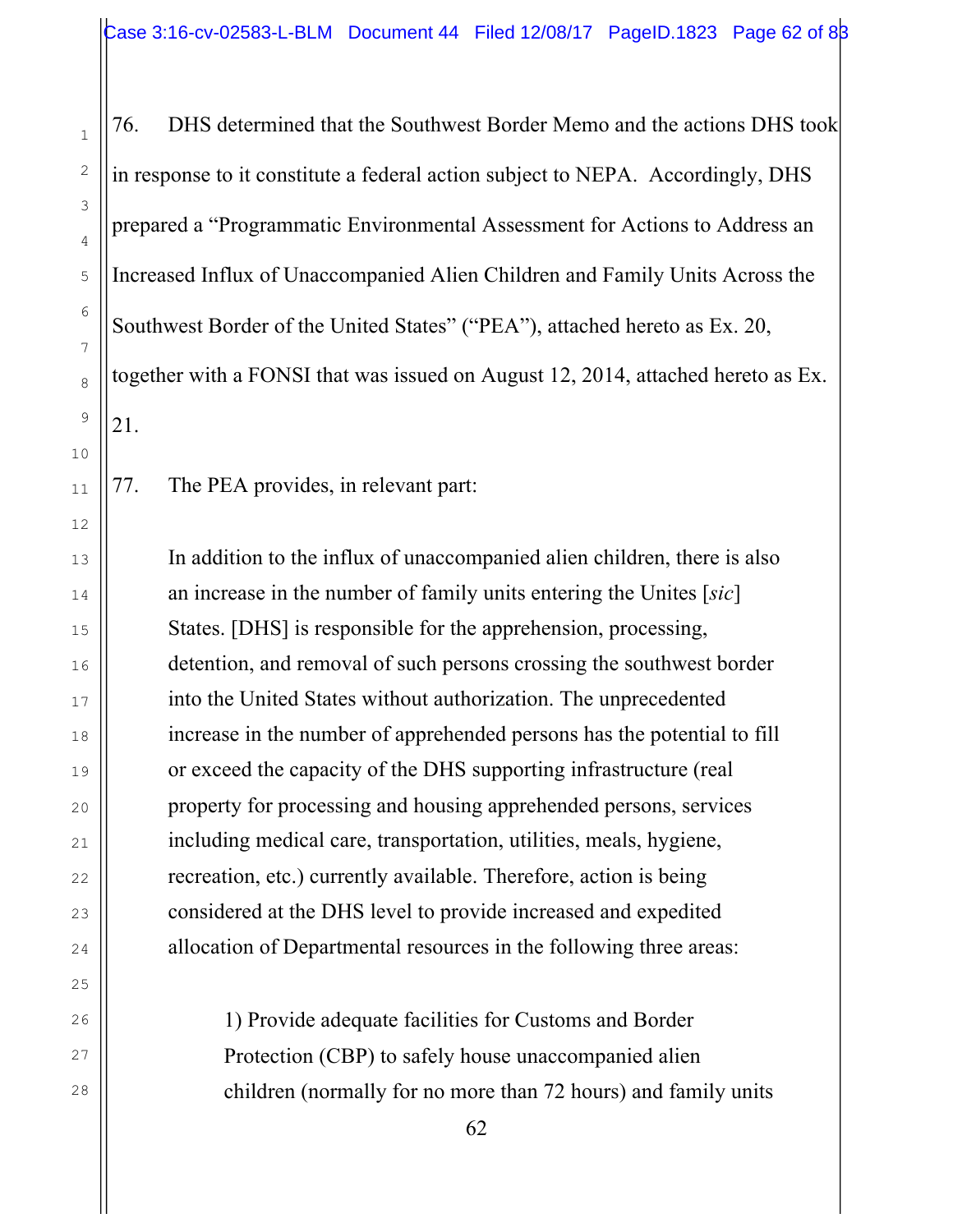until they can be transferred to the department of Health and Human Services (HHS) and Immigrations [*sic*] and Customs Enforcement (ICE) respectively, and provide adequate facilities for ICE to safely house family units; 2) Provide transportation (land, air, water) between intake, processing, and housing facilities, as well as between these facilities and physicians and dentists [*sic*] offices, hospitals, consular offices, and airports or other transportations hubs, and 3) Provide medical care, including care to treat, prevent, and minimize the spread of communicable illnesses.

Ex. 20 at 571.

78. The PEA states that DHS's needs for increased support infrastructure (for example, housing and associated services, transportation, and medical care) while the foreign nationals are in DHS's custody will result in only "minor" and "temporary" environmental impacts. *See* Ex. 21 at 607. DHS's NEPA review only addresses the direct physical impacts resulting from DHS's temporary custody of foreign nationals. The PEA and FONSI fail to recognize that the foreign nationals comprising the "increased influx of unaccompanied alien children and family units" subject to the June 2, 2104, action entered the United States with the intent to settle in this nation. Many have indeed settled in the United States. Like the programs set forth *supra*, the PEA and the FONSI issued for this action fail to address the environmental impacts on the Southwest border resulting from the

1

2

3

4

5

6

7

8

9

10

11

12

13

14

15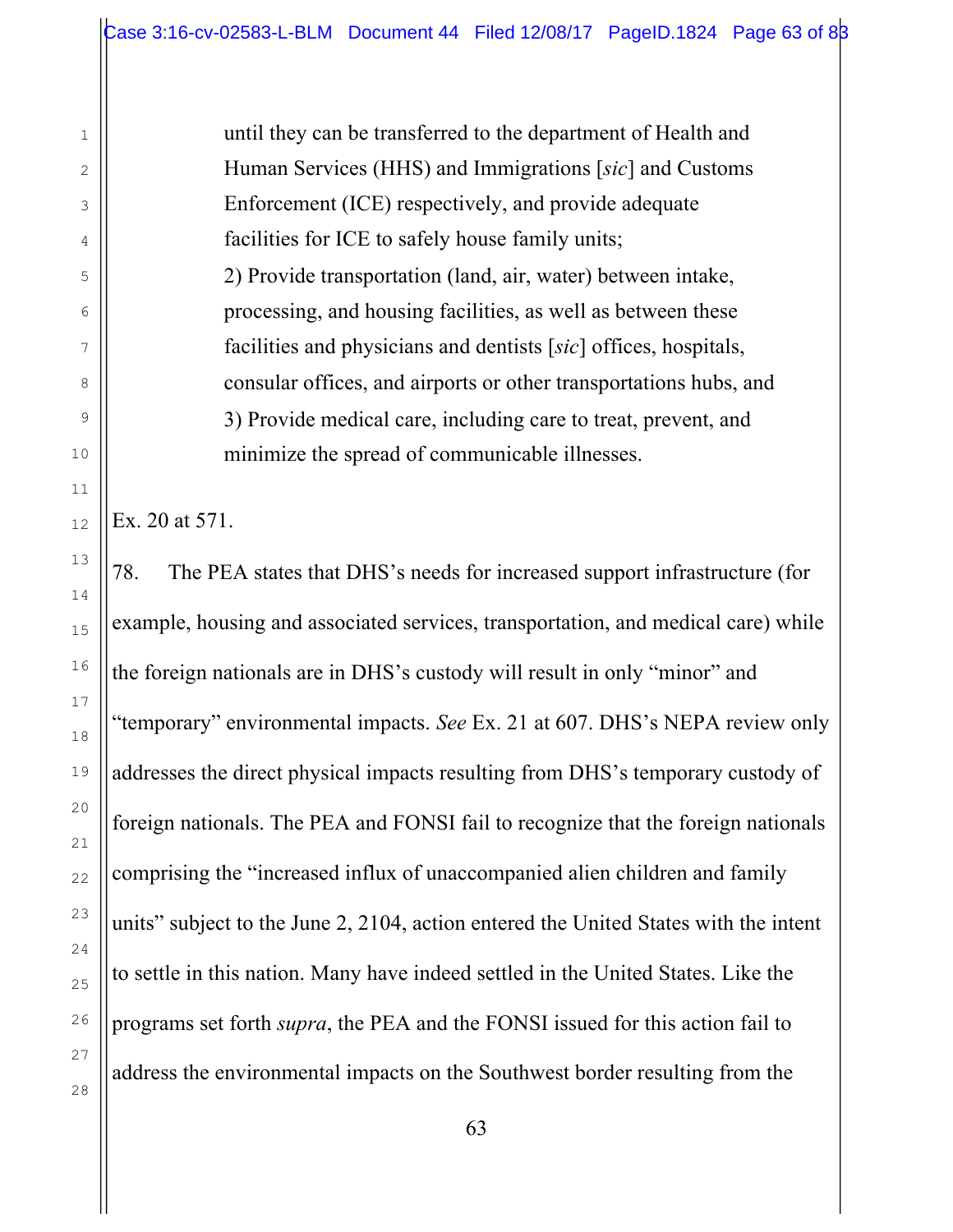crossing of these foreign nationals, or the population growth resulting from their presence. The PEA and the FONSI thus illustrate DHS's institutional blindness to the environmental impacts of people arriving and settling in the United States. Moreover, DHS performed no NEPA review of indirect or cumulative impacts, nor of connected and similar actions, in either the PEA or the FONSI.

### **Environmental Impacts Resulting from These Programs**

79. Upon information and belief, approximately 35 million foreign nationals have entered the United States and settled, and millions of foreign nationals will continue to enter and settle, pursuant to these eight programs. In some cases, DHS's very failure to provide public transparency and analysis regarding the numbers of foreign nationals subject to and benefiting from these or other such programs has disadvantaged Plaintiffs in their quest to establish the true magnitude of environmental impacts resulting from them. DHS's compliance with NEPA would remedy this lack of transparency.

80. These programs have a significant effect on the size and growth of the United States's population, as well as the particular distribution of that population growth. Population growth itself is a significant environmental impact, as particularly noted by Congress in NEPA, and also as set forth in Dr. Cafaro's report, "*The Environmental Impact of Immigration into the United States*." *See* Ex. 5. As noted by Dr. Cafaro, population growth is a key factor in a wide variety of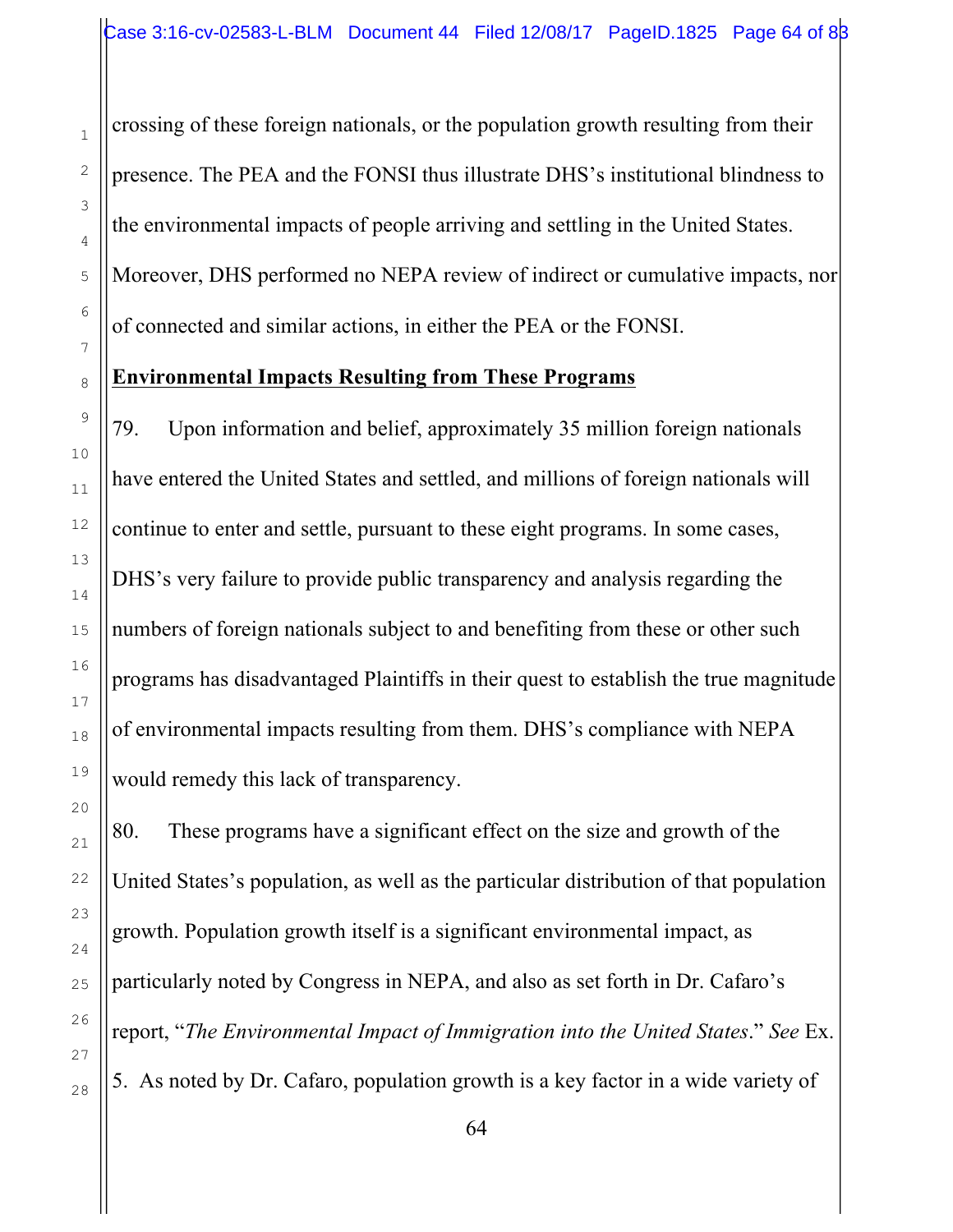environmental impacts. For example, immigration-driven population growth leads to urban sprawl and farmland loss, habitat and biodiversity loss, an increase in worldwide levels of greenhouse gas emissions, and an increase of water demands and water withdrawals from natural systems. *See* Ex. 5 at 196.

81. Surveying the "purposes and needs" sections of several recent federal and state agency EISs, Dr. Cafaro explains how new, environmentally harmful projects are continually created around the country to accommodate immigration-driven population growth. *See* Ex. 5 at 211. These recent EISs cite anticipated or planned population growth as creating the need for a myriad of environmentally harmful new infrastructure, for example, transit projects, such as the creation of light rail systems, new airports, and projects for road-widening and road construction; energy projects, such as coal and natural gas development, new power plants, and pipelines; and water supply projects, such as new dams and reservoirs. *See* Ex. 5 at 211-216. There are many other kinds of developments, such as new schools and housing projects, that are only needed because of population growth. *See* Ex. 5 at 217-218.

82. Population growth is responsible for one of the leading environmental problems across the United States: urban sprawl, that is, new development on the fringes of existing urban and suburban areas. *See* Ex. 5 at 219. Sprawl increases overall energy and water consumption and air and water pollution, and decreases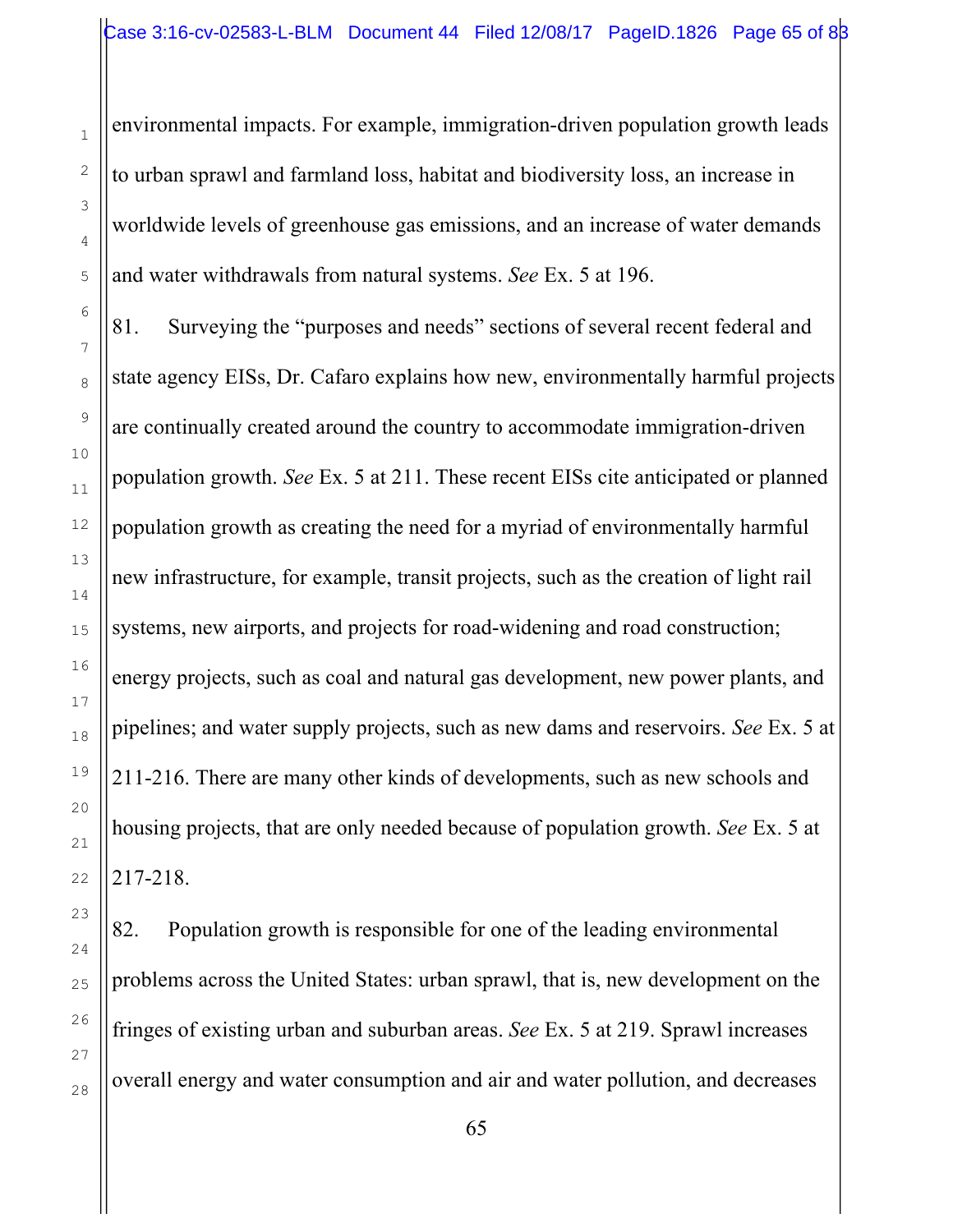open space and natural wildlife habitat, endangering the survival of many species. *Id*. From 1982 to 2010, a period of massive immigration, 41.4 million acres of previously undeveloped urban land was built on to accommodate the United States's growing cities and towns—an area approximately equivalent to the State of Florida. *Id*.

83. The future loss of the undeveloped land remaining in the United States, due to unrelenting population growth, will produce significant environmental consequences. The ongoing loss of open spaces, habitats, and wilderness to unrelenting population growth is a source of anguish to those who love the wilderness, including many of the instant Plaintiffs. Former President Barack Obama acknowledged this great environmental loss in his speech marking the designation and preservation from development of the Papahānaumokuākea Marine National Monument in Hawaii. President Obama stated, "I look forward to knowing that 20 years from now, 40 years from now, 100 years from now, this is a place where people can still come to and see what a place like this looks like when it's not overcrowded or destroyed by human populations." White House Press Release, Remarks by the President at the Designation of the Papahānaumokuākea Marine National Monument (September 1, 2016), *available at*  https://obamawhitehouse.archives.gov/the-press-office/2016/09/01/remarkspresident-designation-papahanaumokuakea-marine-national-monument.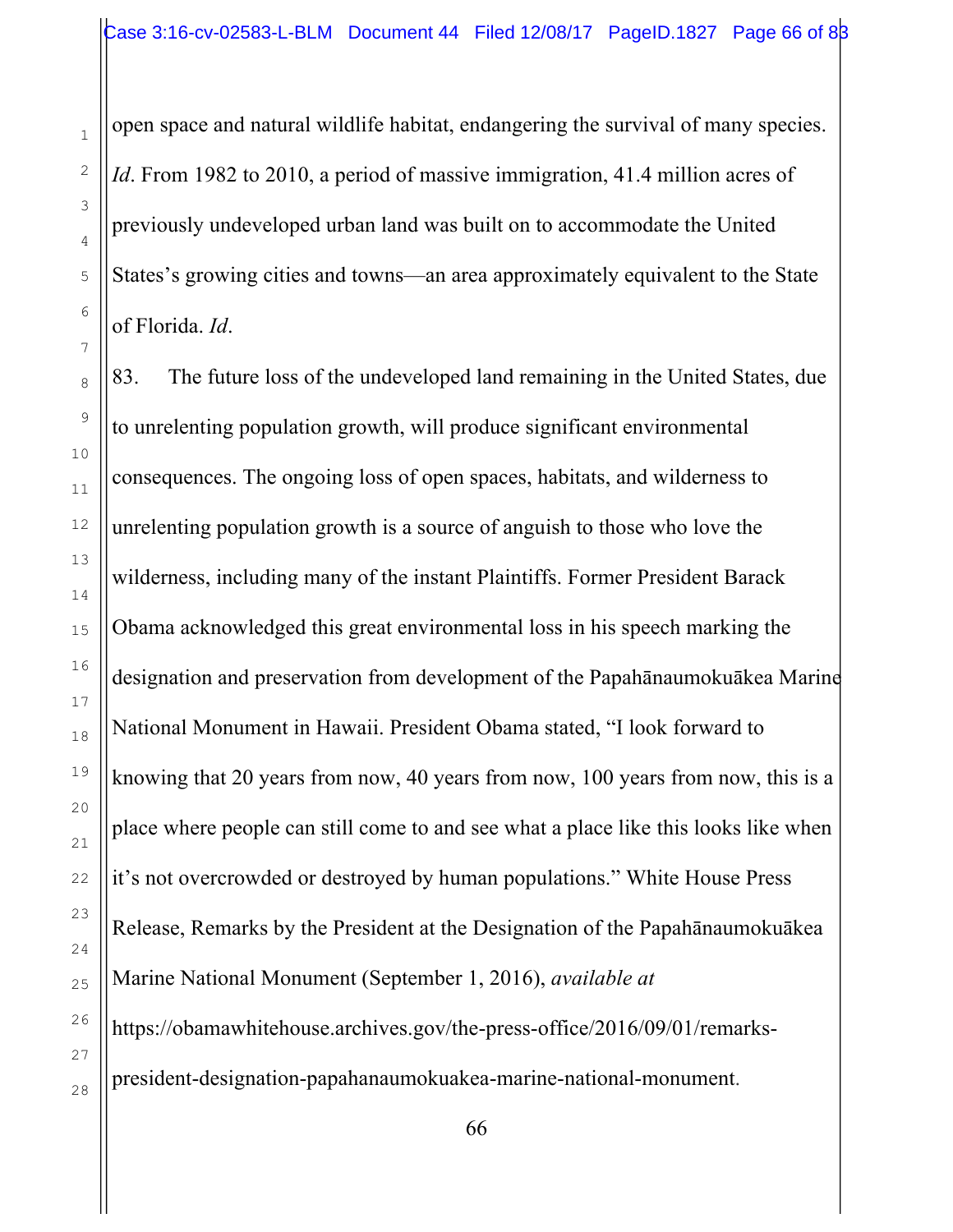84. Population growth also threatens to accelerate biodiversity loss and the extinction of animal and plant species. *See* Ex. 5 at 236. The United Nations' Secretariat of the Convention on Biological Diversity estimates that humanity may be causing the extinction of one out of every three species on Earth in the next one to two hundred years. *Id*. Conservation biologists agree that the most important "direct drivers" of biodiversity loss are: habitat loss, the impacts of alien species, over-exploitation, pollution, and global climate change. *Id.* at 236-237. All five are caused by increased human population and the increased human activities associated with human population growth. *Id*.

85. The carbon dioxide ("CO2") emissions produced in the United States also are increasing because of immigration-driven population growth. Furthermore, those foreign nationals that settle in the United States produce an estimated four times more CO2 in the United States than they would have in their countries of origin. The estimated 637 tons of CO2 produced annually by U.S. immigrants is 482 million tons more than they would have produced had they remained in their home countries.<sup>8</sup> The impact of immigration to the United States on global

i

<sup>&</sup>lt;sup>8</sup> Reducing CO2 has often been a focal point of presidential environmental initiatives even as the impacts of immigration on global carbon emissions were never calculated. *See, e.g.*, Memorandum from Christina Goldfuss, Final Guidance for Federal Departments and Agencies on Consideration of Greenhouse Gas Emissions and the Effects of Climate Change in theNational Environmental Policy Act (Aug. 1, 2016), *available at*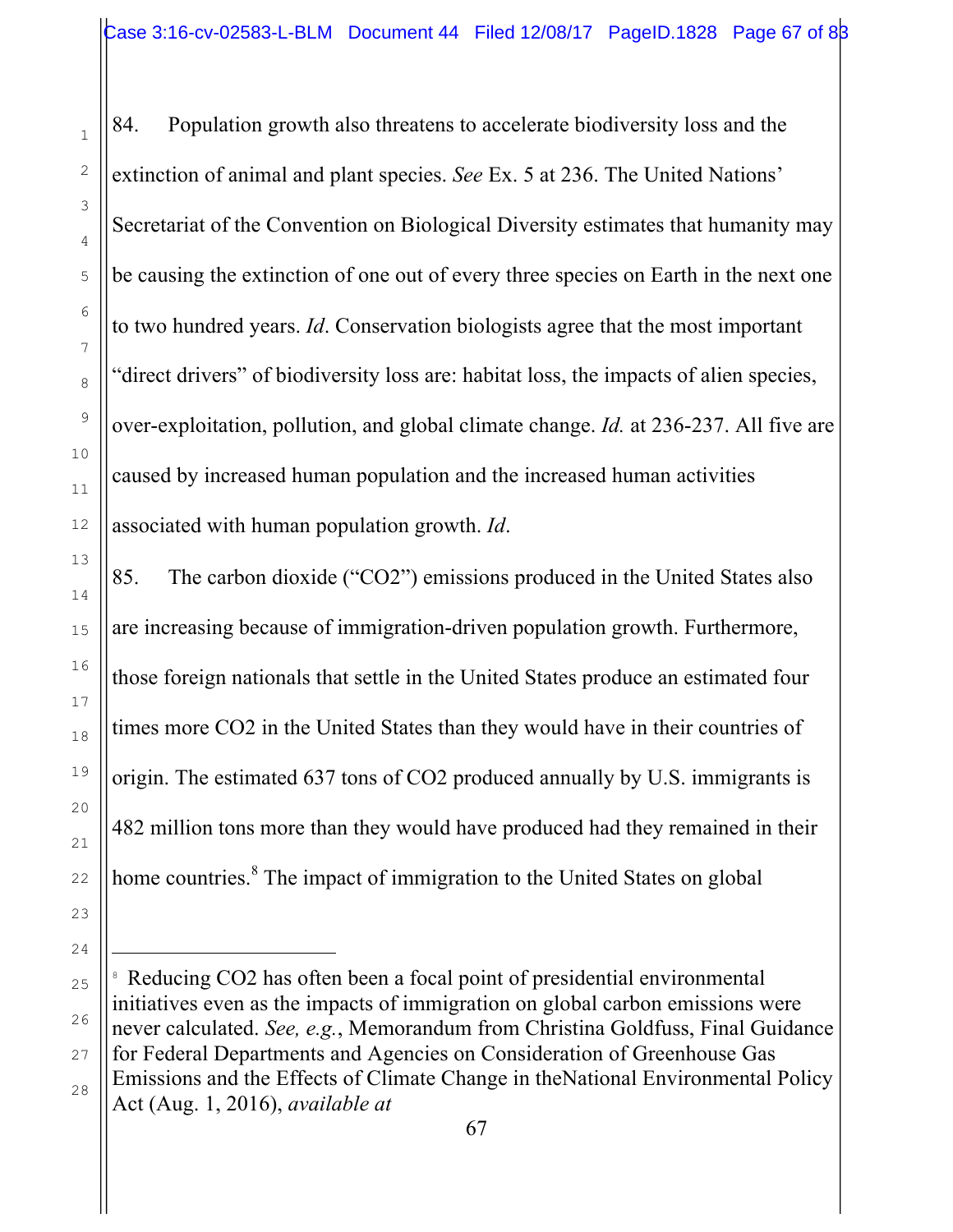emissions is equal to approximately 5 percent of the increase in annual world-wide CO2 emissions since 1980. That is 5 percent of total *global* CO2 emissions, not 5 percent of U.S. emissions. These numbers do not even include the CO2 impacts of children born to United States immigrants. *See* Ex. 5. at 261.

86. Because a greater population uses more water, population growth also results in a higher aggregate water use, putting increased pressure on water systems, including rivers and underground aquifers. Water taken for human consumption is necessarily removed from an ecosystem, leading to a host of environmental impacts. *Id*. at 270-280. "When too much water is taken from these ecosystems for consumptive use by human beings, there may not be enough water left behind to perform these critical ecosystem services and functions." *Id*. at 273.

87. The environmental impacts resulting from population-based demands for water are most vividly illustrated in the state of California. *Id*. at 281-288. The nation's most populous state also tops the nation in terms of water withdrawal. California has also been experiencing a severe, multi-year drought. Governor Jerry Brown declared statewide mandatory water restrictions for the first time in California's history, ordering towns and cities to reduce their water use by 25 percent. *Id*. at 286. This drought has led the state to overdraft its underground

https://obamawhitehouse.archives.gov/sites/whitehouse.gov/files/documents/nepa\_ final ghg guidance.pdf.

i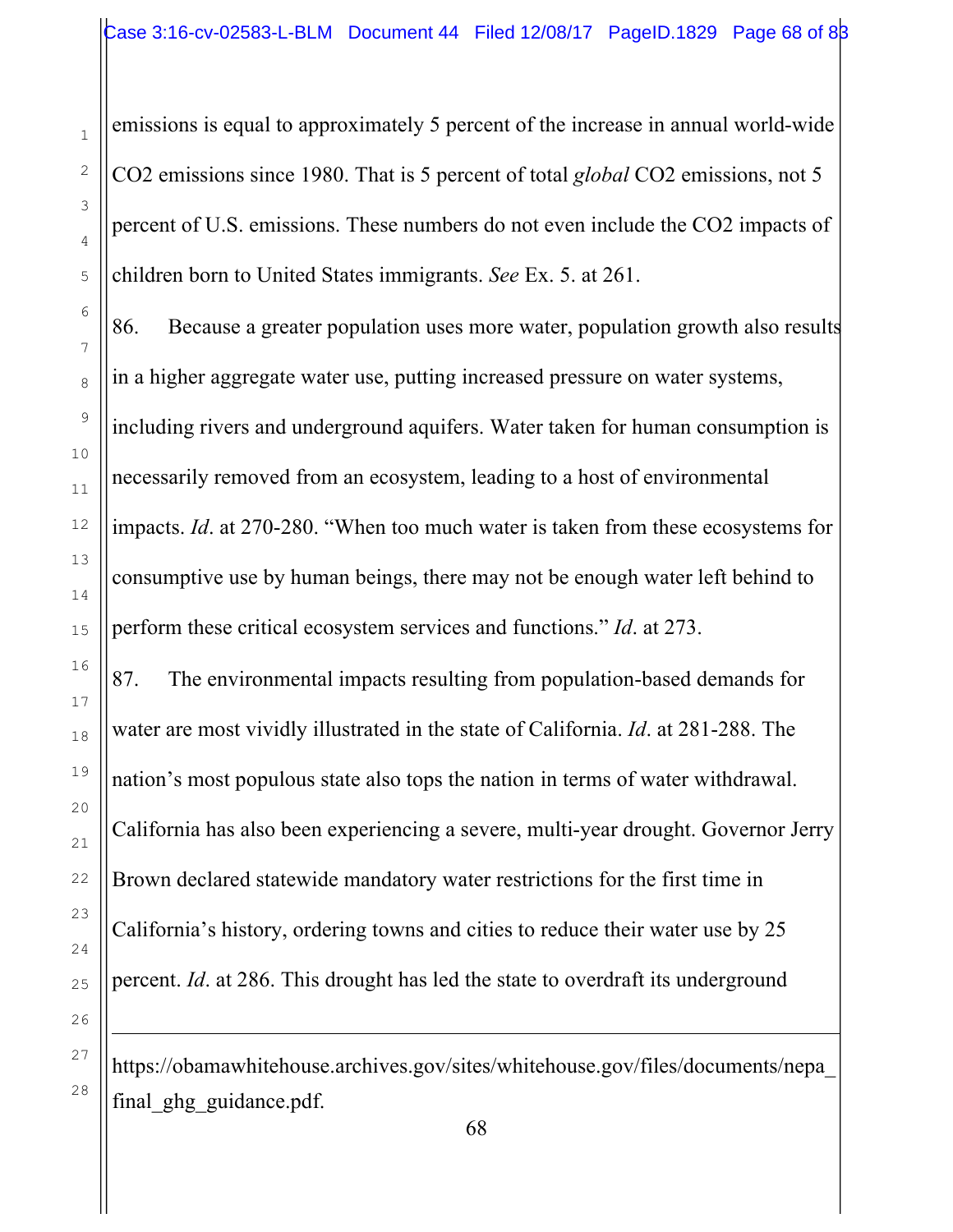aquifers, with potentially devastating environmental consequences. *Id*. at 285-86. Water quality is also an issue. Numerous human activities can cause water pollution. For instance, the introduction of excess nitrogen and phosphorus fertilizers into streams, rivers, and lakes encourage explosive growth of "algal blooms," ultimately leading to eutrophication and the destruction of these ecosystems and the species that inhabit them. *Id.* at 274.

88. DHS's administration of the eight programs increases the United States's population and thereby causes significant environmental impacts, as detailed by Dr. Cafaro. Yet DHS has never acknowledged these impacts despite its recognition that NEPA applies to its programs and actions.

89. DHS has also never acknowledged the significant environmental impacts in the area of the Southwest border caused by illegal entry of mass numbers of foreigners. Parole, TPS, asylum, and DACA are all programs which have the effect of encouraging further illegal entry across the Southwest border. As expert Jessica Vaughan describes in her report on the Southwest border: "[h]istorical experience demonstrates that a real or even perceived change in enforcement policies, both at the border and in the interior, can significantly affect the number of people attempting to cross the border illegally." Ex. 3 at 177. Indeed, a Border Patrol intelligence report from 2014 based on interviews with migrants reveals that 95% stated that their "main reason" for coming was because they had heard they would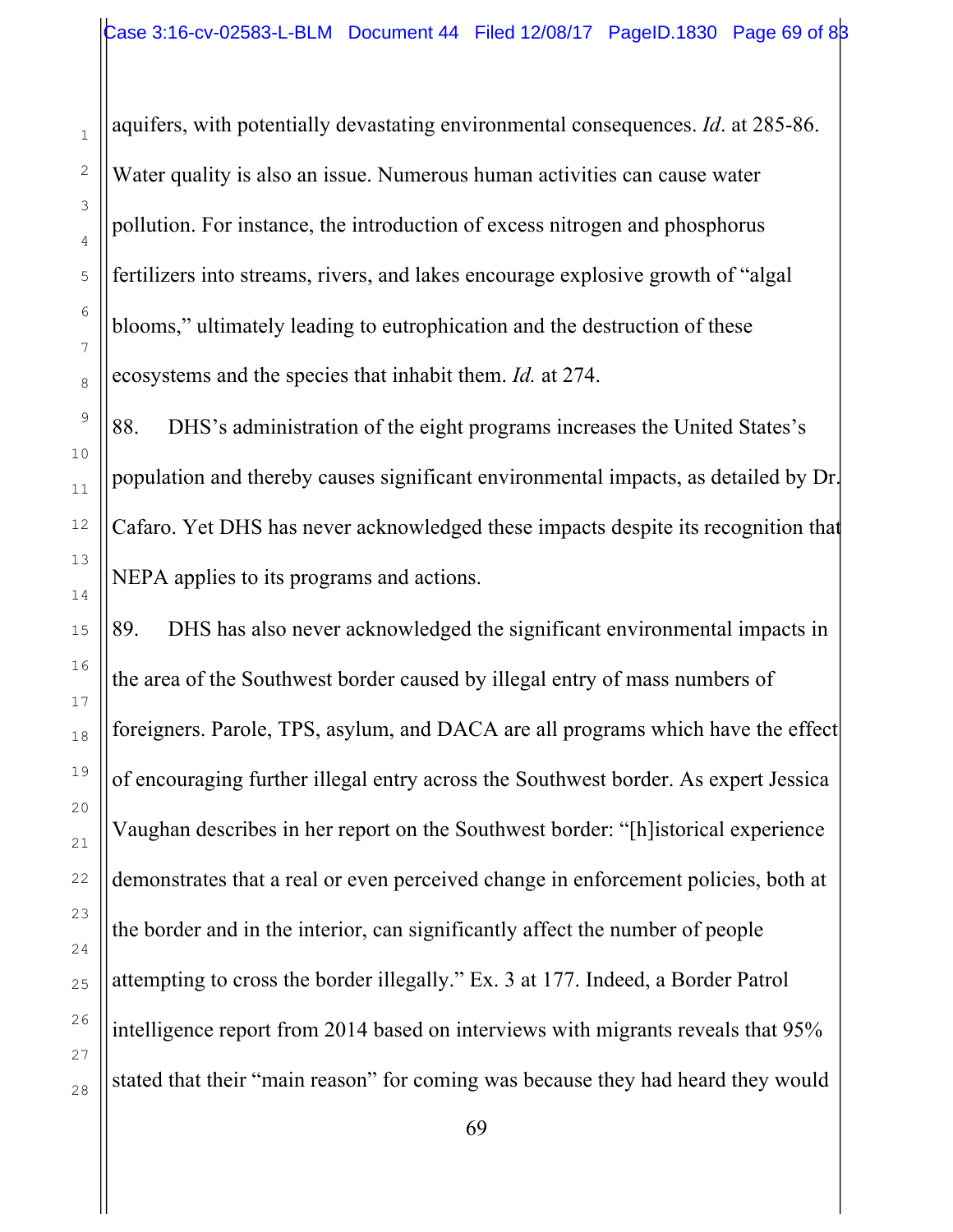receive a "permiso," or permission to stay. *Id*. at 178. The environmental effect of this illegal entry is not limited to population growth; the illegal entry has also caused environmental degradation along the Southwest border.

90. The massive numbers of people illegally crossing the southwest border have left a host of environmental impacts in their wake, such as the destruction of native and at-risks species and habitats from the trampling of the native vegetation; garbage dumping on a massive scale; water pollution; and the setting of fires, many of which turn out of control, for the purposes of heat, cooking, or to distract Border Patrol agents. These and other environmental degradations are detailed in the affidavits of Fred Davis, Peggy Davis, Caren Cowen, John Ladd, and Ralph Pope. *See* Ex. 6, Ex. 7, Ex. 15, Ex. 16, and Ex. 18. The scale, location, and form of such environmental impacts necessarily depend on a number of factors, including, but not limited to, the number of individuals illegally crossing, where they choose to cross, and, to some degree, what their goals are in crossing (for example, drugrunning versus finding work in the interior). Though DHS policies are not the sole factor in all of these components of the illegal border-crossing phenomenon, there is no doubt they are a factor.

91. DHS's lack of response to these environmental effects on the southwest border is another example of how DHS simply ignores the impacts that foreign nationals themselves have on the human environment when they enter the country.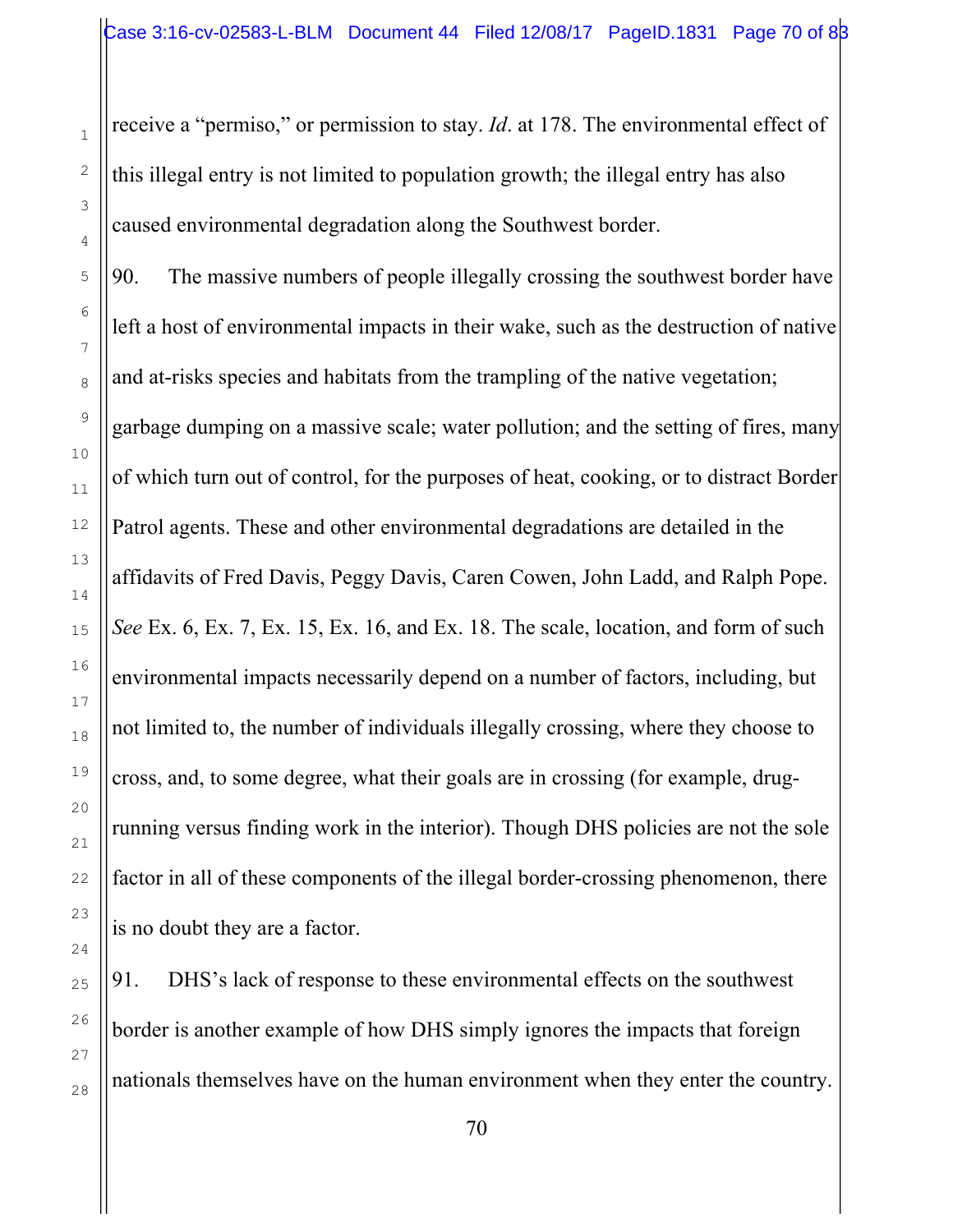### **CAUSES OF ACTION**

## **COUNT I**

# **The DHS Instruction Manual Violates the APA and NEPA by Failing to Require NEPA Compliance with Respect to its Actions Relating to the Entry Into and Settlement of Foreign Nationals in the United States.**

92. Plaintiffs reallege paragraphs 1-91 as if fully set forth herein.

93. CEQ regulations require each federal agency to adopt internal NEPA procedures to ensure NEPA compliance. 40 C.F.R. § 1507.3. Agency NEPA procedures shall comply with CEQ regulations. 40 C.F.R. § 1507.1 (2017).

94. CEQ regulation 40 C.F.R. § 1507.3(b)(2) requires DHS to set forth "specific criteria for and identification of those typical classes of action[]" which normally require (i) the preparation of an environmental impact statement, (ii) the finding that they are subject to categorical exclusion, or (iii) the preparation of an environmental assessment.

95. DHS promulgated its Instruction Manual on November 6, 2014. (Ex. 2) 96. The Instruction Manual qualifies as a "rule" under the APA because it is "the whole or a part of an agency statement of general or particular applicability and future effect designed to implement, interpret, or prescribe law or policy or describing the organization, procedure, or practice requirements of an agency." 5 U.S.C. § 551(4) (2012).

1

2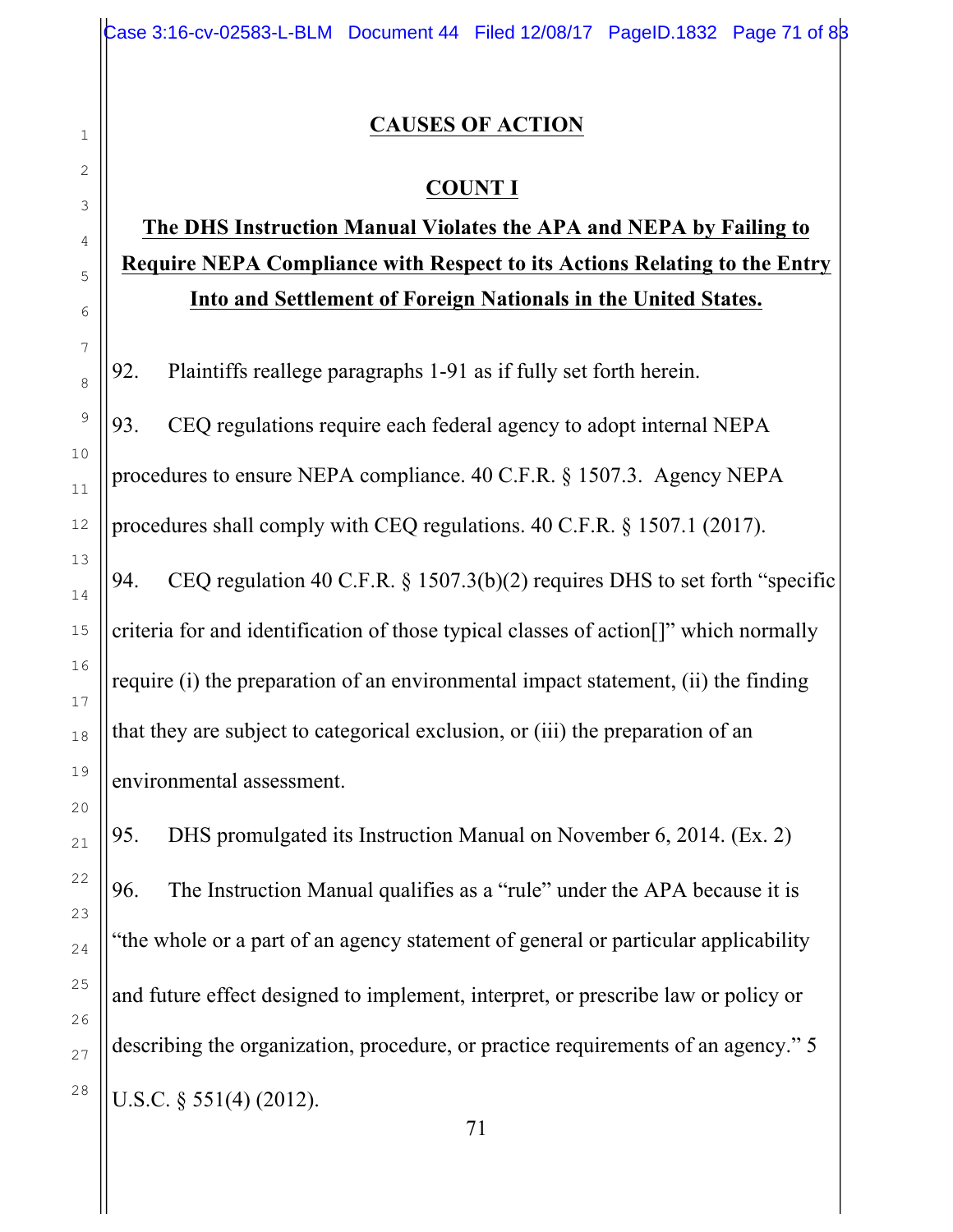97. Rules qualify as federal actions under NEPA. 40 C.F.R. §1508.18(a) provides that federal actions include "new or revised agency rules, regulations, plans, policies, or procedures; and legislative proposals[.]"

98. The regulation of the entry into and settlement of foreign nationals in the United States is a major component of DHS's statutory mission, and such regulation comprises "principal programs" pursuant to 40 C.F.R. § 1505.1(b) and "typical classes of action" pursuant to  $40 \text{ C.F.R. }$  \$ 1507.3(b)(2).

99. The entry into and settlement of foreign nationals in the United States has myriad impacts on the "human environment" subject to NEPA analysis, including, but not limited to, population growth and the attendant impacts such growth produces. 42 U.S.C. § 4332(2)(C) (2012); 40 C.F.R. §1508.14; *see also* 40 C.F.R. § 1508.8 (specifying that "growth inducing effects [and] . . . population density or growth rate . . . ." are impacts subject to NEPA analysis).

100. The Instruction Manual omits any mention of that vast class of DHS programs/actions that concerns the entry into and settlement of foreign nationals in the United States.

101. DHS's failure to address these "typical classes of actions" and/or "principal programs" in its Instruction Manual violates the CEQ NEPA regulations 40 C.F.R §§ 1500-1508.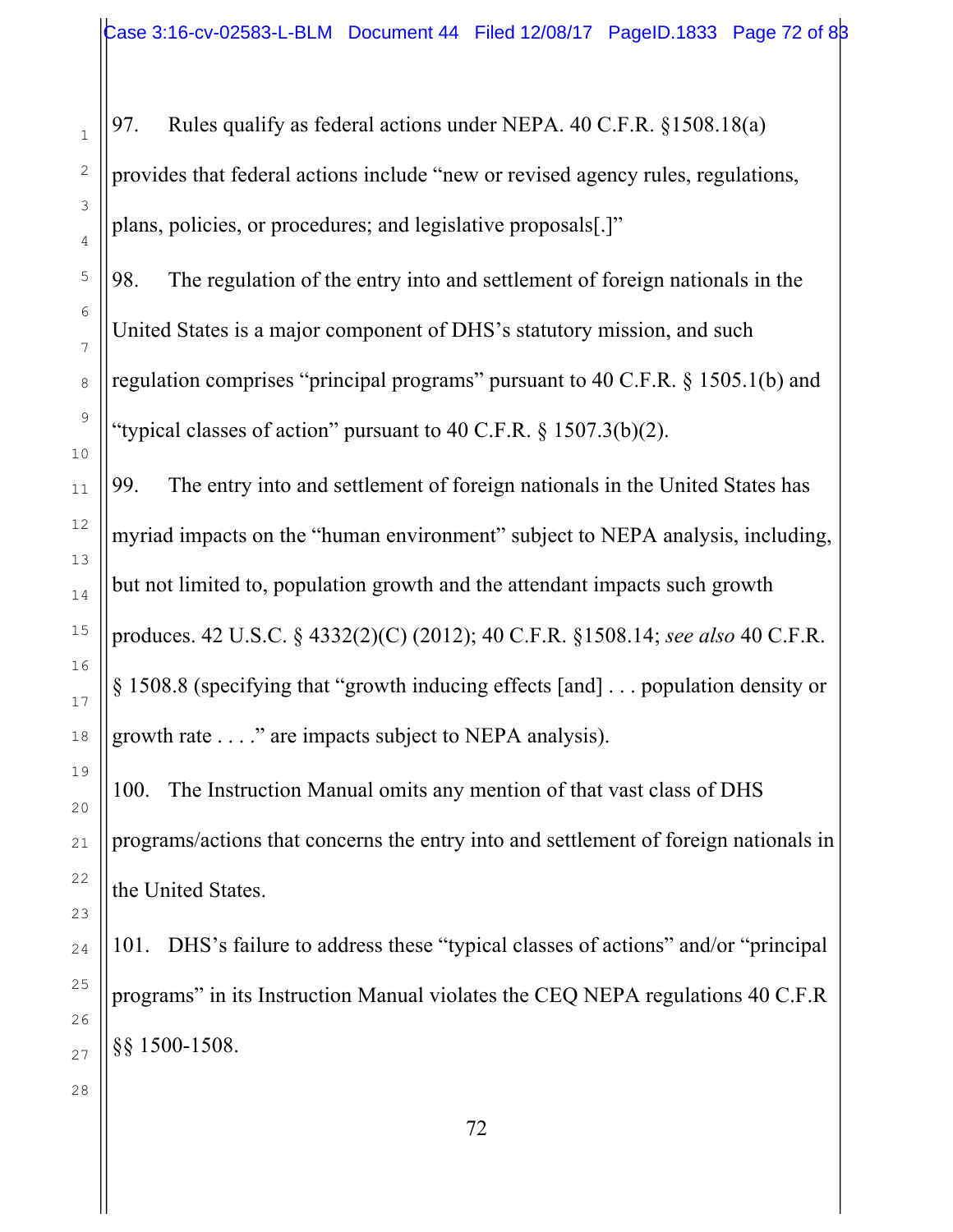102. The failure of DHS to incorporate NEPA compliance into its Instruction Manual for those actions relating to the entry into and settlement of foreign nationals in the United States violates the CEQ regulations, and accordingly is arbitrary, capricious, an abuse of discretion, and otherwise contrary to law, in violation of the APA.

## **COUNT II**

### **DHS is Violating the APA and NEPA by Failing to Engage in Any NEPA Review with Respect to its Eight Programs Regulating the Entry Into and Settlement of Foreign Nationals in the United States.**

103. Plaintiffs reallege ¶¶ 1-91 as if fully set forth herein.

104. CEQ regulation 40 C.F.R. § 1508.18(b)(3) provides that federal actions subject to NEPA include: "Adoption of programs, such as a group of concerted actions to implement a specific policy or plan; systematic and connected agency decisions allocating agency resources to implement a specific statutory program or executive directive."

105. DHS has eight programs covering, respectively: 1) employment based immigration; 2) family based immigration; 3) long-term nonimmigrant visas; 4) parole; 5) TPS; 6) refugees; 7) asylum; and 8) DACA. They are set forth in ¶ 55. Each of these eight programs comprises "a group of concerted actions to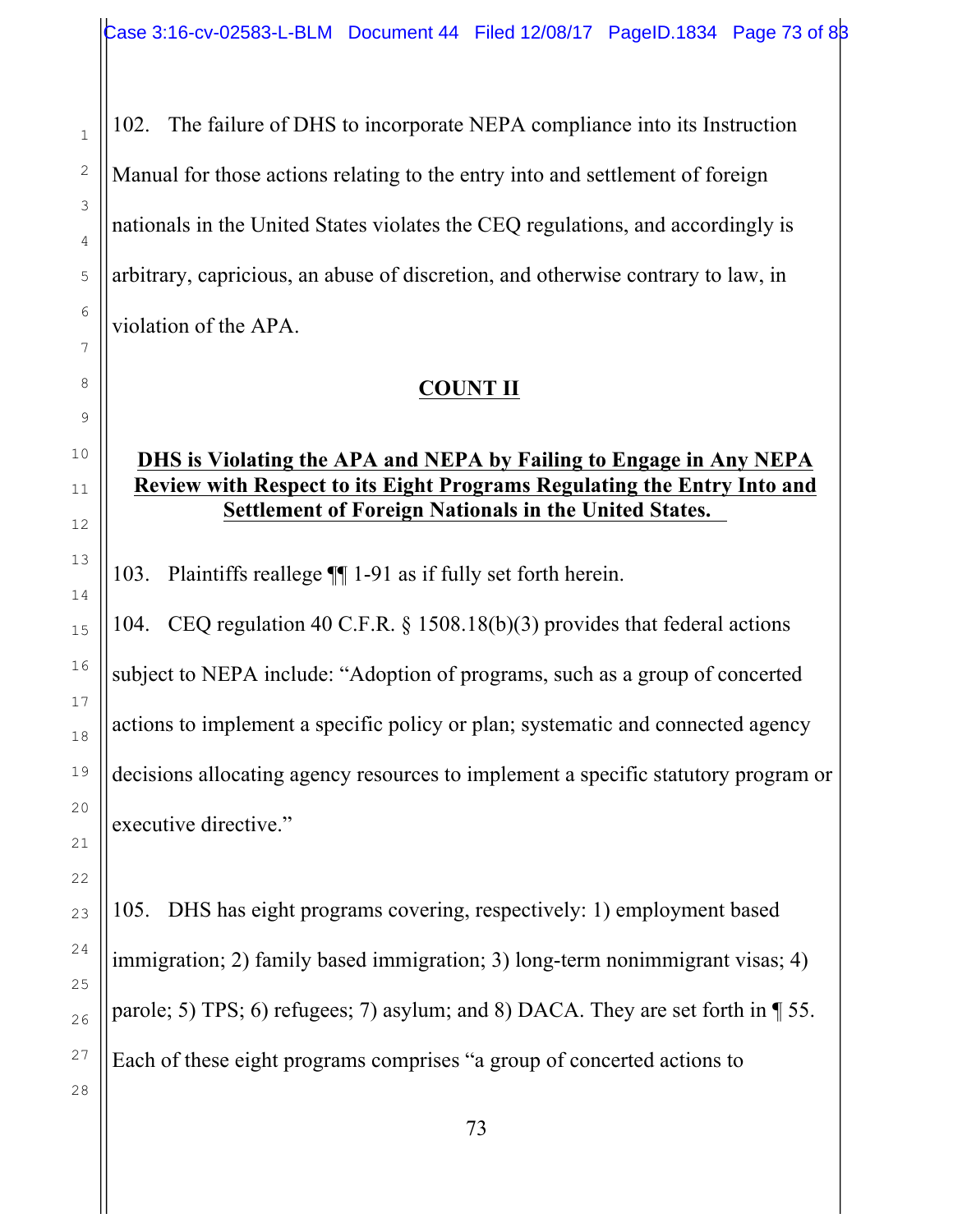implement a specific policy or plan" and "implement[s] a specific statutory program or executive directive" pursuant to 40 C.F.R. § 1508.18(b)(3), and thus qualifies as a federal action subject to NEPA.

106. DHS never initiated NEPA compliance with respect to these eight programs. 107. DHS's decision to proceed without initiating any NEPA compliance for these eight programs or any component of these eight programs violates NEPA and the CEQ regulations, and accordingly is arbitrary, capricious, an abuse of discretion, and otherwise contrary to law, in violation of the APA.

# **Count III**

# **The Categorical Exclusion A3 Established by DHS on November 6,**

## **2014, Violates the APA.**

108. Plaintiffs reallege ¶¶ 1-91 as if fully set forth herein.

109. CEQ regulation 40 C.F.R. § 1507.3(b)(2) provides that agency NEPA procedures shall provide "[s]pecific criteria for and identification of those typical classes of action" that qualify for application of a categorical exclusion. 110. DHS promulgated Categorical Exclusion A3 as part of its NEPA

compliance. Categorical Exclusion A3 provides:

Promulgation of rules, issuance of rulings or interpretations, and the development and publication of policies, orders, directives, notices, procedures, manuals, advisory circulars, and other guidance documents of the following nature: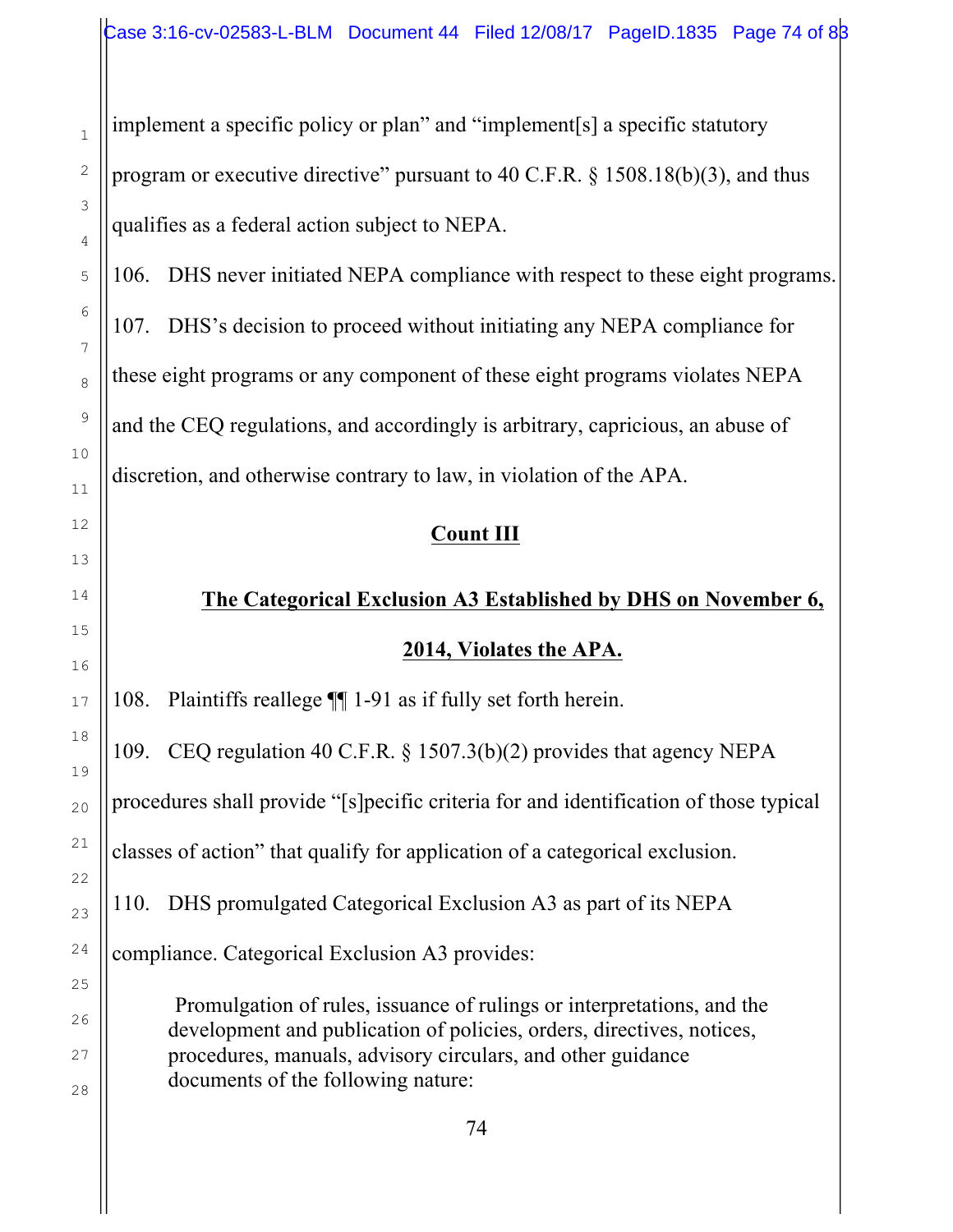(a) Those of a strictly administrative or procedural nature;

(b) Those that implement, without substantive change, statutory or regulatory requirements;

(c) Those that implement, without substantive change, procedures, manuals, and other guidance documents;(d) Those that interpret or amend an existing regulation without changing its environmental effect[.]

Ex. 2 at 65.

1

2

3

4

5

6

7

8

9

10

11

12

13

14

15

16

17

18

19

20

21

111. DHS fails to define "rules, or interpretations, . . . policies, orders, directives, notices, procedures, manuals . . . of a strictly administrative or procedural nature[.]" *Id*. These undefined terms are so broad that they potentially encompass much of the entire DHS mission. Many, if not most, DHS rules, policies, orders, manuals, and so on, are arguably "strictly administrative or procedural" in the broadest sense but do in fact, have an impact on the "human environment"; such actions include, at a minimum, those actions DHS chose to subject to Categorical Exclusion A3 that are now at issue in this Complaint. Impermissibly, Categorical Exclusion A3 gives absolute discretion to DHS to determine what constitutes "rules, or interpretations, . . . policies, orders, directives, notices, procedures, manuals…of a strictly administrative or procedural nature[.]" 112. Indeed, some DHS activities that may qualify as "rules, or interpretations, . . . policies, orders, directives, notices, procedures, manuals . . . of a strictly administrative or procedural nature . . ." do result in environmental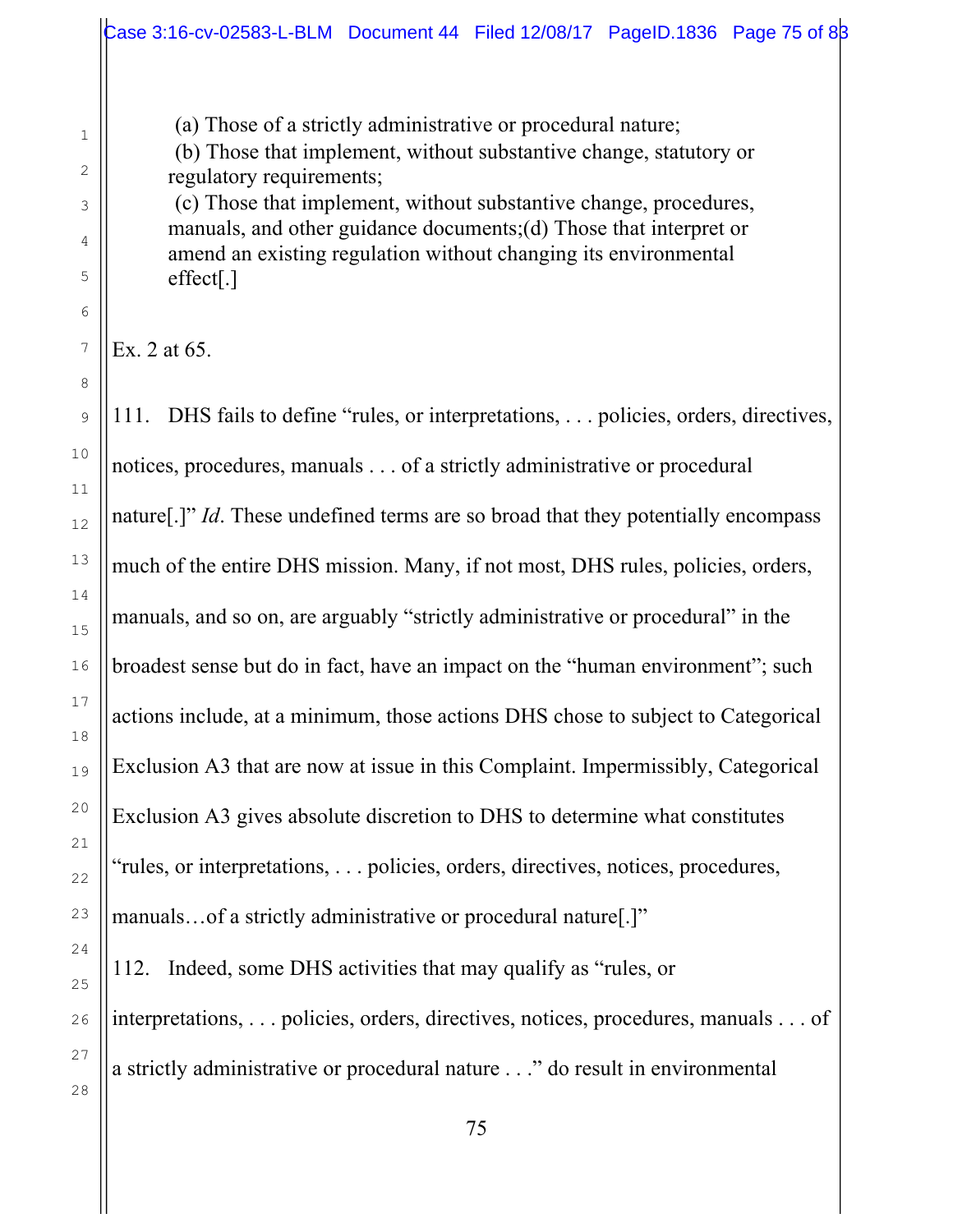impacts because they regulate the entry into and settlement of foreign nationals in the United States. Such regulatory actions unquestionably cause population growth, and thus are subject to NEPA analysis. CEQ regulation 40 C.F.R. §1508.8(b) provides that population growth is an "effect" subject to NEPA analysis. It is thus arbitrary and capricious to exclude these types of regulatory actions categorically from NEPA analysis.

113. DHS Categorical Exclusion A3 is facially arbitrary, capricious, and overbroad under the APA because the criteria it lists for application are not "specific," in violation of CEQ regulation 40 C.F.R. § 1507.3(b)(2). Categorical Exclusion A3 does not give fair warning of what is covered by the Categorical Exclusion and is thus fatally overbroad. Contrary to 40 C.F.R. § 1508.4, A3 it does not adequately identify the categories of actions to be covered by the Categorical Exclusion.

114. In sum, DHS's promulgation of Categorical Exclusion A3 violates NEPA, and is arbitrary, capricious, an abuse of discretion, and otherwise contrary to law, in violation of the APA.

## **COUNT IV**

#### **The Categorical Exclusion A3 is Arbitrary and Capricious as Applied to Four Actions Regulating the Entry Into and Settlement of Foreign Nationals in the United States.**

115. Plaintiffs reallege ¶¶ 1-91 as if fully set forth herein.

1

76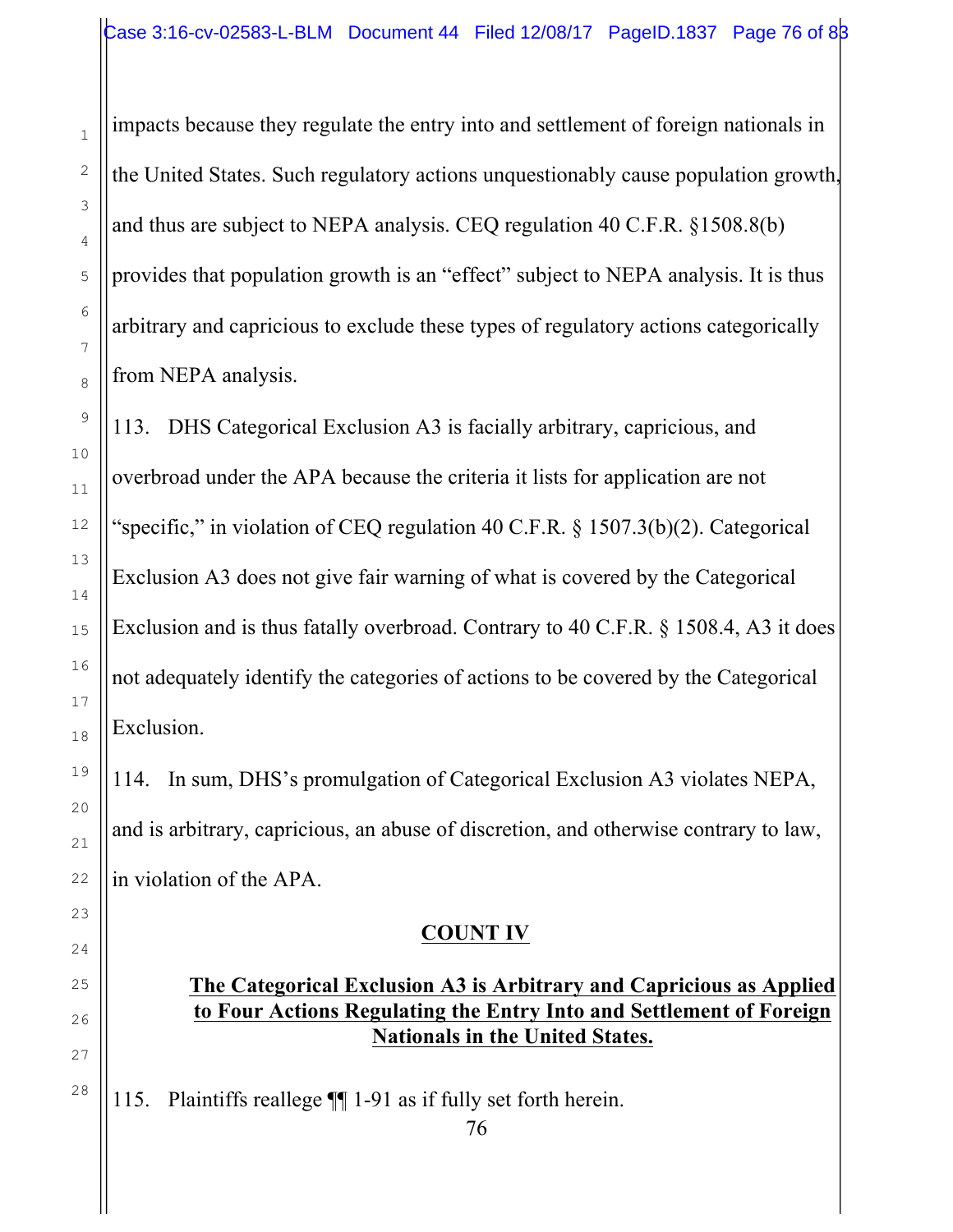116. The use of Categorical Exclusion A3 is unlawful as applied to the federal actions set forth in ¶¶ 71-74, and contrary to NEPA and the APA:

I. Adjustments to Limitations on Designated School Official Assignments and Study by F-2 and M-2 Nonimmigrants, 80 Fed. Reg. 23680 (Apr. 29, 2015), amending 8 C.F.R. §§ 214.2 and 214.3, which regulates the Student and Exchange Visitor Program (at  $\P$  71);

II. Improving and Expanding Training Opportunities for F-1 Nonimmigrant Students with STEM Degrees and Cap-Gap Relief for All Eligible F-1 Students, 81 Fed. Reg. 13039 (Mar. 11, 2016), amending 8 CFR Parts 214 and 274a, to implement a revision to the nonimmigrant visa program (at  $\P$  72);

III. Retention of EB-1, EB-2, and EB-3 Immigrant Workers and Program Improvements Affecting High-Skilled Nonimmigrant Workers, 81 Fed. Reg. 82398 (Jan. 17, 2017), a Final Rule amending "its regulations related to certain employment-based immigrant and nonimmigrant visa programs" (at  $\P$  73);

IV. International Entrepreneur Rule, 82 Fed. Reg. 5238 (Jan. 17, 2017) to implement an addition to the parole program for "international entrepreneurs" to remain in the United States (at ¶ 74).

117. A categorical exclusion shall only be utilized for "a category of actions which do not individually or cumulatively have a significant effect on the human environment . . . . " 40 C.F.R.  $\S$  1508.4. "Significantly" is defined by 40 C.F.R.  $\S$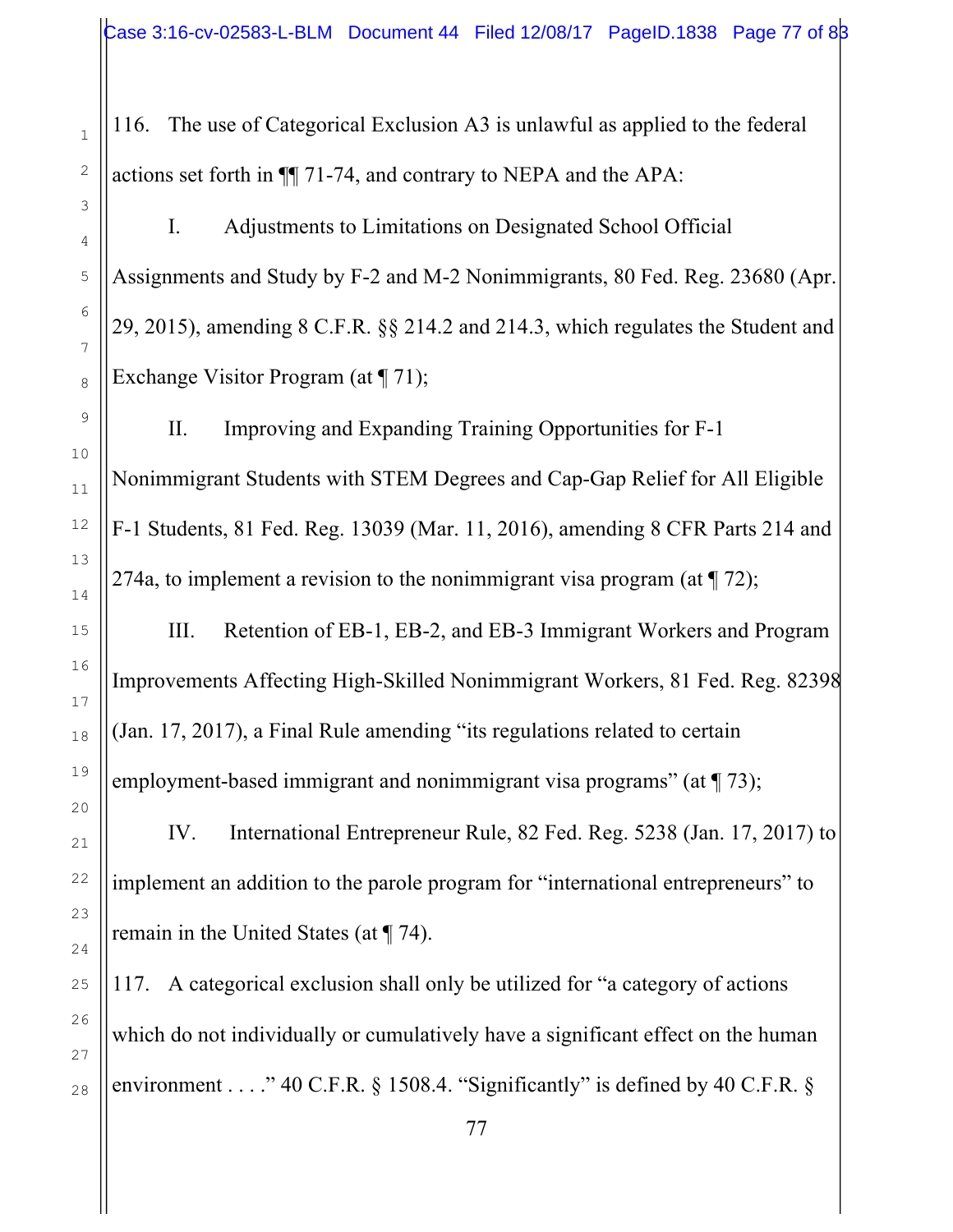1508.27(4) to include effects which are "highly controversial." The four actions regulating the entry into and settlement of foreign nationals in the United States for which Categorical Exclusion  $A(3)$  was utilized qualify as "significant" due to the high number of public comments received by DHS. The controversy surrounding these actions alone should have disqualified them from Categorical Exclusion. 118. Additionally, the four actions to which Categorical Exclusion A3 was utilized regulate the entry into and settlement of foreign nationals in the United States. These actions result in population growth. NEPA implements congressional concern for "the profound influences of population growth" on "the natural environment[.]" 42 U.S.C. § 4331(a). Implementing CEQ regulation 40 C.F.R. §1508.8(b) expressly establishes that "growth inducing effects and other effects related to induced changes in the pattern of land use, population density or growth rate . . ." are "effects" subject to NEPA analysis. The application of Categorical Exclusion A3 to these four actions regulating entry into and settlement of foreign nationals in the United States is thus inconsistent with NEPA and its implementing CEQ regulations and is accordingly arbitrary and capricious under the APA. 115. Because each of these actions has individual and or cumulatively significant effects, the use of the Categorical Exclusion A3 is contrary to 40 C.F.R. §§ 1501.4,

1508.4, and 1508.27. DHS's application of the Categorical Exclusion A3 is thus

1

2

3

4

5

6

7

8

9

10

11

12

13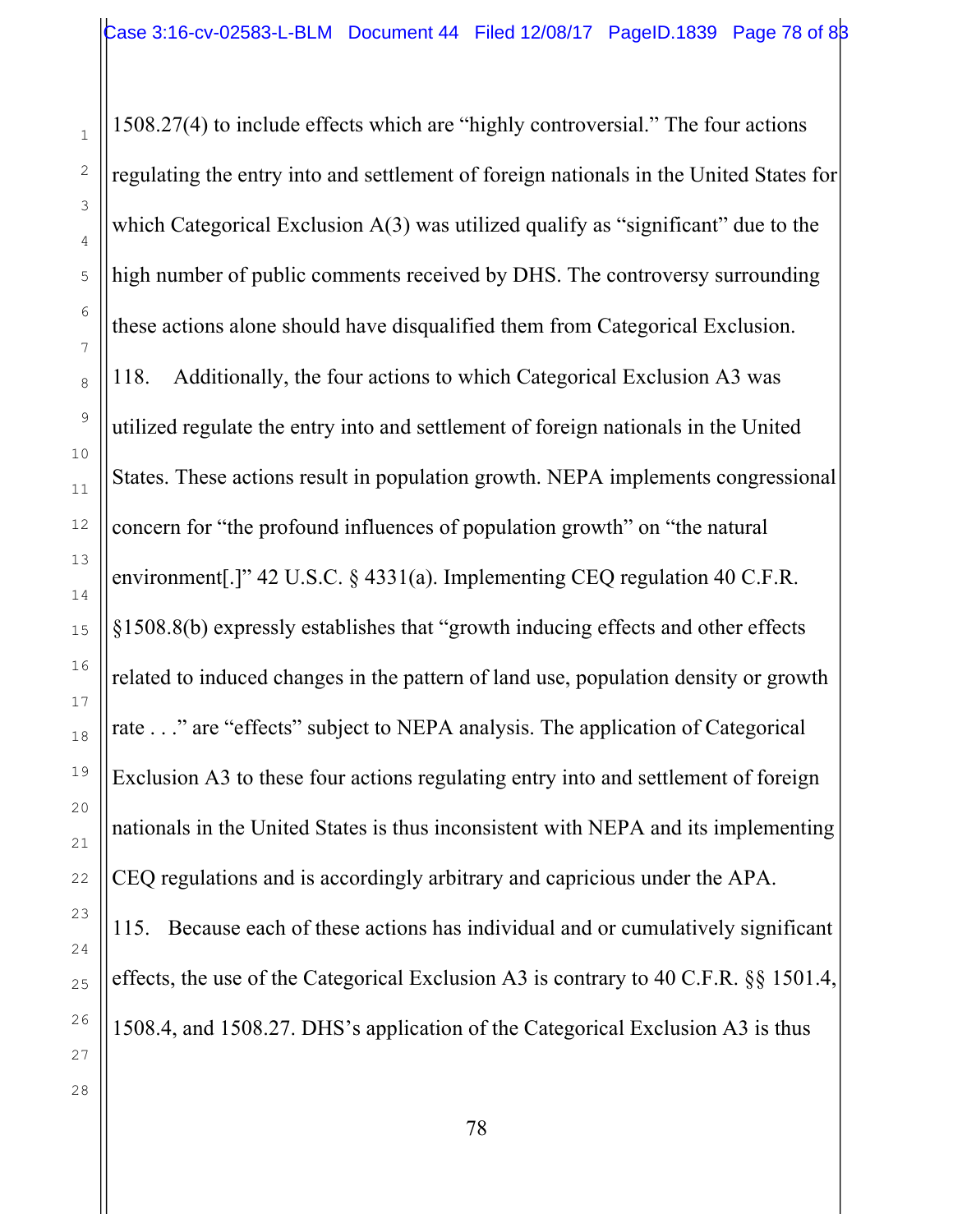arbitrary, capricious, an abuse of discretion, and otherwise contrary to law, in violation of the APA.

119. Furthermore, DHS's lack of support in the administrative record for the application of the Categorical Exclusion to these four actions also renders that application arbitrary and capricious under the APA.

120. DHS's improper application of the Categorical Exclusion to these four actions is contrary to NEPA and is accordingly arbitrary, capricious, an abuse of discretion, and otherwise contrary to law, in violation of the APA.

#### **COUNT V**

#### **Failure to Take a "Hard Look" at the Environmental Impacts of the June 2, 2014, Action "Response to the Influx of Unaccompanied Alien Children" in Violation of NEPA and the APA**

121. Plaintiffs reallege paragraphs 1-91 as if fully set forth herein.

122. NEPA requires federal agencies to take a "hard look" at the environmental impacts of their proposed actions, and to prepare an EIS if the adverse environmental impacts of a proposed federal action are potentially significant. 42 U.S.C. § 4332(c).

123. In preparing the EA for the June 2, 2014, "Response to the Influx of Unaccompanied Alien Children [,]" DHS failed adequately to consider the direct, indirect, and cumulative impacts of the action upon the human environment, in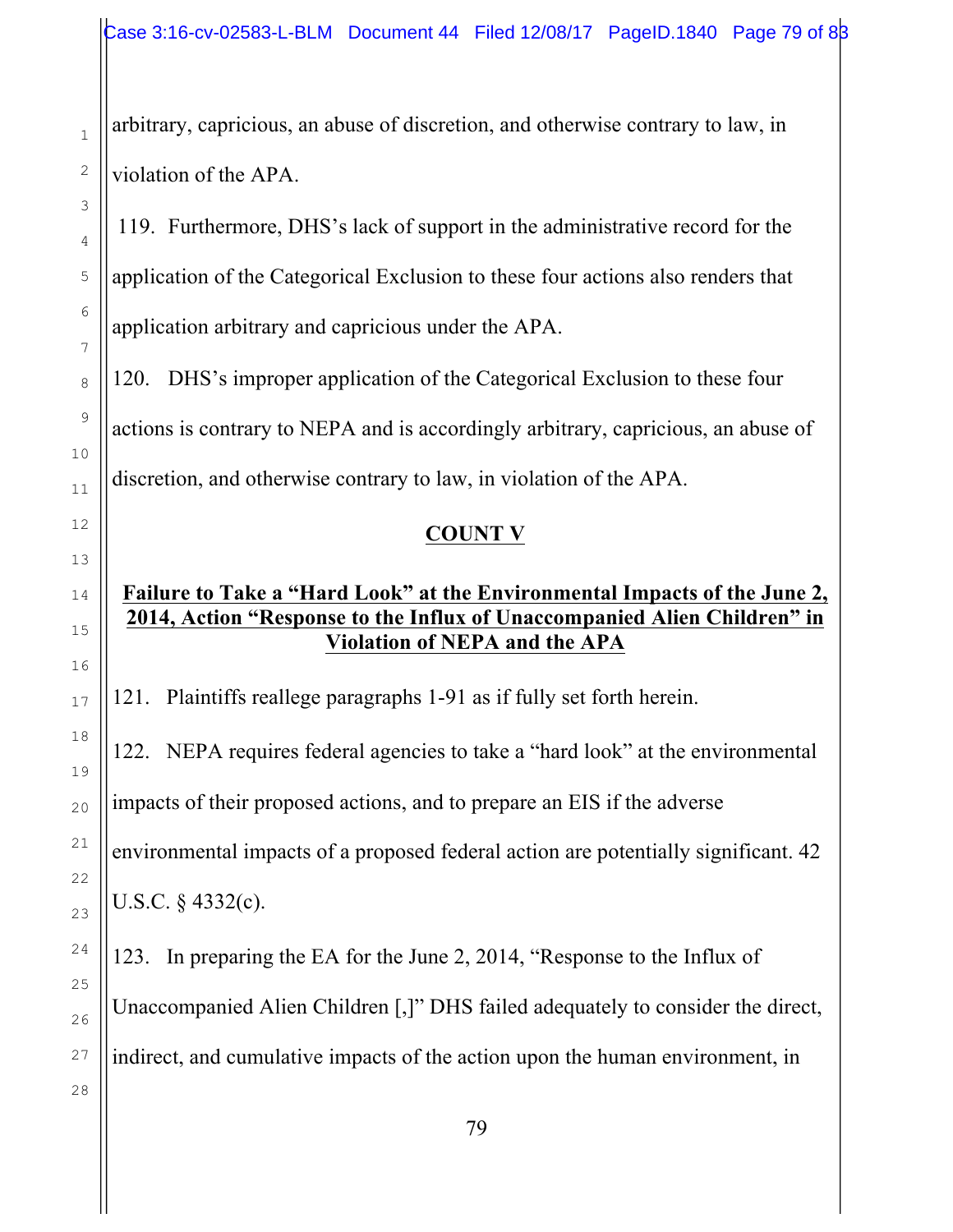violation of 40 C.F.R. § 1508.9. These impacts include, but are not limited to,

those population and border impacts described in Plaintiffs' affidavits (Ex. 6-18), as well as described in the expert reports written by Steven Camarota, Ph.D. (Ex. 4), Phil Cafaro, Ph.D. (Ex. 5), and Jessica Vaughan (Ex. 2).

124. DHS's reliance upon an inadequate and incomplete EA, without full compliance with NEPA, constitutes a violation of Section 102(2)(C) of NEPA, 42 U.S.C. § 4332(2)(c), as well as the implementing CEQ regulations set forth at 40 C.F.R. § 1500 *et seq.*, and is unreasonable, arbitrary, an abuse of discretion, and not in accordance with law under the APA.

#### **PRAYER FOR RELIEF**

WHEREFORE, in light of the foregoing, Plaintiffs respectfully request that this Court grant the following relief:

1) Enter a declaratory judgment that the failure of DHS to incorporate NEPA compliance into its Instruction Manual regarding those of its actions relating to the entry into and settlement of foreign nationals in the United States violates NEPA and the APA; and

2) Enter a declaratory judgment that DHS has violated NEPA and the APA with respect to the eight programs set forth in  $\P$  XX for failing to initiate NEPA compliance; and

1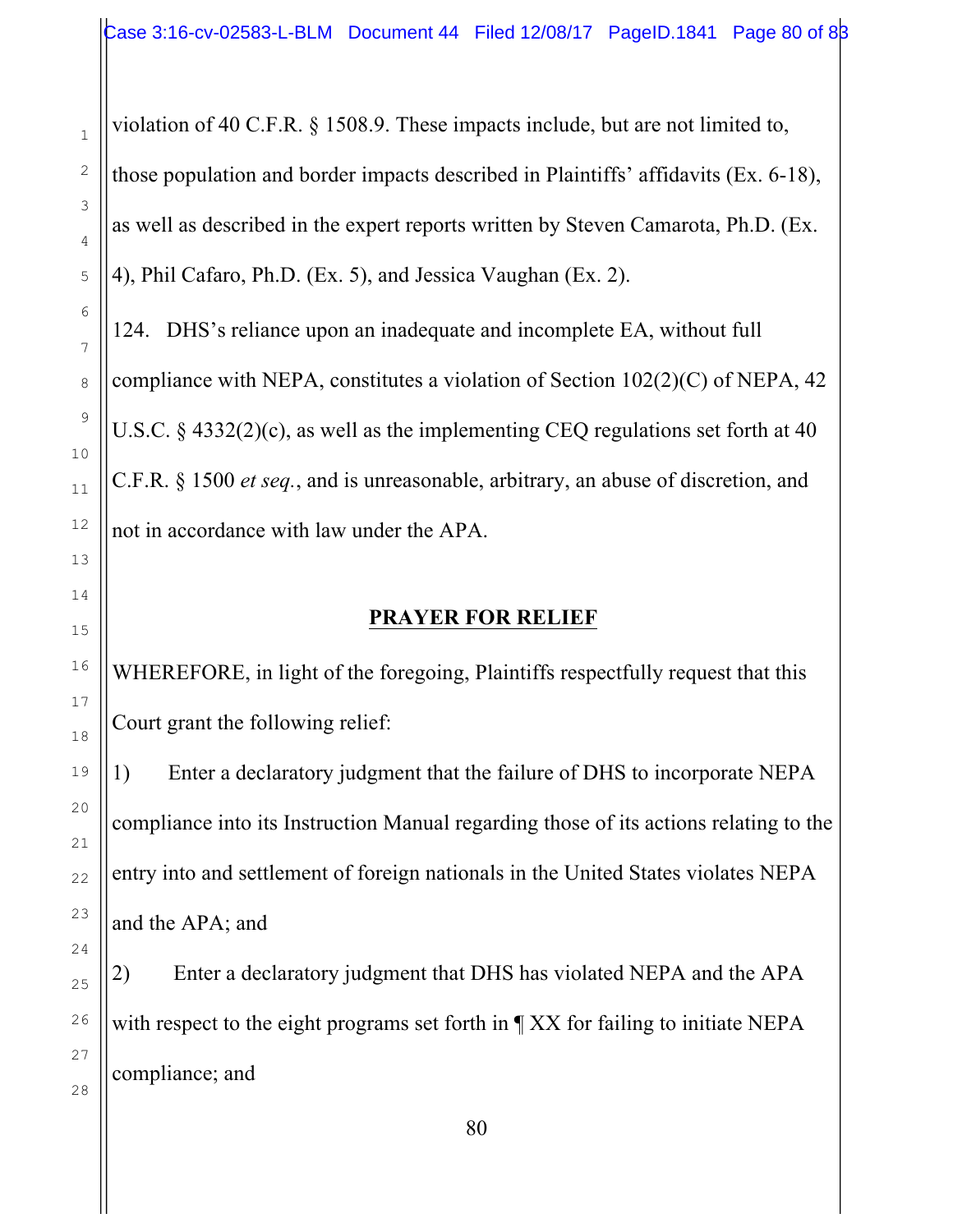3) Enter a declaratory judgment that the DHS's Categorical Exclusion A3 is arbitrary and capricious on its face under the APA; and

4) Enter a declaratory judgment that the DHS's application of Categorical Exclusion A3 is arbitrary and capricious under the APA as applied to 80 FR 23680, 81 FR 13039, 81 FR 82398, and 82 FR 5238; and

5) Enter a declaratory judgment that the EA and the FONSI issued for the June 2, 2014, Action "Response to the Influx of Unaccompanied Alien Children" violates NEPA and the APA; and

6) Enter an order requiring DHS to comply fully with NEPA with respect to those eight programs set forth set forth in this complaint; and

7) Enter an order requiring DHS to pause the eight active programs regulating the entry into and settlement of foreign nationals in the United States pending NEPA compliance; and

8) Set aside DHS's application of Categorical Exclusion A3 to: Adjustments to Limitations on Designated School Official Assignments and Study by F-2 and M-2 Nonimmigrants, 80 Fed. Reg. 23680 (Apr. 29, 2015); Improving and Expanding Training Opportunities for F-1 Nonimmigrant Students with STEM Degrees and Cap-Gap Relief for All Eligible F-1 Students, 81 Fed. Reg. 13039; Retention of EB-1, EB-2, and EB-3 Immigrant Workers and Program Improvements Affecting High-Skilled Nonimmigrant Workers, 81 Fed. Reg. 82398; and International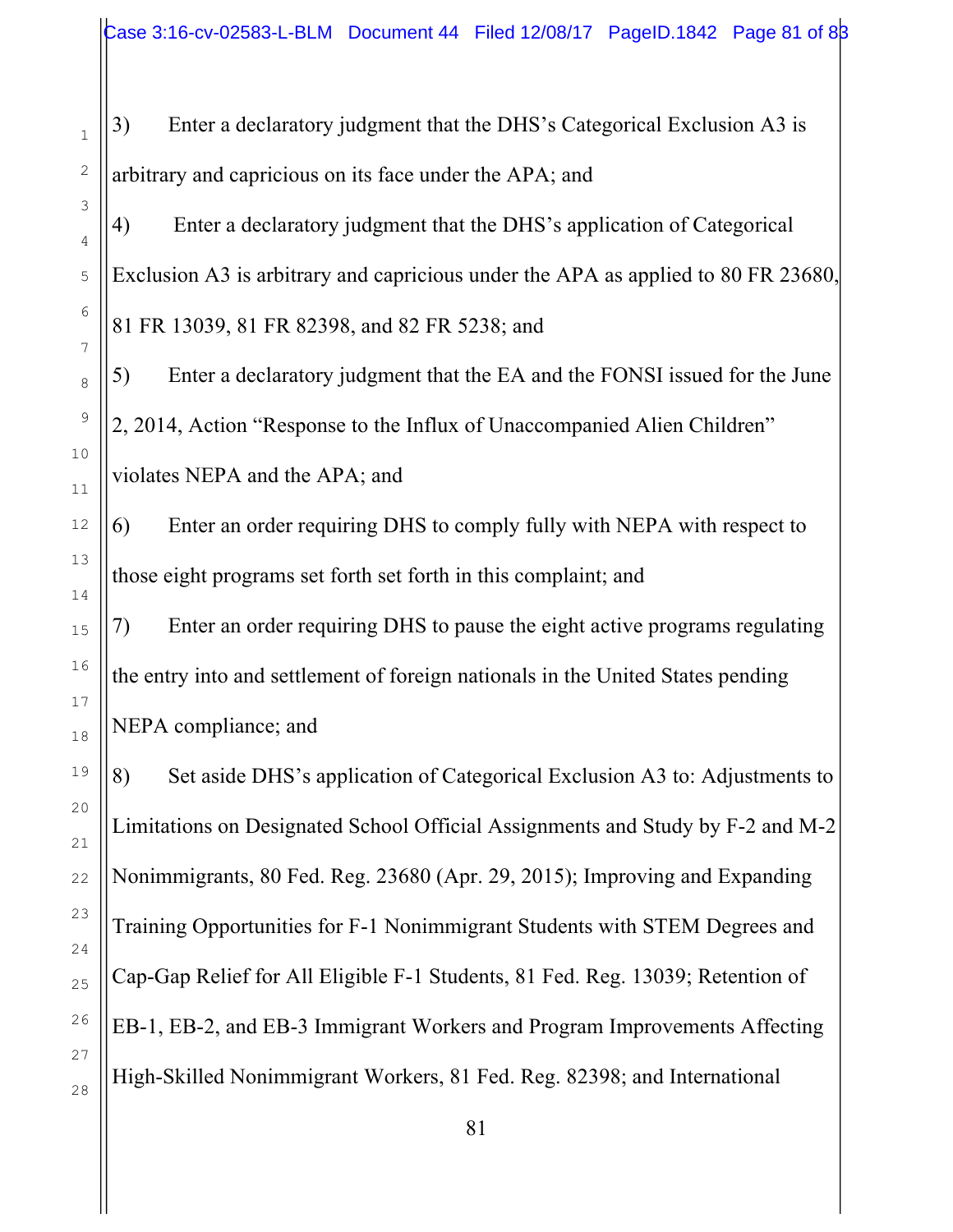Entrepreneur Rule, 82 Fed. Reg. 5238, and remand to DHS for proper compliance with NEPA; and

9) Set aside the EA and FONSI issued by DHS for the June 2, 2014, Action "Response to the Influx of Unaccompanied Alien Children" and remand to DHS for compliance with NEPA; and

10) Award Plaintiff reasonable attorney fees, costs and expenses incurred in pursuing this action to the extent permitted by law; and

11) Provide such other relief as this Court deems just and proper.

Dated: December 8, 2017

Respectfully submitted,

s/ Julie B. Axelrod

Julie B. Axelrod

California Bar No. 250165

IMMIGRATION REFORM LAW INSTITUTE

25 Massachusetts Ave., N.W., Suite 335

Washington, D.C. 20001

Telephone: (202) 232-5590

Facsimile: (202) 464-3590

Email: jaxelrod@irli.org

Lesley Blackner *Admitted Pro Hac Vice* Florida Bar No. 654043 340 Royal Poinciana Way, Suite 317-377